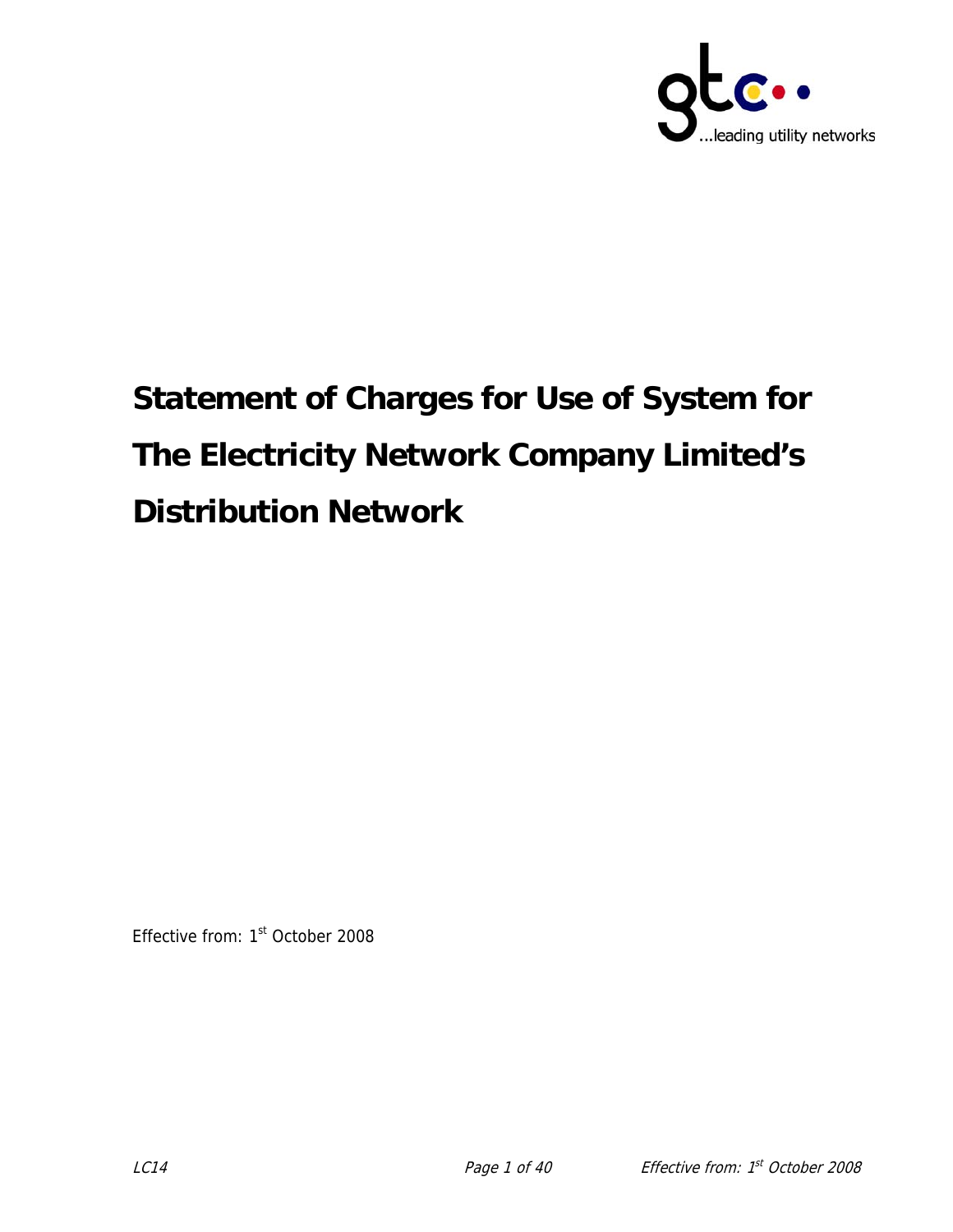### **Introduction**

This statement details the Distribution Use of System (DUoS) charges to authorised persons (Users) using The Electricity Network Company Limited's (ENC) electricity distribution system for the purpose of conveying electricity to and from premises or distribution networks of other electricity network operators. Such Users will typically be suppliers, generators and distributors of electricity who:

- are authorised by licence granted pursuant to Section 6(1) of the Electricity Act 1989 or who are otherwise exempt from the requirement to hold a licence; and
- are party to the Distribution Connection and Use of System Agreement (DCUSA).

The statement has been prepared in accordance with the requirements of licence condition 14 of the electricity distribution licence granted in accordance with the provisions of the Electricity Act 1989 (as amended from time to time). Words and expressions used in this statement shall have the meaning given to them in the Act and in the electricity distribution licence and shall be construed accordingly.

This statement has been prepared in a form approved by the Gas and Electricity Markets Authority (the 'Authority').

This document should be read in conjunction with the Use of System Methodology Statement and the agreement for the use of system in place between ENC and the User, which sets out, inter alia, the licence obligations and the terms and conditions for providing use of system.

ENC's charging statements<sup>1</sup> on the:

- Use of System (UoS) Charging Methodology (SLC13); and
- Connections Charging Methodology and Statement (SLC13)
- Meter Point Administration Charges (SLC18).

are published separately.

Upon request a copy of this statement can be provided at a cost of £10.00 plus VAT. Alternatively a copy can be downloaded from our website, www.gtc-uk.co.uk free of charge.

 $\overline{a}$ 

<sup>&</sup>lt;sup>1</sup> The SLC numbers refer to the relevant Standard Licence Condition under which the statement is published.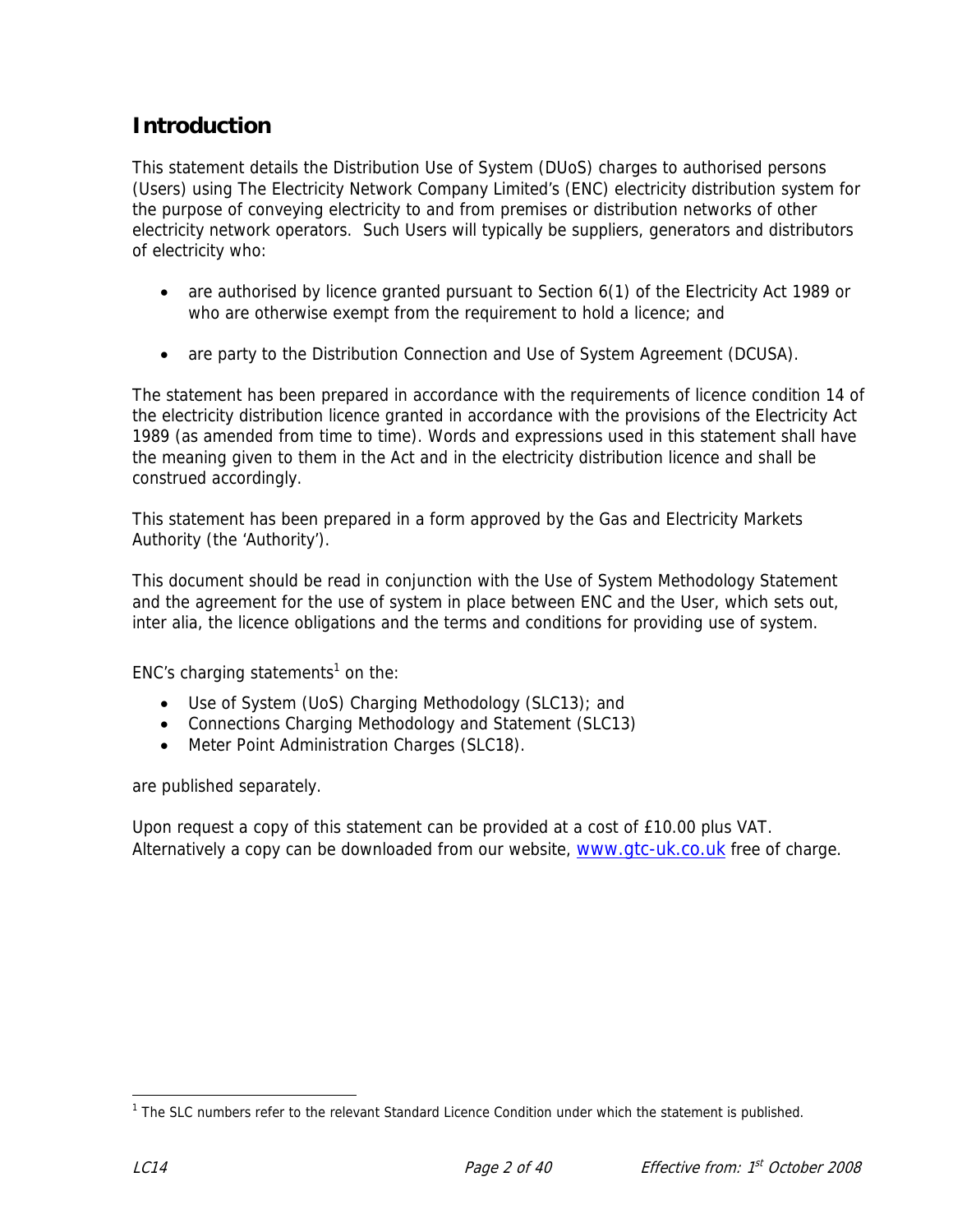### **Changes to this Statement Charges**

Charges shown are current at the time of publication. The licence requires that the terms and charges contained in this statement are reviewed at least once each year. Changes to these charges will be subject to the provisions of the relevant agreement for use of system.

The Company shall give 30 days notice of any changes to the charges in this statement.

If you have any questions about this statement please contact

Regulation and Compliance **GTC** Energy House Woolpit Business Park Woolpit, Bury St Edmunds Suffolk IP30 9UP

Tel: 01359 240363 Fax: 01359 243377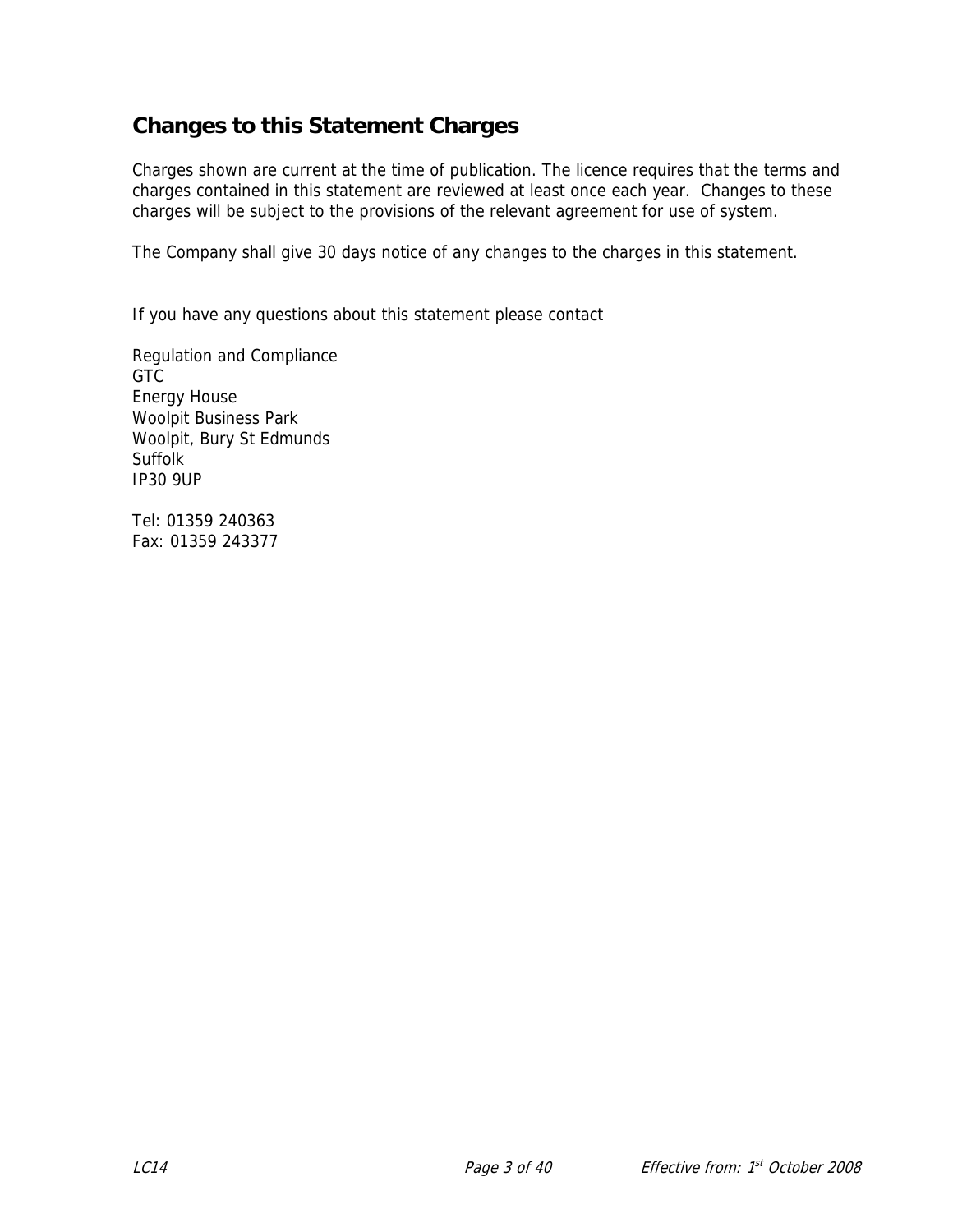### **Table of Contents**

| Table 3.0 ENC Distribution Use of System Charges for GSP _A, Eastern 12          |
|----------------------------------------------------------------------------------|
| Table 4.0 ENC Distribution Use of System Charges for GSP _B, East Midlands 13    |
| Table 5.0 ENC Distribution Use of System Charges for GSP _C, London 14           |
| Table 6.0 ENC Distribution Use of System Charges for GSP _D, North Wales  15     |
| Table 7.0 ENC Distribution Use of System Charges for GSP _E, West Midlands  16   |
| Table 8.0 ENC Distribution Use of System Charges for GSP _F, North East 17       |
| Table 9.0 ENC Distribution Use of System Charges for GSP _G, North West 18       |
|                                                                                  |
| Table 10.0 ENC Distribution Use of System Charges for GSP _H, Southern  19       |
| Table 11.0 ENC Distribution Use of System Charges for GSP _J, South East 20      |
| Table 12.0 ENC Distribution Use of System Charges for GSP _K, South Wales21      |
| Table 13.0 ENC Distribution Use of System Charges for GSP _L, South West  22     |
| Table 14.0 ENC Distribution Use of System Charges for GSP _M, Yorkshire 23       |
| Table 15.0 ENC Distribution Use of System Charges for GSP _N, South Scotland24   |
| Table 16.0 ENC Distribution Use of System Charges for GSP _P, North Scotland  25 |
|                                                                                  |
|                                                                                  |
|                                                                                  |
|                                                                                  |
|                                                                                  |
|                                                                                  |
|                                                                                  |
|                                                                                  |
|                                                                                  |
|                                                                                  |
|                                                                                  |
|                                                                                  |
|                                                                                  |
|                                                                                  |
|                                                                                  |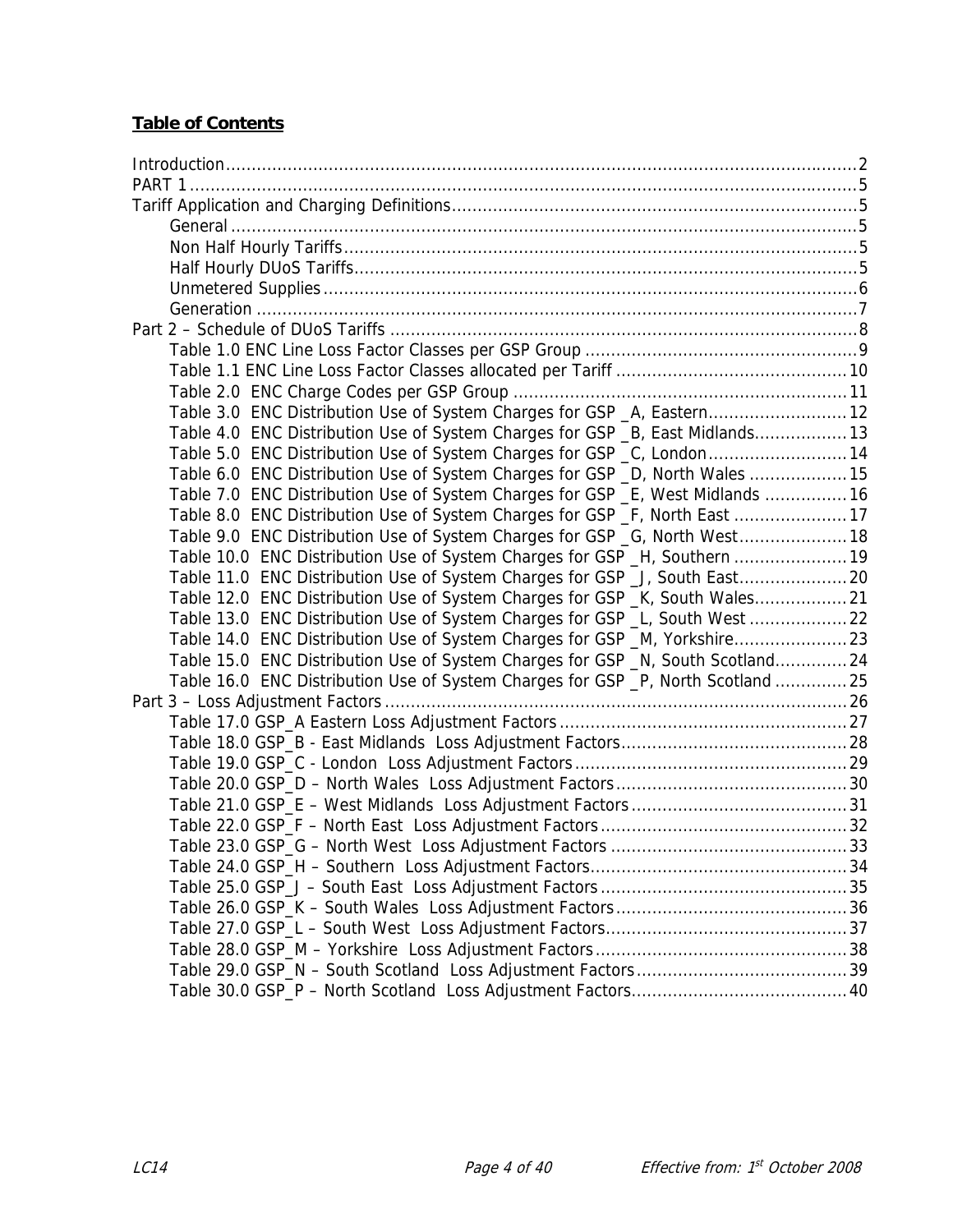# **Tariff Application and Charging Definitions**

### **General**

- 1. Value Added Tax at the appropriate rate will be added to the charges where applicable.
- 2. DUoS charges exclude charges for the provision of distributor metering and data services with the exception of routine MPAS.
- 3. Unless specified otherwise, DUoS Charges for the use of ENC's Distribution System include a component for the use of upstream networks used to convey electricity to or from ENC's Distribution System.
- 4. Where a supply is eligible for more than one of the DUoS Tariffs and one of the categories has been selected, that supply will not normally be eligible within 12 months, to use the system under an alternative category of charges except with ENC's agreement.
- 5. Where half–hourly metering is used for settlement, and unless specified otherwise, ENC will advise of the switching times between different unit rates. For all other charges the switching times are as defined in the Market Domain Data, Meter Timeswitch Code (MTC) and Standard Settlement Configuration (SSC).

### **Non Half Hourly Tariffs**

- 6. DUoS charges in respect of metering points registered as trading in the non half-hourly market will be billed by Settlement Class in accordance with the provisions of the Distribution Connection and Use of System Agreement (DCUSA); or where DCUSA does not apply, as specified in the agreement between ENC and the User for use of system.
- 7. DUoS tariffs for domestic customers are only available to premises that are used exclusively as single private premises that are wholly or mainly for domestic purposes and which are supplied at low voltage.
- 8. Non half-hourly DUoS tariffs are only available to customers with a maximum demand of less than 100kW.
- 9. Default charges will apply where a supplier registers an invalid combination of PC, MTC and SSC against an LLFC for a given metering point. Details of all valid Profile Class (PC), Standard Settlement Configuration (SSC), Meter Timeswich Code (MTC) combinations are provided in our look-up tables.

#### **Half Hourly DUoS Tariffs**

10. "**Agreed Capacity**" means, the maximum power in kilovolt amperes (kVA) which has been requested by the customer and which ENC has agreed to make available subject to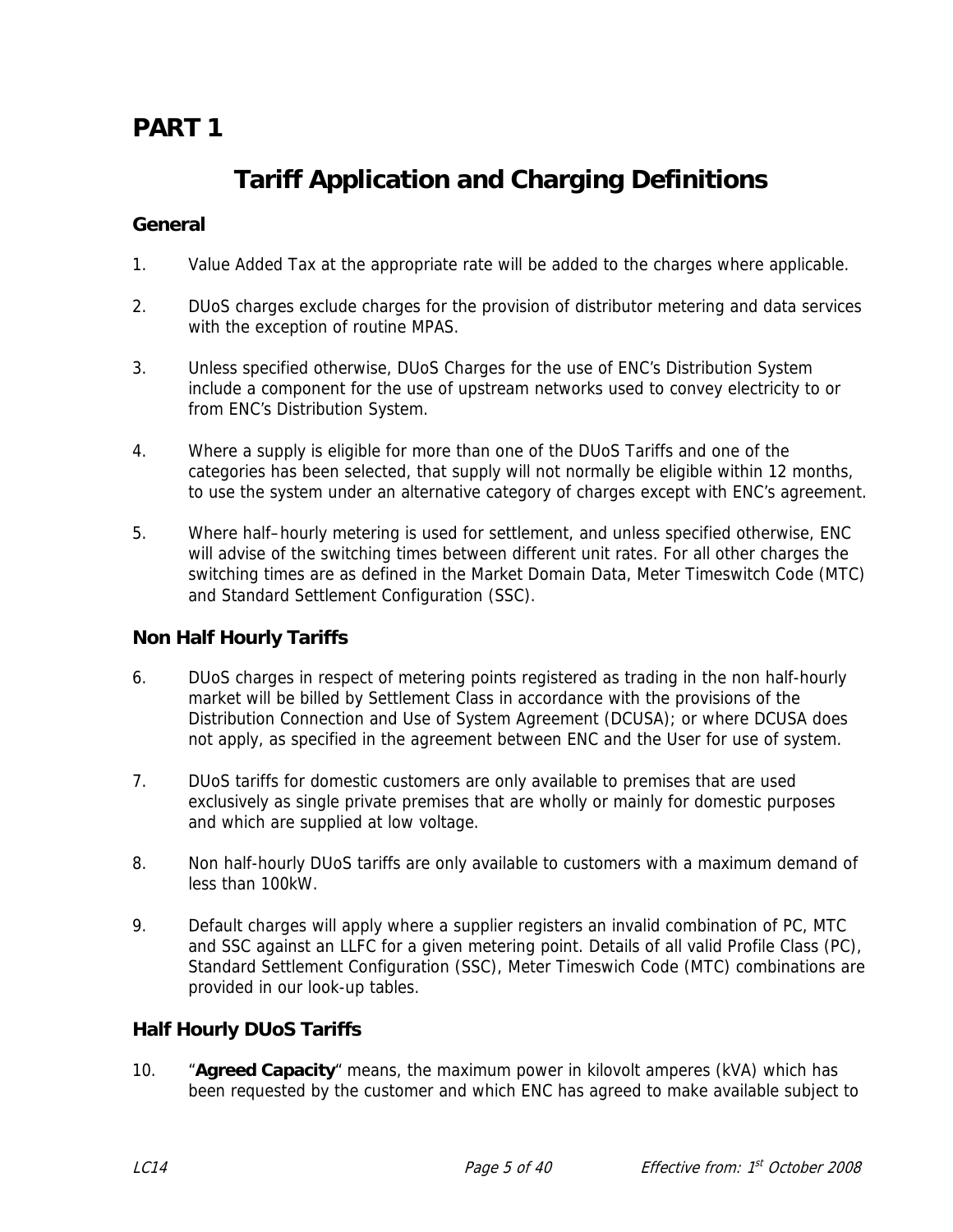the terms of a connection agreement. Subject to the terms of any connection agreement in place between the customer and ENC; once agreed, the Agreed Capacity will be set for a minimum period of 12 months unless agreed otherwise by ENC in writing. ENC accepts no obligation to provide any capacity in excess of the Agreed Capacity.

11. Requests for increases and reductions in the Agreed Capacity shall be in writing and where agreed shall normally apply for a minimum period of 12 months from the date of increase or reduction.

Where the customer has not entered into a connection agreement the customer shall have no right to any capacity.

#### 12. "**Chargeable Capacity**" means, subject to a minimum of:

in the case of a supply at high voltage, 200 kVA for and in the case of a supply at low voltage, 20 kVA

the higher of:

the Agreed Capacity; and

the highest value (expressed in kVA) in the preceding year of the maximum demand calculated for each half hour in the month from the kilowatt and kilovars recorded.

Where the customer has not entered into a connection agreement and does not have an Agreed Capacity, the payment of the Chargeable Capacity does not give the customer any right to the capacity taken.

#### 13. **Reactive Power Charges**

KVArh charges apply for each KVArh that is delivered, as a consequence of the power factor (calculated as an average for the billing period), being lower than that specified in the table for the relevant GSP group.

#### **Unmetered Supplies**

14. The provision of unmetered supplies may be agreed where it is deemed suitable by ENC, subject to the following criteria:

> o The electrical load must be of a predicable nature; and, Either:

- o the electrical load is less than 500W; or
- o Where it is financially or technically impractical to install meters or carry out meter reading.
- 15. Customers receiving an unmetered supply will be required to:
	- o enter into an Unmetered Demand Connection Agreement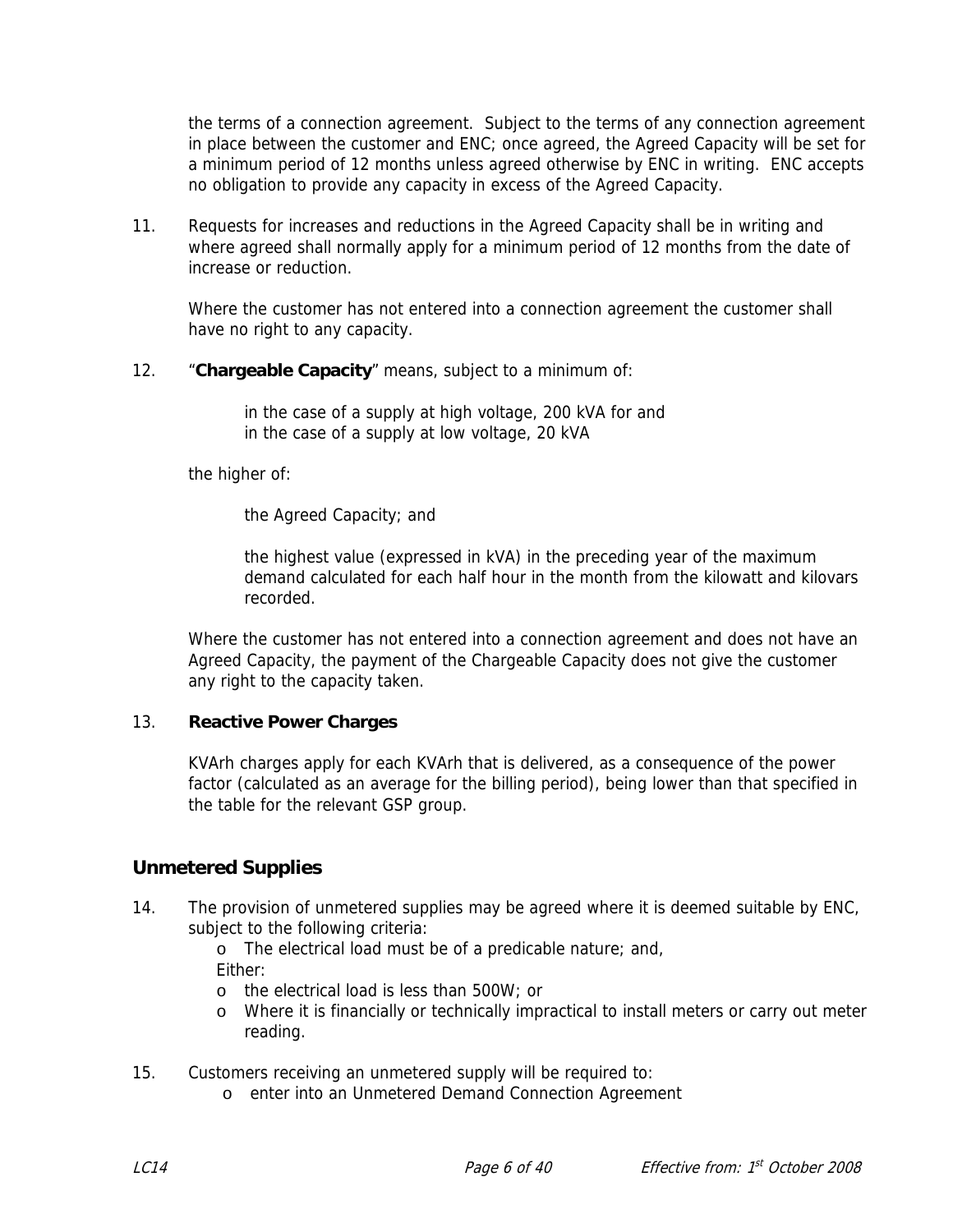o maintain and provide an up to date inventory in an agreed format of all apparatus receiving an unmetered supply

ENC will then calculate the amount of electricity taken annually, or produce a summary inventory for passing onto a Meter Administrator.

- o In calculating the amount of electricity taken annually, ENC will assess the annual hours of operation and the estimated load rating of the apparatus.
- 16. It is a condition of the agreement for use of system in place between ENC and Users of ENC's Distribution System that, where they intend to provide an unmetered supply, there is a valid Unmetered Supplies Certificate and an Unmetered Demand Connection Agreement in full force and effect.
- 17. The charges given in this statement do not include costs incurred:
	- in compiling inventories on behalf of customers;
	- for data processing where the inventory is not provided in an agreed format; or
	- for auditing an inventory and subsequent corrective actions where the inventory is found to be inaccurate.

Where inventories are not provided in accordance with the provision of the connection agreement between the customer and ENC additional charges may apply. Such charges will be levied directly to the customer in accordance with the provisions of the connection agreement.

#### **Generation**

18. Generation charges apply in respect of electricity conveyed on to ENC's distribution system as specified in the table for the relevant GSP group.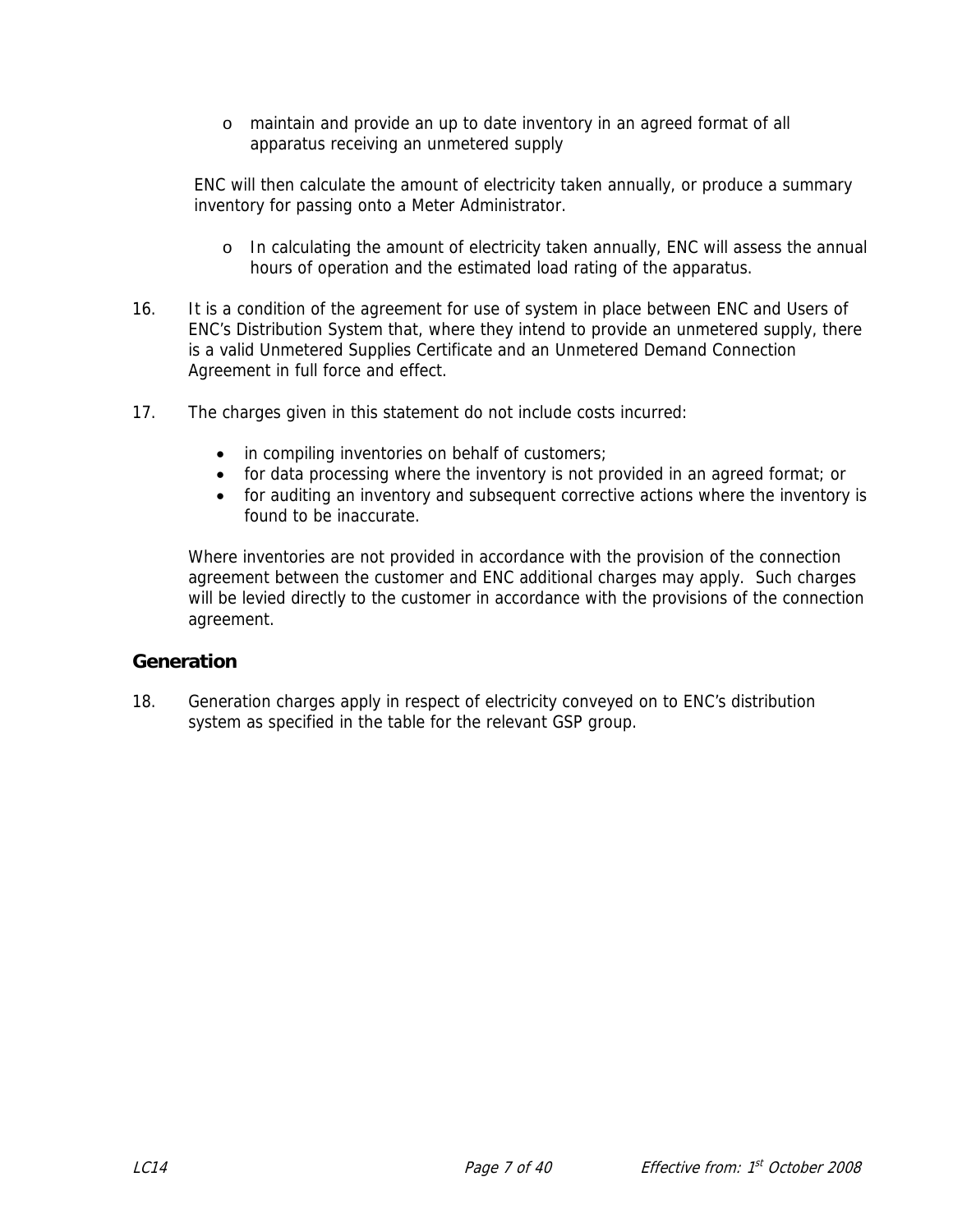# **Part 2 – Schedule of DUoS Tariffs**



ENC's Line Loss Factor Classes (LLFC) and tariff tables are broken down into GSP groups as identified by the map below.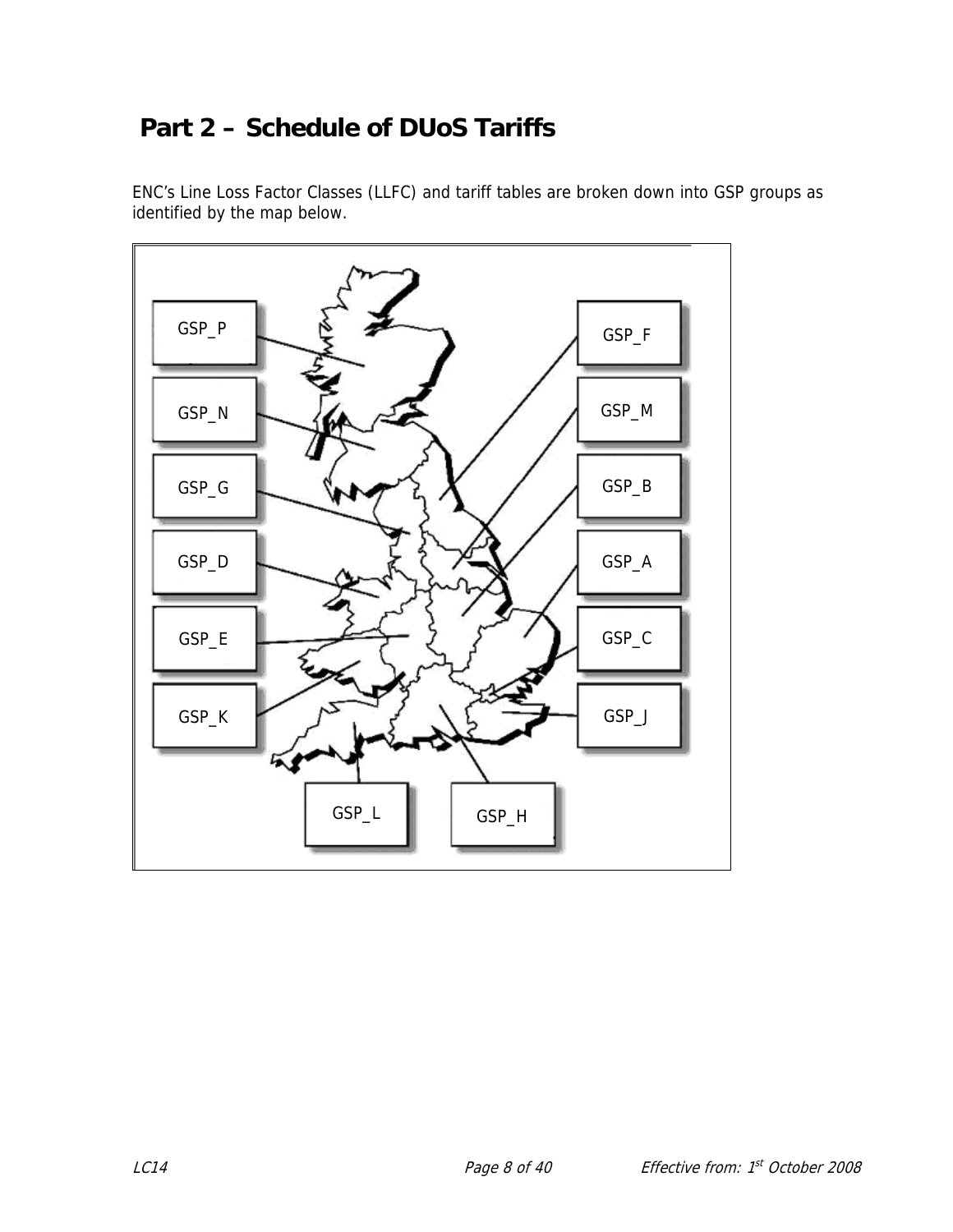| Line Loss Factor Class Id Per GSP Group |                                            |             |                  |      |             |             |             |                                                           |             |             |             |       |             |             |        |
|-----------------------------------------|--------------------------------------------|-------------|------------------|------|-------------|-------------|-------------|-----------------------------------------------------------|-------------|-------------|-------------|-------|-------------|-------------|--------|
|                                         |                                            |             |                  |      |             |             |             |                                                           |             |             |             |       |             |             |        |
|                                         |                                            |             |                  |      |             |             |             |                                                           |             |             |             |       |             |             |        |
| Line Loss Factor                        |                                            | A (10)      | _B (11)  _C (12) |      |             |             |             | _D (13)   _E (14)   _F (15)   _G (16)   _P (17)   _N (18) |             |             | J(19)       | H(20) | K(21)       | L(22)       | M (23) |
| <b>Class Description</b>                | Line Loss Factor Class - Full Description  | <b>EELC</b> | <b>EMEB</b>      | LOND | <b>MANW</b> | <b>MIDE</b> | <b>NEDL</b> | <b>NORW</b>                                               | <b>HYDE</b> | <b>SPOW</b> | <b>SEEB</b> | SOUT  | <b>SWAE</b> | <b>SWEB</b> | YEDL   |
| LVCon LVSup 1                           | LV connection LV supply 1 phase            | 100         | 110              | 120  | 130         | 140         | 150         | 160                                                       | 170         | 180         | 190         | 200   | 210         | 220         | 230    |
| LVCon LVSup 3                           | LV connection LV supply 3 phase            | 101         | 111              | 121  | 131         | 141         | 151         | 161                                                       | 171         | 181         | 191         | 201   | 211         | 221         | 231    |
| HV1Con LVSup 1                          | HV1 connection LV supply 1 phase           | 102         | 112              | 122  | 132         | 142         | 152         | 162                                                       | 172         | 182         | 192         | 202   | 212         | 222         | 232    |
| HV1Con LVSup 3                          | HV1 connection LV supply 3 phase           | 103         | 113              | 123  | 133         | 143         | 153         | 163                                                       | 173         | 183         | 193         | 203   | 213         | 223         | 233    |
| HV1Con HV1Sup 3                         | HV1 connection HV1 supply 3 phase          | 104         | 114              | 124  | 134         | 144         | 154         | 164                                                       | 174         | 184         | 194         | 204   | 214         | 224         | 234    |
| HV2Con LVSup 1                          | HV2 connection LV supply 1 phase           | 105         | 115              | 125  | 135         | 145         | 155         | 165                                                       | 175         | 185         | 195         | 205   | 215         | 225         | 235    |
| HV2Con LVSup 3                          | HV2 connection LV supply 3 phase           | 106         | 116              | 126  | 136         | 146         | 156         | 166                                                       | 176         | 186         | 196         | 206   | 216         | 226         | 236    |
| HV2Con HV1Sup 3                         | HV2 connection HV1 supply 3 phase          | 107         | 117              | 127  | 137         | 147         | 157         | 167                                                       | 177         | 187         | 197         | 207   | 217         | 227         | 237    |
| HV2Con HV2Sup 3                         | HV2 connection HV2 supply 3 phase          | 108         | 118              | 128  | 138         | 148         | 158         | 168                                                       | 178         | 188         | 198         | 208   | 218         | 228         | 238    |
| EHVCon LVSup 1                          | EHV connection LV supply 1 phase           | 400         | 410              | 420  | 430         | 440         | 450         | 460                                                       | 470         | 480         | 490         | 500   | 510         | 520         | 530    |
| EHVCon LVSup 3                          | EHV connection LV supply 3 phase           | 401         | 411              | 421  | 431         | 441         | 451         | 461                                                       | 471         | 481         | 491         | 501   | 511         | 521         | 531    |
| EHVCon HV1Sup 3                         | EHV connection HV1 supply 3 phase          | 402         | 412              | 422  | 432         | 442         | 452         | 462                                                       | 472         | 482         | 492         | 502   | 512         | 522         | 532    |
| EHVCon HV2Sup 3                         | EHV connection HV2 supply 3 phase          | 403         | 413              | 423  | 433         | 443         | 453         | 463                                                       | 473         | 483         | 493         | 503   | 513         | 523         | 533    |
| <b>EHVCon EHVSup 3</b>                  | EHV connection EHV supply 3 phase          | 404         | 414              | 424  | 434         | 444         | 454         | 464                                                       | 474         | 484         | 494         | 504   | 514         | 524         | 534    |
| LVCon LVSup 1 U                         | LV connection LV supply 1 phase unmetered  | 405         | 415              | 425  | 435         | 445         | 455         | 465                                                       | 475         | 485         | 495         | 505   | 515         | 525         | 535    |
| HV1Con LVSup 1 U                        | HV1 connection LV supply 1 phase unmetered | 406         | 416              | 426  | 436         | 446         | 456         | 466                                                       | 476         | 486         | 496         | 506   | 516         | 526         | 536    |
| HV2Con LVSup 1 U                        | HV2 connection LV supply 1 phase unmetered | 407         | 417              | 427  | 437         | 447         | 457         | 467                                                       | 477         | 487         | 497         | 507   | 517         | 527         | 537    |
| EHVCon LVSup 1 U                        | EHV connection LV supply 1 phase unmetered | 408         | 418              | 428  | 438         | 448         | 458         | 468                                                       | 478         | 488         | 498         | 508   | 518         | 528         | 538    |
| LVCon LVSup E                           | LV connection LV export                    | 700         | 710              | 720  | 730         | 740         | 750         | 760                                                       | 770         | 780         | 790         | 800   | 810         | 820         | 830    |
| HV1Con LVSup E                          | HV1 connection LV export                   | 701         | 711              | 721  | 731         | 741         | 751         | 761                                                       | 771         | 781         | 791         | 801   | 811         | 821         | 831    |
| HV1Con HV1Sup E                         | HV1 connection HV1 export                  | 702         | 712              | 722  | 732         | 742         | 752         | 762                                                       | 772         | 782         | 792         | 802   | 812         | 822         | 832    |
| HV2Con LVSup E                          | HV2 connection LV export                   | 703         | 713              | 723  | 733         | 743         | 753         | 763                                                       | 773         | 783         | 793         | 803   | 813         | 823         | 833    |
| HV2Con HV1Sup E                         | HV2 connection HV1 export                  | 704         | 714              | 724  | 734         | 744         | 754         | 764                                                       | 774         | 784         | 794         | 804   | 814         | 824         | 834    |
| HV2Con HV2Sup E                         | HV2 connection HV2 export                  | 705         | 715              | 725  | 735         | 745         | 755         | 765                                                       | 775         | 785         | 795         | 805   | 815         | 825         | 835    |
| <b>EHVCon LVSup E</b>                   | EHV connection LV export                   | 706         | 716              | 726  | 736         | 746         | 756         | 766                                                       | 776         | 786         | 796         | 806   | 816         | 826         | 836    |
| EHVCon HV1Sup E                         | EHV connection HV1 export                  | 707         | 717              | 727  | 737         | 747         | 757         | 767                                                       | 777         | 787         | 797         | 807   | 817         | 827         | 837    |
| EHVCon HV2Sup E                         | EHV connection HV2 export                  | 708         | 718              | 728  | 738         | 748         | 758         | 768                                                       | 778         | 788         | 798         | 808   | 818         | 828         | 838    |
| <b>BMCon LVSup 1</b>                    | BM connection LV supply 1 phase            | 900         | 910              | 920  | 930         | 940         | 950         | 960                                                       | 970         | 980         | 990         | 860   | 870         | 880         | 890    |
| <b>BMCon LVSup 3</b>                    | BM connection LV supply 3 phase            | 901         | 911              | 921  | 931         | 941         | 951         | 961                                                       | 971         | 981         | 991         | 861   | 871         | 881         | 891    |
| BMCon LVSup 1 U                         | BM connection LV supply 1 phase unmetered  | 902         | 912              | 922  | 932         | 942         | 952         | 962                                                       | 972         | 982         | 992         | 862   | 872         | 882         | 892    |
| BMCon HV1Sup 3                          | BM connection HV1 supply 3 phase           | 903         | 913              | 923  | 933         | 943         | 953         | 963                                                       | 973         | 983         | 993         | 863   | 873         | 883         | 893    |

### **Table 1.0 ENC Line Loss Factor Classes per GSP Group**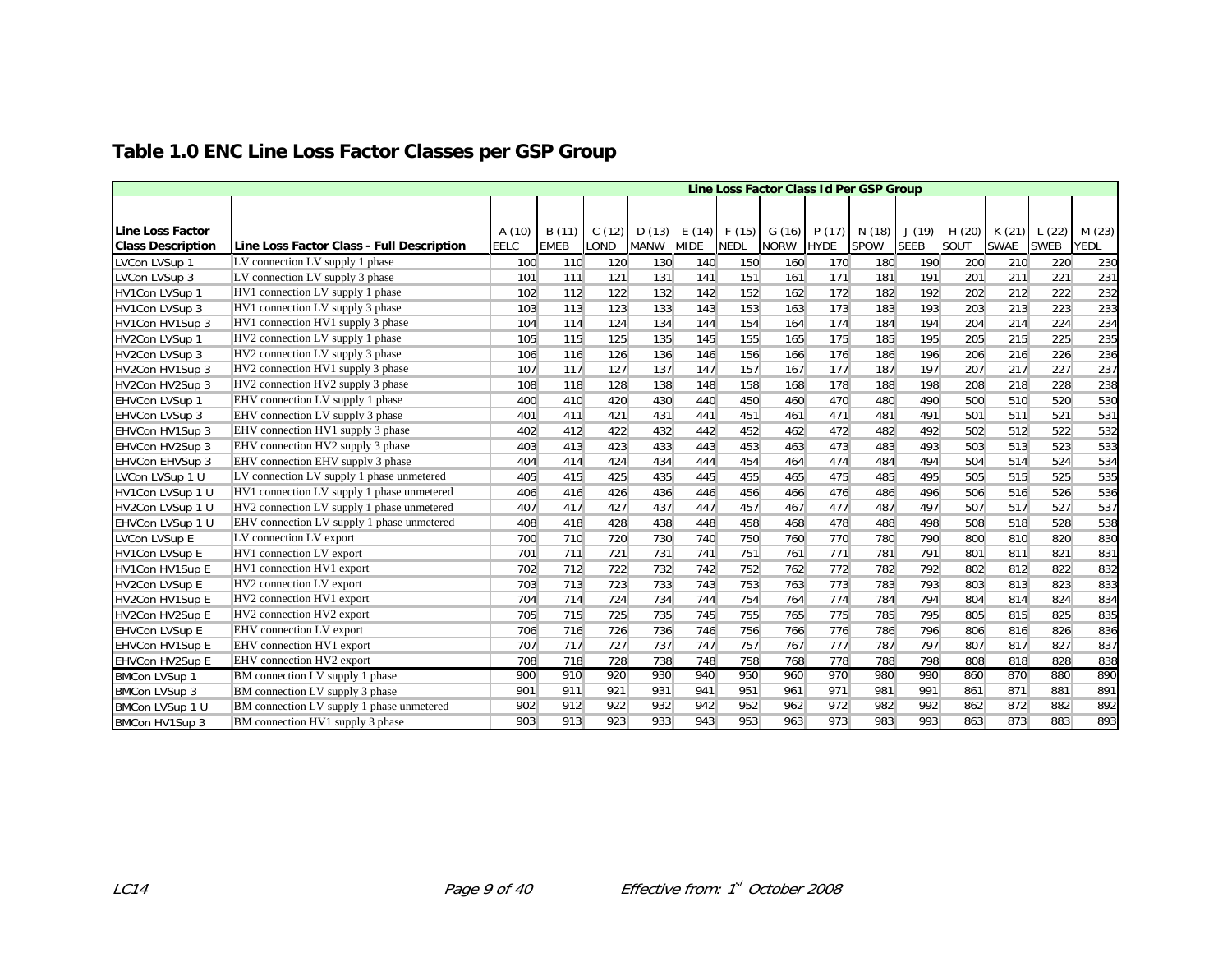### **Table 1.1 ENC Line Loss Factor Classes allocated per Tariff**

|                    | <b>Tariff Ranges Tariff Description</b>        | Profile<br><b>Class</b> |                 |                       |                  | Line Loss Factor Classes applicable to each tariff |                      |                 |                 |
|--------------------|------------------------------------------------|-------------------------|-----------------|-----------------------|------------------|----------------------------------------------------|----------------------|-----------------|-----------------|
| Domestic           | Domestic Single Rate (single phase)            | 01                      | LVCon LVSup 1   | HV1Con LVSup 1        | HV2Con LVSup 1   | EHVCon LVSup 1                                     | <b>BMCon LVSup 1</b> |                 |                 |
| 100-199            | Domestic Single Rate (3 phase)                 | 01                      | VCon LVSup 3    | HV1Con LVSup 3        | HV2Con LVSup 3   | EHVCon LVSup 3                                     | <b>BMCon LVSup 3</b> |                 |                 |
|                    | Domestic Two Rate (single phase)               | 02                      | VCon LVSup 1    | HV1Con LVSup 1        | HV2Con LVSup 1   | EHVCon LVSup 1                                     | <b>BMCon LVSup 1</b> |                 |                 |
|                    | Domestic Two Rate (3 phase)                    | 02                      | LVCon LVSup 3   | HV1Con LVSup 3        | HV2Con LVSup 3   | EHVCon LVSup 3                                     | <b>BMCon LVSup 3</b> |                 |                 |
|                    |                                                |                         |                 |                       |                  |                                                    |                      |                 |                 |
| Non Domestic       | Non Domestic Single Rate (single phase)        | 03                      | LVCon LVSup 1   | HV1Con LVSup 1        | HV2Con LVSup 1   | EHVCon LVSup 1                                     | <b>BMCon LVSup 1</b> |                 |                 |
| 200-299            | Non Domestic Single Rate (3 phase)             | 03                      | LVCon LVSup 3   | HV1Con LVSup 3        | HV2Con LVSup 3   | EHVCon LVSup 3                                     | <b>BMCon LVSup 3</b> |                 |                 |
|                    | Non Domestic Two Rate (single phase)           | 04                      | LVCon LVSup 1   | HV1Con LVSup 1        | HV2Con LVSup 1   | EHVCon LVSup 1                                     | <b>BMCon LVSup 1</b> |                 |                 |
|                    | Non Domestic Two Rate (3 phase)                | 04                      | VCon LVSup 3    | HV1Con LVSup 3        | HV2Con LVSup 3   | EHVCon LVSup 3                                     | <b>BMCon LVSup 3</b> |                 |                 |
|                    |                                                |                         |                 |                       |                  |                                                    |                      |                 |                 |
|                    | Non Domestic LV Single Rate 5-8 (single phase) | 05-08                   | LVCon LVSup 1   | HV1Con LVSup 1        | HV2Con LVSup 1   | EHVCon LVSup 1                                     | <b>BMCon LVSup 1</b> |                 |                 |
|                    | Non Domestic LV Single Rate 5-8 (3 phase)      | 05-08                   | VCon LVSup 3    | HV1Con LVSup 3        | HV2Con LVSup 3   | EHVCon LVSup 3                                     | <b>BMCon LVSup 3</b> |                 |                 |
|                    | Non Domestic LV Two Rate 5-8 (single phase)    | 05-08                   | LVCon LVSup 1   | HV1Con LVSup 1        | HV2Con LVSup 1   | EHVCon LVSup 1                                     | <b>BMCon LVSup 1</b> |                 |                 |
|                    | Non Domestic LV Two Rate 5-8 (3 phase)         | 05-08                   | LVCon LVSup 3   | HV1Con LVSup 3        | HV2Con LVSup 3   | EHVCon LVSup 3                                     | <b>BMCon LVSup 3</b> |                 |                 |
|                    | Non Domestic HV Single Rate 5-8 (3 phase)      | 05-08                   | HV1Con HV1Sup 3 | HV2Con HV1Sup 3       | HV2Con HV2Sup 3  | EHVCon HV1Sup 3                                    | EHVCon HV2Sup 3      | EHVCon EHVSup 3 | BMCon HV1Sup 3  |
|                    | Non Domestic HV Two Rate 5-8 (3 phase)         | 05-08                   | HV1Con HV1Sup 3 | HV2Con HV1Sup 3       | HV2Con HV2Sup 3  | EHVCon HV1Sup 3                                    | EHVCon HV2Sup 3      | EHVCon EHVSup 3 | BMCon HV1Sup 3  |
|                    |                                                |                         |                 |                       |                  |                                                    |                      |                 |                 |
| <b>Half Hourly</b> | LV Half Hourly (3 phase)                       | 00                      | LVCon LVSup 3   | HV1Con LVSup 3        | HV2Con LVSup 3   | EHVCon LVSup 3                                     | <b>BMCon LVSup 3</b> |                 |                 |
| 300-399            | HV Half Hourly (3 phase)                       | 00                      | HV1Con HV1Sup 3 | HV2Con HV1Sup 3       | HV2Con HV2Sup 3  | EHVCon HV1Sup 3                                    | EHVCon HV2Sup 3      | EHVCon EHVSup 3 | BMCon HV1Sup 3  |
|                    |                                                |                         |                 |                       |                  |                                                    |                      |                 |                 |
| <b>UMS</b>         | Unmetered Supply NHH Continuous                | 08                      | VCon LVSup 1 U  | HV1Con LVCon 1 U      | HV2Con LVSup 1 U | EHVCon LVSup 1 U                                   | BMCon LVSup 1 U      |                 |                 |
| 400-499            | Unmetered Supply NHH Dusk to Dawn              | 01                      | VCon LVSup 1 U  | HV1Con LVCon 1 U      | HV2Con LVSup 1 U | EHVCon LVSup 1 U                                   | BMCon LVSup 1 U      |                 |                 |
|                    | Unmetered Supply NHH Half night - pre dawn     | 01                      | LVCon LVSup 1 U | HV1Con LVCon 1 U      | HV2Con LVSup 1 U | EHVCon LVSup 1 U                                   | BMCon LVSup 1 U      |                 |                 |
|                    | Unmetered Supply NHH Dawn to Dusk              | 01                      | LVCon LVSup 1 U | HV1Con LVCon 1 U      | HV2Con LVSup 1 U | EHVCon LVSup 1 U                                   | BMCon LVSup 1 U      |                 |                 |
|                    | Unmetered Supply Pseudo HH                     | 00                      | LVCon LVSup 1 U | HV1Con LVCon 1 U      | HV2Con LVSup 1 U | EHVCon LVSup 1 U                                   | BMCon LVSup 1 U      |                 |                 |
|                    |                                                |                         |                 |                       |                  |                                                    |                      |                 |                 |
| Generation         | LV NHH Domestic Generation Export              | $01 - 02$               | LVCon LVsup E   | <b>HV1Con LVSup E</b> |                  |                                                    |                      |                 |                 |
| 500-599            | LV NHH Non Domestic Generation Export          | 03-04                   | LVCon LVsup E   | HV1Con LVSup E        |                  |                                                    |                      |                 |                 |
|                    | LV NHH Non Domestic 5-8 Generation Export      | 05-08                   | LVCon LVsup E   | HV1Con LVSup E        |                  |                                                    |                      |                 |                 |
|                    | LV HH Generation Export                        | 00                      | LVCon LVsup E   | HV1Con LVSup E        |                  |                                                    |                      |                 |                 |
|                    | <b>HV HH Generation Export</b>                 | 00                      | HV1Con HV1Sup E | <b>HV2Con LVSup E</b> | HV2Con HV1Sup E  | HV2Con HV2Sup E                                    | EHVCon LVSup E       | EHVCon HV1Sup E | EHVCon HV2Sup E |
|                    |                                                |                         |                 |                       |                  |                                                    |                      |                 |                 |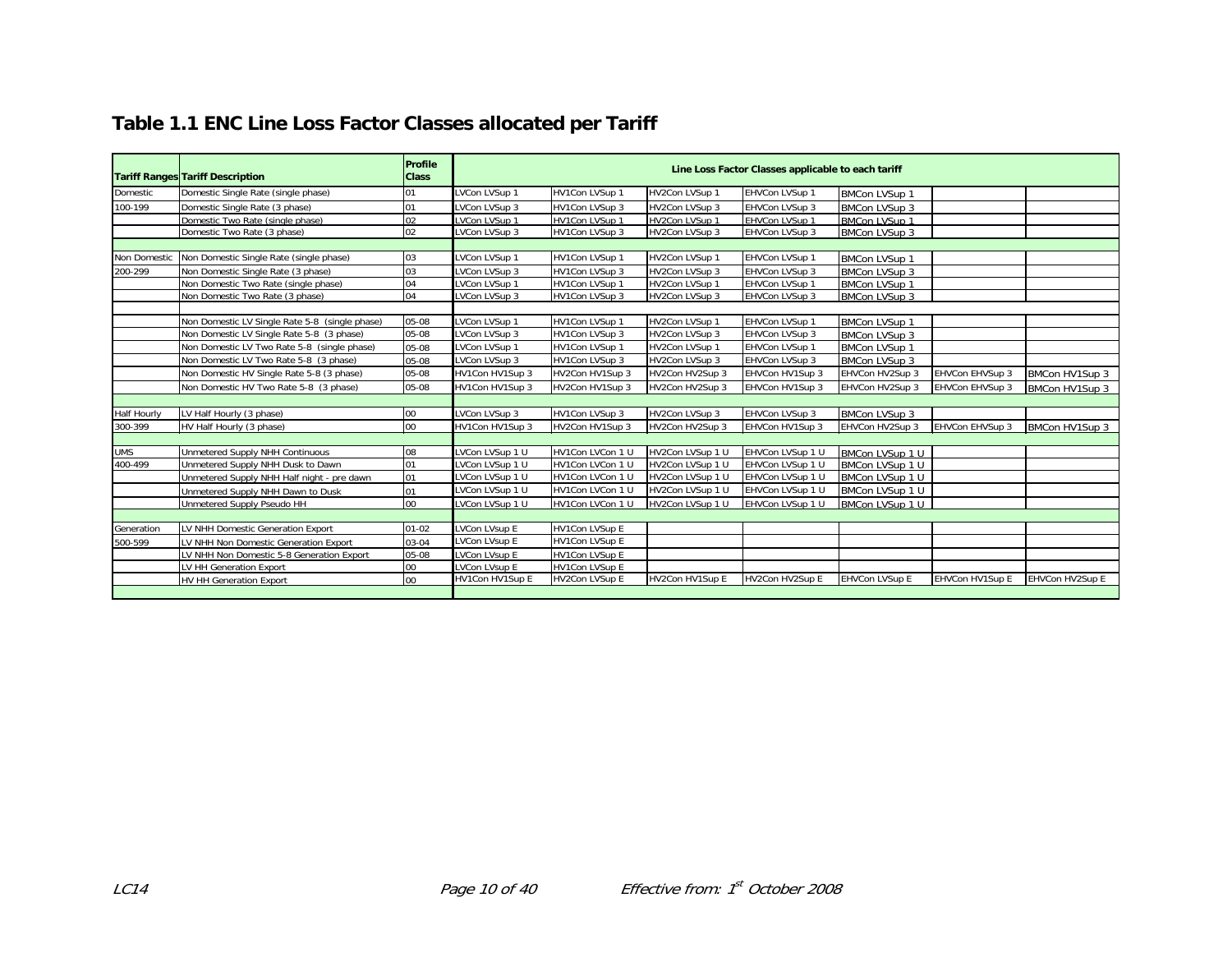|  | Table 2.0 ENC Charge Codes per GSP Group |  |  |
|--|------------------------------------------|--|--|
|--|------------------------------------------|--|--|

|                    |                                                |                                | <b>DUoS Charge Codes Per GSP Group</b><br>B(11)<br>C(12)<br>P(17)<br>K(21)<br>A (10)<br>D(13)<br>E(14)<br>F(15)<br>$-G(16)$<br>N(18)<br>J(19)<br>$-H(20)$<br>L(22) |             |                  |                  |             |             |             |                  |                  |             |                  |             |                  |                      |
|--------------------|------------------------------------------------|--------------------------------|--------------------------------------------------------------------------------------------------------------------------------------------------------------------|-------------|------------------|------------------|-------------|-------------|-------------|------------------|------------------|-------------|------------------|-------------|------------------|----------------------|
|                    | <b>Tariff Ranges Tariff Description</b>        | <b>Profile</b><br><b>Class</b> | <b>EELC</b>                                                                                                                                                        | <b>EMEB</b> | <b>LOND</b>      | <b>MANW</b>      | <b>MIDE</b> | <b>NEDL</b> | <b>NORW</b> | <b>HYDE</b>      | <b>SPOW</b>      | <b>SEEB</b> | <b>SOUT</b>      | <b>SWAE</b> | <b>SWEB</b>      | M(23)<br><b>YEDL</b> |
| <b>Domestic</b>    | Domestic Single Rate (single phase)            | 01                             | A100                                                                                                                                                               | <b>B100</b> | C100             | D <sub>100</sub> | E100        | F100        | G100        | P <sub>100</sub> | N <sub>100</sub> | J100        | H100             | K100        | L100             | M100                 |
| 100-199            | Domestic Single Rate (3 phase)                 | 01                             | A101                                                                                                                                                               | B101        | C101             | D101             | E101        | F101        | G101        | P <sub>101</sub> | N101             | J101        | H <sub>101</sub> | K101        | L101             | M101                 |
|                    | Domestic Two Rate (single phase)               | 02                             | A102                                                                                                                                                               | B102        | C102             | D102             | E102        | F102        | G102        | P102             | N102             | J102        | H102             | K102        | L <sub>102</sub> | M102                 |
|                    | Domestic Two Rate (3 phase)                    | 02                             | A103                                                                                                                                                               | <b>B103</b> | C103             | D <sub>103</sub> | E103        | F103        | G103        | P103             | N103             | J103        | H103             | K103        | L103             | M103                 |
|                    |                                                |                                |                                                                                                                                                                    |             |                  |                  |             |             |             |                  |                  |             |                  |             |                  |                      |
| Non Domestic       | Non Domestic Single Rate (single phase)        | 03                             | A200                                                                                                                                                               | <b>B200</b> | C200             | D200             | E200        | F200        | G200        | P200             | N200             | J200        | H200             | K200        | L <sub>200</sub> | M200                 |
| 200-299            | Non Domestic Single Rate (3 phase)             | 03                             | A201                                                                                                                                                               | B201        | C <sub>201</sub> | D <sub>201</sub> | E201        | F201        | G201        | P201             | N201             | J201        | H <sub>201</sub> | K201        | L <sub>201</sub> | M201                 |
|                    | Non Domestic Two Rate (single phase)           | 04                             | A202                                                                                                                                                               | B202        | C202             | D202             | E202        | F202        | G202        | P202             | N202             | J202        | H202             | K202        | L202             | M202                 |
|                    | Non Domestic Two Rate (3 phase)                | 04                             | A203                                                                                                                                                               | B203        | C203             | D203             | E203        | F203        | G203        | P203             | N203             | J203        | H203             | K203        | L203             | M203                 |
|                    |                                                |                                |                                                                                                                                                                    |             |                  |                  |             |             |             |                  |                  |             |                  |             |                  |                      |
|                    | Non Domestic LV Single Rate 5-8 (single phase) | 05-08                          | A210                                                                                                                                                               | B210        | C210             | D210             | E210        | F210        | G210        | P210             | N210             | J210        | H210             | K210        | L210             | M210                 |
|                    | Non Domestic LV Single Rate 5-8 (3 phase)      | 05-08                          | A211                                                                                                                                                               | B211        | C <sub>211</sub> | D211             | E211        | F211        | G211        | P211             | N211             | J211        | H211             | K211        | L211             | M211                 |
|                    | Non Domestic LV Two Rate 5-8 (single phase)    | 05-08                          | A212                                                                                                                                                               | B212        | C <sub>212</sub> | D212             | E212        | F212        | G212        | P212             | N212             | J212        | H212             | K212        | L212             | M212                 |
|                    | Non Domestic LV Two Rate 5-8 (3 phase)         | 05-08                          | A213                                                                                                                                                               | B213        | C213             | D213             | E213        | F213        | G213        | P213             | N213             | J213        | H213             | K213        | L213             | M213                 |
|                    | Non Domestic HV Single Rate 5-8 (3 phase)      | 05-08                          | A214                                                                                                                                                               | B214        | C <sub>214</sub> | D214             | E214        | F214        | G214        | P214             | N214             | J214        | H214             | K214        | L <sub>214</sub> | M214                 |
|                    | Non Domestic HV Two Rate 5-8 (3 phase)         | 05-08                          | A215                                                                                                                                                               | B215        | C215             | D215             | E215        | F215        | G215        | P215             | N215             | J215        | H215             | K215        | L215             | M215                 |
|                    |                                                |                                |                                                                                                                                                                    |             |                  |                  |             |             |             |                  |                  |             |                  |             |                  |                      |
| <b>Half Hourly</b> | LV Half Hourly (3 phase)                       | 00                             | A300                                                                                                                                                               | <b>B300</b> | C300             | D300             | E300        | F300        | G300        | P300             | N300             | J300        | H300             | K300        | L300             | M300                 |
| 300-399            | HV Half Hourly (3 phase)                       | 00                             | A301                                                                                                                                                               | <b>B301</b> | C301             | D301             | E301        | F301        | G301        | P301             | N301             | J301        | H301             | K301        | L301             | M301                 |
|                    |                                                |                                |                                                                                                                                                                    |             |                  |                  |             |             |             |                  |                  |             |                  |             |                  |                      |
| <b>UMS</b>         | <b>Unmetered Supply NHH Continuous</b>         | 08                             | A400                                                                                                                                                               | <b>B400</b> | C400             | D400             | E400        | F400        | G400        | P400             | N400             | J400        | H400             | K400        | L400             | M400                 |
| 400-499            | Unmetered Supply NHH Dusk to Dawn              | 01                             | A401                                                                                                                                                               | B401        | C401             | D401             | E401        | F401        | G401        | P401             | N401             | J401        | H401             | K401        | L401             | M401                 |
|                    | Unmetered Supply NHH Half night - pre dawn     | 01                             | A402                                                                                                                                                               | B402        | C402             | D402             | E402        | F402        | G402        | P402             | N402             | J402        | H402             | K402        | L402             | M402                 |
|                    | Unmetered Supply NHH Dawn to Dusk              | 01                             | A403                                                                                                                                                               | B403        | C403             | D403             | E403        | F403        | G403        | P403             | N403             | J403        | H403             | K403        | L403             | M403                 |
|                    | Unmetered Supply Pseudo HH                     | 00                             | A404                                                                                                                                                               | <b>B404</b> | C404             | D404             | E404        | F404        | G404        | P404             | N404             | J404        | H404             | K404        | L404             | M404                 |
|                    |                                                |                                |                                                                                                                                                                    |             |                  |                  |             |             |             |                  |                  |             |                  |             |                  |                      |
| Generation         | LV NHH Domestic Generation Export              | $01 - 02$                      | A500                                                                                                                                                               | <b>B500</b> | C500             | D500             | E500        | F500        | G500        | P500             | <b>N500</b>      | <b>J500</b> | <b>H500</b>      | K500        | L500             | M500                 |
| 500-599            | LV NHH Non Domestic Generation Export          | 03-04                          | A501                                                                                                                                                               | <b>B501</b> | C501             | D501             | E501        | F501        | G501        | P501             | N501             | J501        | H501             | K501        | L501             | M501                 |
|                    | LV NHH Non Domestic 5-8 Generation Export      | 05-08                          | A502                                                                                                                                                               | <b>B502</b> | C502             | D502             | E502        | F502        | G502        | P502             | N502             | J502        | H502             | K502        | L502             | M502                 |
|                    | LV HH Generation Export                        | 00                             | A503                                                                                                                                                               | <b>B503</b> | C503             | D503             | E503        | F503        | G503        | P503             | N503             | J503        | H503             | K503        | L503             | M503                 |
|                    | HV HH Generation Export                        | $00\,$                         | A504                                                                                                                                                               | <b>B504</b> | C504             | D504             | E504        | F504        | G504        | P504             | N504             | J504        | H504             | K504        | L504             | M504                 |
|                    |                                                |                                |                                                                                                                                                                    |             |                  |                  |             |             |             |                  |                  |             |                  |             |                  |                      |

### **Default Charge**

Default charges will apply where a supplier registers an invalid combination of PC, MTC and SSC against a LLFC for a given metering point.

| Default DUoS |              |               | Unit Rate 1  |             |
|--------------|--------------|---------------|--------------|-------------|
| Charge Code  | Daily Charge | Frequency per | Amount p/kWh | Time period |
|              | 9.004        | day           | 980. ا       | 24 hrs      |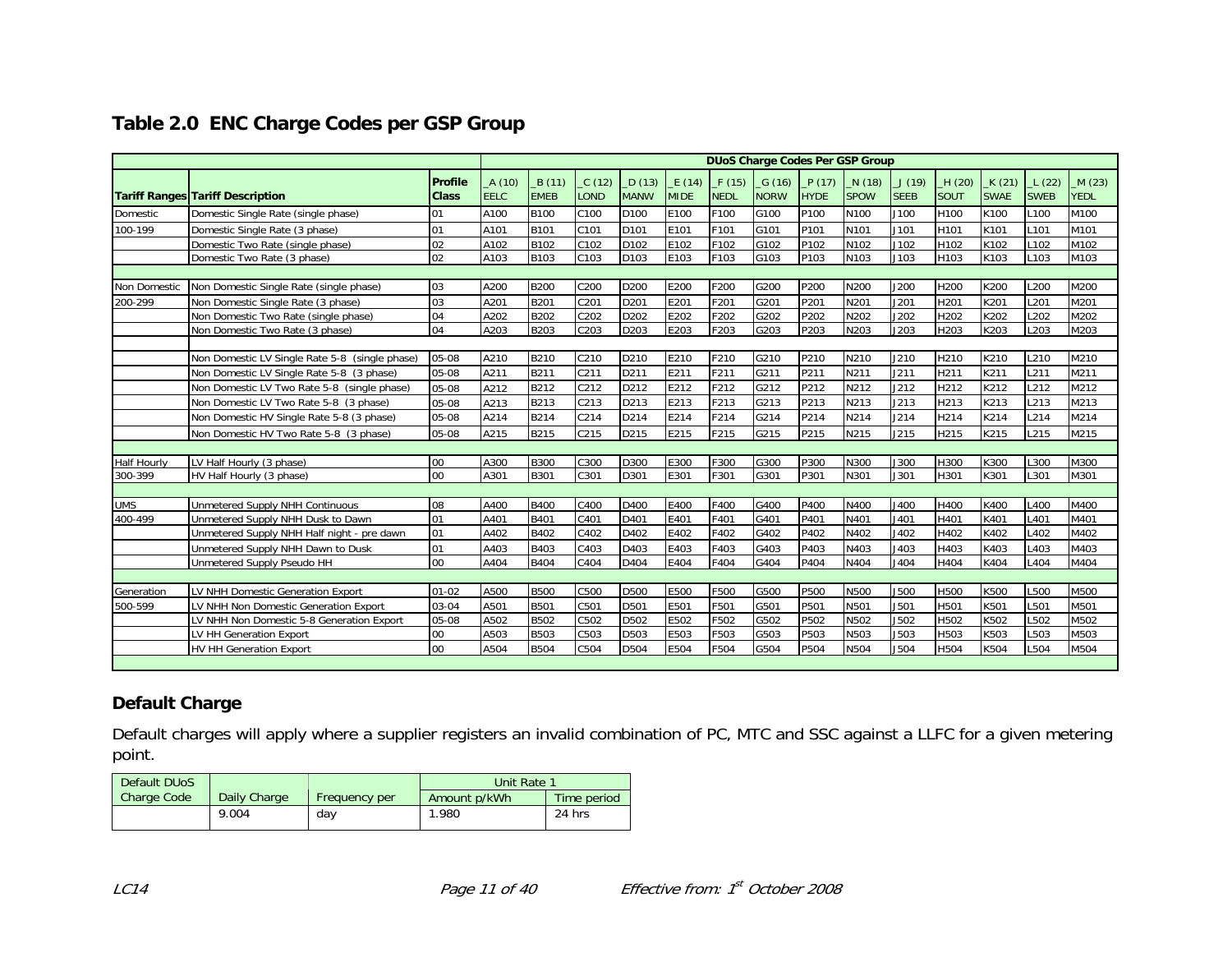### **Table 3.0 ENC Distribution Use of System Charges for GSP \_A, Eastern**

Effective from 1st October 2008

| <b>Tariff Code</b> |                                                                          |                         |                |                  | Fixed<br><b>Charges</b>           | <b>Unit Charges</b>             |                                          |                                      |                                     | <b>Capacity/Demand Charges</b>                                  |                                             | <b>Reactive Power Charges</b>              |                                                     |
|--------------------|--------------------------------------------------------------------------|-------------------------|----------------|------------------|-----------------------------------|---------------------------------|------------------------------------------|--------------------------------------|-------------------------------------|-----------------------------------------------------------------|---------------------------------------------|--------------------------------------------|-----------------------------------------------------|
|                    | <b>Tariff Description</b>                                                | <b>LLFC</b>             | <b>Market</b>  | <b>PC</b>        | Fixed<br>Charge 1<br>(p/MPAN/day) | Day Unit<br>Charge 1<br>(p/kWh) | <b>Night Unit</b><br>Charge 1<br>(p/kWh) | Other<br>Unit<br>Charge 1<br>(p/kWh) | Capacity<br>Charge 1<br>(p/kVA/day) | <b>Excess</b><br>Capacity<br>Charge <sup>®</sup><br>(p/kVA/day) | <b>UMS</b><br><b>Charge 1</b><br>(p/kW/day) | Reactive<br>Power<br>Charge 1<br>(p/kVArh) | <b>Reactive</b><br><b>Power Charge</b><br>(p/kVArh) |
| A100               | Domestic Single Rate (single phase)                                      | 100, 102, 105, 400, 900 | NHH Import     | 101              | 5.87                              | 1.088                           |                                          |                                      |                                     |                                                                 |                                             |                                            |                                                     |
| A101               | Domestic Single Rate (3 phase)                                           | 101. 103. 106. 401. 901 | NHH Import     | 01               | 6.80                              | 1.088                           |                                          |                                      |                                     |                                                                 |                                             |                                            |                                                     |
| A102               | Domestic Two Rate (single Phase)                                         | 100, 102, 105, 400,900  | NHH Import     | 02               | 5.87                              | 1.127                           | 0.406                                    |                                      |                                     |                                                                 |                                             |                                            |                                                     |
| A103               | Domestic Two Rate (3 phase)                                              | 101. 103. 106. 401. 901 | NHH Import     | 02               | 6.8                               | 1.127                           | 0.406                                    |                                      |                                     |                                                                 |                                             |                                            |                                                     |
|                    |                                                                          |                         |                |                  |                                   |                                 |                                          |                                      |                                     |                                                                 |                                             |                                            |                                                     |
| A200               | Non Domestic Single Rate (single phase)                                  | 100. 102. 105. 400.900  | NHH Import     | 03               | 8.05                              | 1.159                           |                                          |                                      |                                     |                                                                 |                                             |                                            |                                                     |
| A201               | Non Domestic Single Rate (3 phase)                                       | 101. 103. 106. 401. 901 | NHH Import     | 0.3 <sup>2</sup> | 9.08                              | 1.159                           |                                          |                                      |                                     |                                                                 |                                             |                                            |                                                     |
| A202               | Non Domestic Two Rate (single phase)                                     | 100. 102. 105. 400.900  | NHH Import     | 04               | 8.05                              | 0.989                           | 0.298                                    |                                      |                                     |                                                                 |                                             |                                            |                                                     |
| A203               | Non Domestic Two Rate (3 phase)                                          | 101, 103, 106, 401, 901 | NHH Import     | 04               | 9.08                              | 0.989                           | 0.298                                    |                                      |                                     |                                                                 |                                             |                                            |                                                     |
|                    |                                                                          |                         |                |                  |                                   |                                 |                                          |                                      |                                     |                                                                 |                                             |                                            |                                                     |
| A210               | Non Domestic LV Single Rate 5-8 (single phase)                           | 100, 102, 105, 400, 900 | NHH LV Import  | 5-8              | 204.95                            | 0.730                           |                                          |                                      |                                     |                                                                 |                                             |                                            |                                                     |
| A211               | Non Domestic LV Single Rate 5-8 (3 phase)                                | 101, 103, 106, 401, 901 | NHH IV Import  | $5-8$            | 204.95                            | 0.730                           |                                          |                                      |                                     |                                                                 |                                             |                                            |                                                     |
| A212               | Non Domestic LV Two Rate 5-8 (single phase)                              | 100. 102. 105. 400.900  | NHH LV Import  | 5-8              | 204.95                            | 0.775                           | 0.365                                    |                                      |                                     |                                                                 |                                             |                                            |                                                     |
| A213               | Non Domestic LV Two Rate 5-8 (3 phase)                                   | 101, 103, 106, 401, 901 | NHH LV Import  | 5-8              | 204.95                            | 0.775                           | 0.365                                    |                                      |                                     |                                                                 |                                             |                                            |                                                     |
|                    |                                                                          |                         |                |                  |                                   |                                 |                                          |                                      |                                     |                                                                 |                                             |                                            |                                                     |
| A214               | Non Domestic HV Single Rate 5-8 (3 phase)                                |                         | NHH HV Import  | 5-8              |                                   |                                 |                                          |                                      |                                     |                                                                 |                                             |                                            |                                                     |
| A215               | Non Domestic HV Two Rate 5-8 (3 phase)                                   |                         | NHH HV Import  | 5-8              |                                   |                                 |                                          |                                      |                                     |                                                                 |                                             |                                            |                                                     |
|                    |                                                                          |                         |                |                  |                                   |                                 |                                          |                                      |                                     |                                                                 |                                             |                                            |                                                     |
| A400               | Unmetered Supply NHH Continuous (Type A)                                 | 405.406.407.408.902     | NHH UMS        | 80               | 9.85                              | 0.742                           |                                          |                                      |                                     |                                                                 |                                             |                                            |                                                     |
| A401               | Unmetered Supply NHH Dusk to Dawn (Type B)                               | 405,406, 407, 408, 902  | NHH UMS        | 01               | 9.85                              | 0.938                           |                                          |                                      |                                     |                                                                 |                                             |                                            |                                                     |
| A402               | Unmetered Supply NHH Half night - pre dawn (Type 0405,406, 407, 408, 902 |                         | <b>NHH UMS</b> | 101              | 9.85                              | 1.550                           |                                          |                                      |                                     |                                                                 |                                             |                                            |                                                     |
| A403               | Unmetered Supply NHH Dawn to Dusk (Type D)                               | 405,406, 407, 408, 902  | NHH UMS        | lo1              | 9.85                              | 0.895                           |                                          |                                      |                                     |                                                                 |                                             |                                            |                                                     |
|                    |                                                                          |                         |                |                  |                                   |                                 |                                          |                                      |                                     |                                                                 |                                             |                                            |                                                     |
| A500               | NHH Domestic Generation Export Tariff                                    |                         |                |                  |                                   |                                 |                                          |                                      |                                     |                                                                 |                                             |                                            |                                                     |
| A501               | NHH Non Domestic Generation Export Tariff                                |                         |                |                  |                                   |                                 |                                          |                                      |                                     |                                                                 |                                             |                                            |                                                     |
| A502               | HH LV Generation Export Tariff                                           |                         |                |                  |                                   |                                 |                                          |                                      | 1.28                                |                                                                 |                                             |                                            |                                                     |
| A503               | HH HV Generation Export Tariff                                           |                         |                |                  |                                   |                                 |                                          |                                      | 1.28                                |                                                                 |                                             |                                            |                                                     |

|                    |                            |                              |               |    | Fixed<br>Charges                  |                                            |         | <b>Unit Charges</b> |                                                                       |                                      |                                     | <b>Capacity/Demand Charges</b>                       |                                   | <b>Reactive Power Charges</b>              |                                                   |
|--------------------|----------------------------|------------------------------|---------------|----|-----------------------------------|--------------------------------------------|---------|---------------------|-----------------------------------------------------------------------|--------------------------------------|-------------------------------------|------------------------------------------------------|-----------------------------------|--------------------------------------------|---------------------------------------------------|
| <b>Tariff Code</b> | <b>Tariff Description</b>  | <b>LLFC</b>                  | <b>Market</b> | PC | Fixed<br>Charge 1<br>(p/MPAN/day) | Day Unit<br>Charge <sup>-</sup><br>(p/kWh) | (p/kWh) | (p/kWh)             | Day Unit Day Unit Night Unit<br>Charge 2 Charge 3 Charge 1<br>(p/kWh) | Other<br>Unit<br>Charge 1<br>(p/kWh) | Capacity<br>Charge 1<br>(p/kVA/day) | <b>Excess</b><br>Capacity<br>Charge 1<br>(p/kVA/day) | <b>UMS Charge 1</b><br>(p/kW/day) | Reactive<br>Power<br>Charge 1<br>(p/kVArh) | Reactive<br><b>Power</b><br>Charge 2<br>(p/kVArh) |
|                    |                            |                              |               |    |                                   |                                            |         |                     |                                                                       |                                      |                                     |                                                      |                                   | p/kVArh<br>$P.F < 0.95$ but<br>>0.45       | p/ kVArh<br>P.F. < 0.45                           |
| A300               | LV Half Hourly             | 101, 103, 106, 401, 901      | HH LV Import  |    | 70.48                             | 2.458                                      | 0.979   | 0.268               | 0.159                                                                 | 0.235                                | 6.214                               |                                                      |                                   | 0.635                                      | 0.794                                             |
| A301               | HV Half Hourly             | 104, 107, 108, 402, 403, 903 | HH HV Import  |    | 177.31                            | 1.05                                       | 0.379   | 0.107               | 0.063                                                                 | 0.101                                | 3.386                               |                                                      |                                   | 0.243                                      | 0.304                                             |
| A404               | Unmetered Supply Pseudo HH | 405,406, 407, 408, 902       | HH UMS Import |    | 24.63                             | 9.163                                      | 3.323   | 0.921               | 0.541                                                                 | 0.870                                | 0.000                               |                                                      |                                   | 0.000                                      | 0.000                                             |

Night unit 1: 00:00 - 07:00 all days Day unit 1: 16:00 - 20:00 Mon-Fri, Nov to Feb inc Day unit 2: 07:00 - 16:00, Mon-Fri, Nov to Feb inc and 07:00 - 20:00 Mon-Fri in March Day unit 3: 07:00 - 20:00, Mon-Fri June to Aug inc Other unit 1: All other times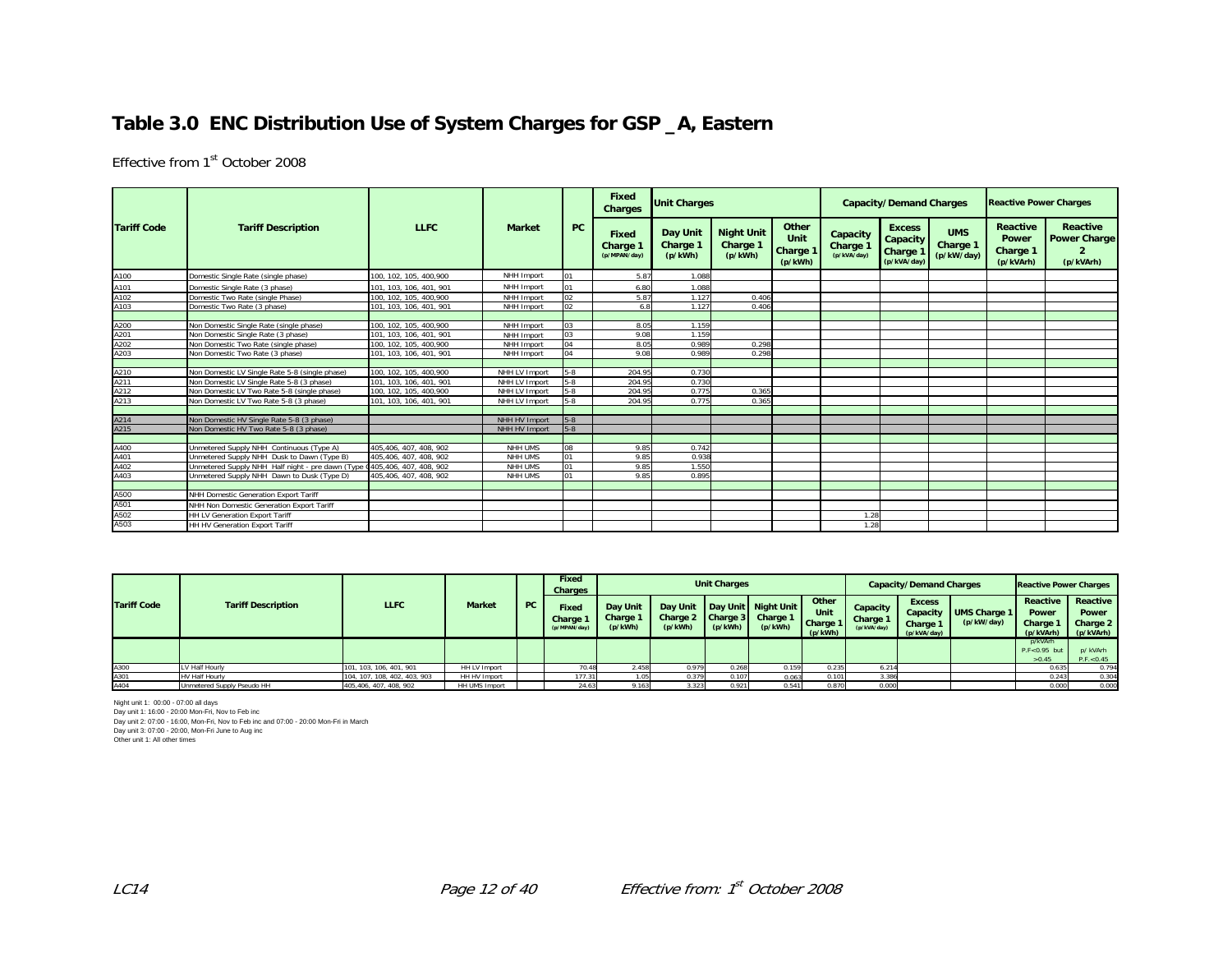### **Table 4.0 ENC Distribution Use of System Charges for GSP \_B, East Midlands**

|                       |                                                                                                                        |                              |                     |     | <b>Fixed</b><br><b>Charges</b>    | <b>Unit Charges</b>                    |                                                |                     |                                     | <b>Capacity/Demand Charges</b>                    |                                 | <b>Reactive Power Charges</b>                                                 |                                                   |
|-----------------------|------------------------------------------------------------------------------------------------------------------------|------------------------------|---------------------|-----|-----------------------------------|----------------------------------------|------------------------------------------------|---------------------|-------------------------------------|---------------------------------------------------|---------------------------------|-------------------------------------------------------------------------------|---------------------------------------------------|
| <b>Tariff</b><br>Code | <b>Tariff Description</b>                                                                                              | <b>LLFC</b>                  | <b>Market</b>       | PC  | Fixed<br>Charge 1<br>(p/MPAN/day) | Day Unit<br><b>Charge 1</b><br>(p/kWh) | Night Unit   Other Unit<br>Charge 1<br>(p/kWh) | Charge 1<br>(p/kWh) | Capacity<br>Charge 1<br>(p/kVA/day) | <b>Excess Capacity</b><br>Charge 1<br>(p/kVA/day) | <b>UMS Charge</b><br>(p/kW/day) | <b>Reactive</b><br>Power<br>Charge 1<br>(p/kVArh)<br>P.F. threshold<br>< 0.95 | Reactive<br><b>Power</b><br>Charge 2<br>(p/kVArh) |
| <b>B100</b>           | Domestic Single Rate (single phase)                                                                                    | 110, 112, 115, 410, 910      | NHH Import 01       |     | 6.03                              | 0.930                                  |                                                |                     |                                     |                                                   |                                 |                                                                               |                                                   |
| B101                  | Domestic Single Rate (3 phase)                                                                                         | 111, 113, 116, 411, 911      | NHH Import 101      |     | 6.03                              | 0.930                                  |                                                |                     |                                     |                                                   |                                 |                                                                               |                                                   |
| B102                  | Domestic Two Rate (single Phase)                                                                                       | 110, 112, 115, 410, 910      | NHH Import 02       |     | 7.20                              | 1.050                                  | 0.230                                          |                     |                                     |                                                   |                                 |                                                                               |                                                   |
| B103                  | Domestic Two Rate (3 phase)                                                                                            | 111, 113, 116, 411, 911      | NHH Import 02       |     | 7.20                              | 1.050                                  | 0.230                                          |                     |                                     |                                                   |                                 |                                                                               |                                                   |
|                       |                                                                                                                        |                              |                     |     |                                   |                                        |                                                |                     |                                     |                                                   |                                 |                                                                               |                                                   |
| <b>B200</b>           | Non Domestic Single Rate (single phase)                                                                                | 110, 112, 115, 410, 910      | NHH Import 03       |     | 20.46                             | 0.890                                  |                                                |                     |                                     |                                                   |                                 |                                                                               |                                                   |
| B201                  | Non Domestic Single Rate (3 phase)                                                                                     | 111, 113, 116, 411, 911      | NHH Import 03       |     | 20.46                             | 0.890                                  |                                                |                     |                                     |                                                   |                                 |                                                                               |                                                   |
| <b>B202</b>           | Non Domestic Two Rate (single phase)                                                                                   | 110, 112, 115, 410, 910      | NHH Import 04       |     | 21.37                             | 0.970                                  | 0.220                                          |                     |                                     |                                                   |                                 |                                                                               |                                                   |
| <b>B203</b>           | Non Domestic Two Rate (3 phase)                                                                                        | 111, 113, 116, 411, 911      | NHH Import 04       |     | 21.37                             | 0.970                                  | 0.220                                          |                     |                                     |                                                   |                                 |                                                                               |                                                   |
|                       |                                                                                                                        |                              |                     |     |                                   |                                        |                                                |                     |                                     |                                                   |                                 |                                                                               |                                                   |
| <b>B210</b>           | Non Domestic LV Single Rate 5-8 (single phase)                                                                         | 110, 112, 115, 410, 910      | NHH LV Import 5-8   |     |                                   |                                        |                                                |                     |                                     |                                                   |                                 |                                                                               |                                                   |
| <b>B211</b>           | Non Domestic LV Single Rate 5-8 (3 phase)                                                                              | 111, 113, 116, 411, 911      | NHH LV Import 5-8   |     |                                   |                                        |                                                |                     |                                     |                                                   |                                 |                                                                               |                                                   |
| B <sub>212</sub>      | Non Domestic LV Two Rate 5-8 (single phase)                                                                            | 110, 112, 115, 410, 910      | NHH LV Import 5-8   |     | 151.00                            | 0.940                                  | 0.220                                          |                     |                                     |                                                   |                                 |                                                                               |                                                   |
| <b>B213</b>           | Non Domestic LV Two Rate 5-8 (3 phase)                                                                                 | 111, 113, 116, 411, 911      | NHH LV Import 5-8   |     | 151.00                            | 0.940                                  | 0.220                                          |                     |                                     |                                                   |                                 |                                                                               |                                                   |
|                       |                                                                                                                        |                              |                     |     |                                   |                                        |                                                |                     |                                     |                                                   |                                 |                                                                               |                                                   |
| B214                  | Non Domestic HV Single Rate 5-8 (3 phase)                                                                              |                              | NHH HV Import 5-8   |     |                                   |                                        |                                                |                     |                                     |                                                   |                                 |                                                                               |                                                   |
| B215                  | Non Domestic HV Two Rate 5-8 (3 phase)                                                                                 |                              | NHH HV Import 5-8   |     |                                   |                                        |                                                |                     |                                     |                                                   |                                 |                                                                               |                                                   |
|                       |                                                                                                                        |                              |                     |     |                                   |                                        |                                                |                     |                                     |                                                   |                                 |                                                                               |                                                   |
| <b>B300</b>           | LV Half Hourly                                                                                                         | 111, 113, 116, 411, 911      | <b>HH LV Import</b> |     | 173.00                            | 0.260                                  | 0.100                                          |                     | 5.880                               |                                                   |                                 | 0.250                                                                         |                                                   |
| <b>B301</b>           | <b>HV Half Hourly</b>                                                                                                  | 114, 117, 118, 412, 413, 913 | HH HV Import        |     | 461.00                            | 0.200                                  | 0.090                                          |                     | 4.520                               |                                                   |                                 | 0.160                                                                         |                                                   |
|                       |                                                                                                                        |                              |                     |     |                                   | 1.710                                  |                                                |                     |                                     |                                                   |                                 |                                                                               |                                                   |
| <b>B400</b>           | Unmetered Supply NHH Continuous (Type A)                                                                               | 415.416.417.418.912          | NHH UMS             | 08  | 0.00                              |                                        |                                                |                     |                                     |                                                   |                                 |                                                                               |                                                   |
| B401                  | Unmetered Supply NHH Dusk to Dawn (Type B)                                                                             | 415,416, 417, 418, 912       | NHH UMS             |     | 0.00                              | 1.710                                  |                                                |                     |                                     |                                                   |                                 |                                                                               |                                                   |
| <b>B402</b><br>B403   | Unmetered Supply NHH Half night - pre dawn (Type 0415,416, 417, 418, 912<br>Unmetered Supply NHH Dawn to Dusk (Type D) | 415,416, 417, 418, 912       | NHH UMS<br>NHH UMS  | 101 | 0.00<br>0.00                      | 1.710<br>1.710                         |                                                |                     |                                     |                                                   |                                 |                                                                               |                                                   |
| B404                  |                                                                                                                        |                              |                     |     |                                   | 1.710                                  |                                                |                     |                                     |                                                   |                                 |                                                                               |                                                   |
|                       | <b>Unmetered Supply Pseudo HH</b>                                                                                      | 415,416, 417, 418, 912       |                     |     | 0.00                              |                                        |                                                |                     |                                     |                                                   |                                 |                                                                               |                                                   |
| <b>B500</b>           | NHH Domestic Generation Export                                                                                         |                              |                     |     |                                   |                                        |                                                |                     |                                     |                                                   |                                 |                                                                               |                                                   |
| <b>B501</b>           | NHH Non Domestic Generation Export                                                                                     |                              |                     |     |                                   |                                        |                                                |                     |                                     |                                                   |                                 |                                                                               |                                                   |
| <b>B503</b>           | <b>HH LV Generation Export</b>                                                                                         |                              |                     |     |                                   |                                        |                                                |                     |                                     |                                                   |                                 |                                                                               |                                                   |
| B504                  | <b>HH HV Generation Export</b>                                                                                         |                              |                     |     |                                   |                                        |                                                |                     | 1.12                                |                                                   |                                 |                                                                               |                                                   |
|                       |                                                                                                                        |                              |                     |     |                                   |                                        |                                                |                     |                                     |                                                   |                                 |                                                                               |                                                   |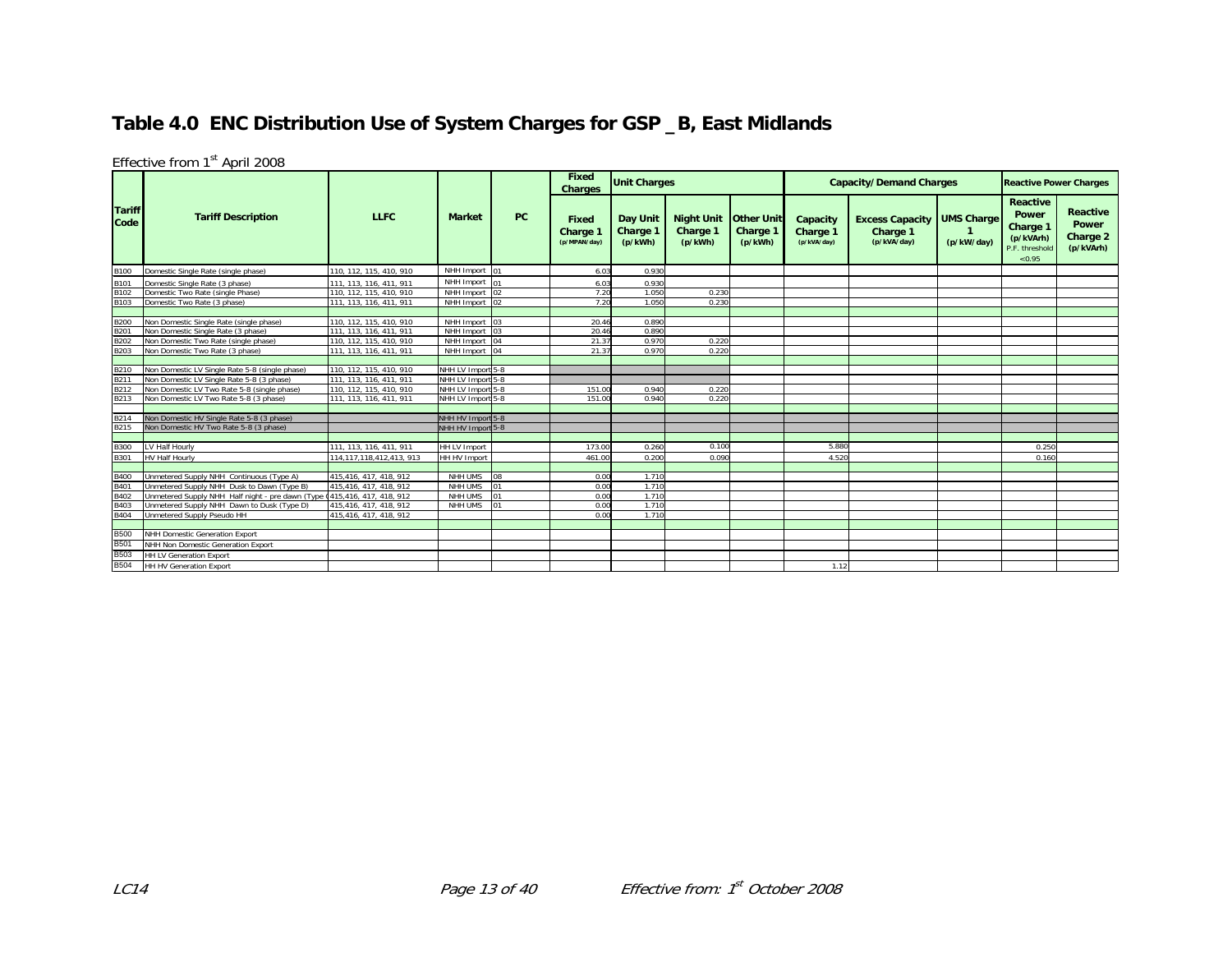### **Table 5.0 ENC Distribution Use of System Charges for GSP \_C, London**

#### Effective from 1st April 2008

|                       |                                                  |                         |                   |         | <b>Fixed</b><br><b>Charges</b>    | <b>Unit Charges</b> |                                            |                                      |                                     | <b>Capacity/Demand Charges</b>                              |                                 | <b>Reactive Power Charges</b>                            |                                                          |
|-----------------------|--------------------------------------------------|-------------------------|-------------------|---------|-----------------------------------|---------------------|--------------------------------------------|--------------------------------------|-------------------------------------|-------------------------------------------------------------|---------------------------------|----------------------------------------------------------|----------------------------------------------------------|
| <b>Tariff</b><br>Code | <b>Tariff Description</b>                        | <b>LLFC</b>             | <b>Market</b>     | PC      | Fixed<br>Charge 1<br>(p/MPAN/day) | Charge 1<br>(p/kWh) | Day Unit Night Unit<br>Charge 1<br>(p/kWh) | Other<br>Unit<br>Charge 1<br>(p/kWh) | Capacity<br>Charge 1<br>(p/kVA/day) | <b>Excess</b><br>Capacity<br><b>Charge 1</b><br>(p/kVA/day) | <b>UMS Charge</b><br>(p/kW/day) | <b>Reactive</b><br><b>Power</b><br>Charge 1<br>(p/kVArh) | <b>Reactive</b><br><b>Power</b><br>Charge 2<br>(p/kVArh) |
| C100                  | Domestic Single Rate (single phase)              | 120, 122, 125, 420, 920 | NHH Import        | 01      | 3.80                              | 1.189               |                                            |                                      |                                     |                                                             |                                 |                                                          |                                                          |
| C101                  | Domestic Single Rate (3 phase)                   | 121, 123, 126, 421, 921 | NHH Import        | 01      | 3.80                              | 1.189               |                                            |                                      |                                     |                                                             |                                 |                                                          |                                                          |
| C102                  | Domestic Two Rate (single Phase)                 | 120, 122, 125, 420, 920 | NHH Import        | 02      | 3.80                              | 1.558               | 0.211                                      |                                      |                                     |                                                             |                                 |                                                          |                                                          |
| C103                  | Domestic Two Rate (3 phase)                      | 121, 123, 126, 421, 921 | NHH Import        | 02      | 3.80                              | 1.558               | 0.211                                      |                                      |                                     |                                                             |                                 |                                                          |                                                          |
|                       |                                                  |                         |                   |         |                                   |                     |                                            |                                      |                                     |                                                             |                                 |                                                          |                                                          |
| C200                  | Non Domestic Single Rate (single phase)          | 120, 122, 125, 420, 920 | NHH Import        | 03      | 4.78                              | 1.267               |                                            |                                      |                                     |                                                             |                                 |                                                          |                                                          |
| C201                  | Non Domestic Single Rate (3 phase)               | 121, 123, 126, 421, 921 | NHH Import        | 03      | 4.78                              | 1.267               |                                            |                                      |                                     |                                                             |                                 |                                                          |                                                          |
| C <sub>202</sub>      | Non Domestic Two Rate (single phase)             | 120, 122, 125, 420, 920 | NHH Import        | 04      | 4.78                              | 1.184               | 0.118                                      |                                      |                                     |                                                             |                                 |                                                          |                                                          |
| C203                  | Non Domestic Two Rate (3 phase)                  | 121. 123. 126. 421. 921 | NHH Import        | 04      | 4.78                              | 1.184               | 0.118                                      |                                      |                                     |                                                             |                                 |                                                          |                                                          |
|                       |                                                  |                         |                   |         |                                   |                     |                                            |                                      |                                     |                                                             |                                 |                                                          |                                                          |
| C210                  | Non Domestic LV Single Rate 5-8 (single phase)   | 120, 122, 125, 420, 920 | NHH LV Import     | $15-8$  | 66.88                             | 1.309               |                                            |                                      |                                     |                                                             |                                 |                                                          |                                                          |
| C <sub>211</sub>      | Non Domestic LV Single Rate 5-8 (3 phase)        | 121, 123, 126, 421, 921 | NHH LV Import     | $5 - 8$ | 66.88                             | 1.309               |                                            |                                      |                                     |                                                             |                                 |                                                          |                                                          |
| C <sub>212</sub>      | Non Domestic LV Two Rate 5-8 (single phase)      | 120, 122, 125, 420, 920 | NHH LV Import     | $5 - 8$ | 66.88                             | 1.446               | 0.168                                      |                                      |                                     |                                                             |                                 |                                                          |                                                          |
| C213                  | Non Domestic LV Two Rate 5-8 (3 phase)           | 121, 123, 126, 421, 921 | NHH LV Import     | $5-8$   | 66.88                             | 1.446               | 0.168                                      |                                      |                                     |                                                             |                                 |                                                          |                                                          |
|                       |                                                  |                         |                   |         |                                   |                     |                                            |                                      |                                     |                                                             |                                 |                                                          |                                                          |
| C <sub>214</sub>      | Non Domestic HV Single Rate 5-8 (3 phase)        |                         | NHH HV Import 5-8 |         |                                   |                     |                                            |                                      |                                     |                                                             |                                 |                                                          |                                                          |
| C <sub>215</sub>      | Non Domestic HV Two Rate 5-8 (3 phase)           |                         | NHH HV Import 5-8 |         |                                   |                     |                                            |                                      |                                     |                                                             |                                 |                                                          |                                                          |
|                       |                                                  |                         |                   |         |                                   |                     |                                            |                                      |                                     |                                                             |                                 |                                                          |                                                          |
| C400                  | Unmetered Supply NHH Continuous (Type A)         | 425,426, 427, 428. 922  | NHH UMS           | 08      | 9.38                              | 0.822               |                                            |                                      |                                     |                                                             |                                 |                                                          |                                                          |
| C401                  | Unmetered Supply NHH Dusk to Dawn (Type B)       | 425,426, 427, 428. 922  | NHH UMS           | 01      | 9.38                              | 1.41                |                                            |                                      |                                     |                                                             |                                 |                                                          |                                                          |
| C402                  | Unmetered Supply NHH Half night - pre dawn (Type | 425,426, 427, 428. 922  | NHH UMS           | 01      | 9.38                              | 1.313               |                                            |                                      |                                     |                                                             |                                 |                                                          |                                                          |
| C403                  | Unmetered Supply NHH Dawn to Dusk (Type D)       | 425,426, 427, 428. 922  | NHH UMS           |         | 9.38                              | 1.287               |                                            |                                      |                                     |                                                             |                                 |                                                          |                                                          |
|                       |                                                  |                         |                   |         |                                   |                     |                                            |                                      |                                     |                                                             |                                 |                                                          |                                                          |
| C500                  | NHH Domestic Generation Export                   |                         |                   |         |                                   |                     |                                            |                                      |                                     |                                                             |                                 |                                                          |                                                          |
| C501                  | NHH Non Domestic Generation Export               |                         |                   |         |                                   |                     |                                            |                                      |                                     |                                                             |                                 |                                                          |                                                          |
| C503                  | <b>HH LV Generation Export</b>                   |                         |                   |         |                                   |                     |                                            |                                      |                                     |                                                             |                                 |                                                          |                                                          |
| C504                  | <b>HH HV Generation Export</b>                   |                         |                   |         |                                   |                     |                                            |                                      |                                     |                                                             |                                 |                                                          |                                                          |

| <b>Tariff</b> |                            |                             |               | Fixed<br><b>Charges</b>           |                                 |                                                   | <b>Unit Charges</b> |                                          |                                          |                                     | <b>Capacity/Demand Charges</b>                       |            | <b>Reactive Power Charges</b>                             |                                                |
|---------------|----------------------------|-----------------------------|---------------|-----------------------------------|---------------------------------|---------------------------------------------------|---------------------|------------------------------------------|------------------------------------------|-------------------------------------|------------------------------------------------------|------------|-----------------------------------------------------------|------------------------------------------------|
| Code          | <b>Tariff Description</b>  |                             | <b>Market</b> | Fixed<br>Charge 1<br>(p/MPAN/day) | Day Unit<br>Charge 1<br>(p/kWh) | Day Unit Day Unit<br>Charge 2 Charge 3<br>(p/kWh) | (p/kWh)             | <b>Night Unit</b><br>Charge 1<br>(p/kWh) | <b>Other Unit</b><br>Charge 1<br>(p/kWh) | Capacity<br>Charge 1<br>(p/kVA/day) | <b>Excess</b><br>Capacity<br>Charge 1<br>(p/kVA/day) | (p/kW/day) | Reactive<br><b>UMS Charge Power Charge I</b><br>(p/kVArh) | <b>Reactive Power</b><br>Charge 2<br>(p/kVArh) |
|               |                            |                             |               |                                   |                                 |                                                   |                     |                                          |                                          |                                     |                                                      |            | $p/kVArh$ P.F $< 0.95$<br>but $> 0.45$                    | p/ kVArh<br>P.F. < 0.45                        |
| C300          | LV Half Hourly             | 121, 123, 126, 421, 921     | HH LV Import  | 62.30                             | 2.864                           | 0.942                                             | 0.556               | 0.051                                    | 0.180                                    | 3.373                               |                                                      |            | 0.444                                                     | 0.556                                          |
| C301          | HV Half Hourly             | 24. 127. 128. 422. 423. 913 | HH HV Import  | 190.83                            | 202                             | 0.360                                             | 0.235               | 0.021                                    | 0.077                                    | $3.58 -$                            |                                                      |            | 0.279                                                     | 0.349                                          |
| C404          | Unmetered Supply Pseudo HH | 425,426, 427, 428. 922      | HH UMS Import | 23.45                             | 7.639                           | 2.499                                             | 1.582               | 0.130                                    | 0.509                                    | 0.000                               |                                                      |            | 0.000                                                     | 0.000                                          |

Night unit 1 1 00:00 - 07:00 all days Day unit 1. 16:00 - 20:00 Mon-Fri, Nov to Feb inc Day unit 2. 07:00 - 16:00, Mon-Fri, Nov to Feb inc and 07:00 - 20:00 Mon-Fri in March Day unit 3. 07:00 - 20:00, Mon-Fri June to Aug inc Other unit 1. All other times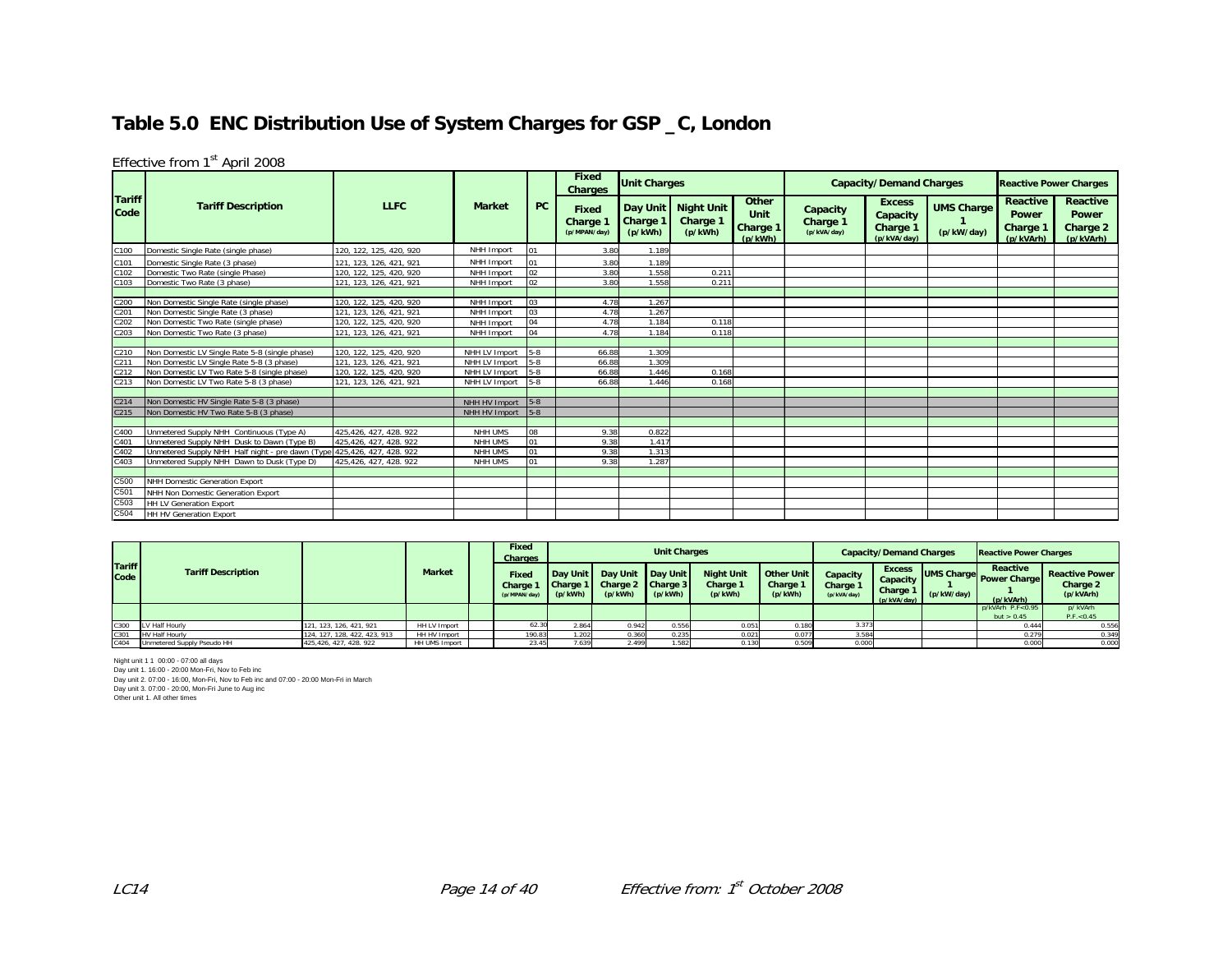### **Table 6.0 ENC Distribution Use of System Charges for GSP \_D, North Wales**

Effective from 1st October 2008

|                       |                                                                             |                              |                             |             | <b>Fixed</b><br><b>Charges</b>           | <b>Unit Charges</b>                    |                                          |                                      |                                     | <b>Capacity/Demand Charges</b>                              |                                 | <b>Reactive Power Charges</b>                                               |                                                          |
|-----------------------|-----------------------------------------------------------------------------|------------------------------|-----------------------------|-------------|------------------------------------------|----------------------------------------|------------------------------------------|--------------------------------------|-------------------------------------|-------------------------------------------------------------|---------------------------------|-----------------------------------------------------------------------------|----------------------------------------------------------|
| <b>Tariff</b><br>Code | <b>Tariff Description</b>                                                   | <b>LLFC</b>                  | <b>Market</b>               | <b>PC</b>   | <b>Fixed</b><br>Charge 1<br>(p/MPAN/day) | Day Unit<br><b>Charge 1</b><br>(p/kWh) | <b>Night Unit</b><br>Charge 1<br>(p/kWh) | Other<br>Unit<br>Charge 1<br>(p/kWh) | Capacity<br>Charge 1<br>(p/kVA/day) | <b>Excess</b><br>Capacity<br><b>Charge 1</b><br>(p/kVA/day) | <b>UMS Charge</b><br>(p/kW/day) | Reactive<br><b>Power</b><br>Charge 1<br>(p/kVArh) P.F<br>threshold $< 0.95$ | <b>Reactive</b><br><b>Power</b><br>Charge 2<br>(p/kVArh) |
| D100                  | Domestic Single Rate (single phase)                                         | 130, 132, 135, 430. 930      | NHH Import 01               |             | 3.63                                     | 1.490                                  |                                          |                                      |                                     |                                                             |                                 |                                                                             |                                                          |
| D101                  | Domestic Single Rate (3 phase)                                              | 131, 133, 136, 431, 931      | NHH Import 01               |             | 3.63                                     | 1.490                                  |                                          |                                      |                                     |                                                             |                                 |                                                                             |                                                          |
| D102                  | Domestic Two Rate (single Phase)                                            | 130, 132, 135, 430. 930      | NHH Import 02               |             | 4.17                                     | 1.640                                  | 0.540                                    |                                      |                                     |                                                             |                                 |                                                                             |                                                          |
| D103                  | Domestic Two Rate (3 phase)                                                 | 131, 133, 136, 431, 931      | NHH Import 02               |             | 4.17                                     | 1.640                                  | 0.540                                    |                                      |                                     |                                                             |                                 |                                                                             |                                                          |
|                       |                                                                             |                              |                             |             |                                          |                                        |                                          |                                      |                                     |                                                             |                                 |                                                                             |                                                          |
| D200                  | Non Domestic Single Rate (single phase)                                     | 130, 132, 135, 430, 930      | NHH Import 03               |             | 8.43                                     | 1.420                                  |                                          |                                      |                                     |                                                             |                                 |                                                                             |                                                          |
| D201                  | Non Domestic Single Rate (3 phase)                                          | 131, 133, 136, 431, 931      | NHH Import 03               |             | 8.43                                     | 1.420                                  |                                          |                                      |                                     |                                                             |                                 |                                                                             |                                                          |
| D <sub>202</sub>      | Non Domestic Two Rate (single phase)                                        | 130, 132, 135, 430, 930      | NHH Import 04               |             | 14.14                                    | 1.570                                  | 0.370                                    |                                      |                                     |                                                             |                                 |                                                                             |                                                          |
| D203                  | Non Domestic Two Rate (3 phase)                                             | 131, 133, 136, 431, 931      | NHH Import 04               |             | 14.14                                    | 1.570                                  | 0.370                                    |                                      |                                     |                                                             |                                 |                                                                             |                                                          |
|                       |                                                                             |                              |                             |             |                                          |                                        |                                          |                                      |                                     |                                                             |                                 |                                                                             |                                                          |
| D210                  | Non Domestic LV Single Rate 5-8 (single phase)                              | 130, 132, 135, 430, 930      | NHH LV Import 5-8           |             |                                          |                                        |                                          |                                      |                                     |                                                             |                                 |                                                                             |                                                          |
| D211                  | Non Domestic LV Single Rate 5-8 (3 phase)                                   | 131, 133, 136, 431, 931      | NHH LV Import 5-8           |             |                                          |                                        |                                          |                                      |                                     |                                                             |                                 |                                                                             |                                                          |
| D212                  | Non Domestic LV Two Rate 5-8 (single phase)                                 | 130, 132, 135, 430, 930      | NHH LV Import 5-8           |             | 51.02                                    | 1.250                                  | 0.240                                    |                                      |                                     |                                                             |                                 |                                                                             |                                                          |
| D213                  | Non Domestic LV Two Rate 5-8 (3 phase)                                      | 131, 133, 136, 431, 931      | NHH LV Import 5-8           |             | 51.02                                    | 1.25                                   | 0.240                                    |                                      |                                     |                                                             |                                 |                                                                             |                                                          |
| D214                  | Non Domestic HV Single Rate 5-8 (3 phase)                                   |                              | NHH HV Impor <sup>5-8</sup> |             |                                          |                                        |                                          |                                      |                                     |                                                             |                                 |                                                                             |                                                          |
| D215                  | Non Domestic HV Two Rate 5-8 (3 phase)                                      |                              | NHH HV Import 5-8           |             |                                          |                                        |                                          |                                      |                                     |                                                             |                                 |                                                                             |                                                          |
|                       |                                                                             |                              |                             |             |                                          |                                        |                                          |                                      |                                     |                                                             |                                 |                                                                             |                                                          |
| D300                  | LV Half Hourly                                                              | 131, 133, 136, 431, 931      | <b>HH LV Import</b>         |             | 29.050                                   | 1.070                                  | 0.190                                    |                                      | 1.370                               |                                                             |                                 | 0.300                                                                       |                                                          |
| D301                  | <b>HV Half Hourly</b>                                                       | 134, 137, 138, 432, 433, 933 | HH HV Import                |             | 413.330                                  | 0.830                                  | 0.130                                    |                                      | 1.28                                |                                                             |                                 | 0.200                                                                       |                                                          |
|                       |                                                                             |                              |                             |             |                                          |                                        |                                          |                                      |                                     |                                                             |                                 |                                                                             |                                                          |
| D400                  | Unmetered Supply NHH Continuous (Type A)                                    | 435.436, 437, 438, 932       | NHH UMS                     | $\sqrt{08}$ | 0.44                                     | 1.670                                  |                                          |                                      |                                     |                                                             |                                 |                                                                             |                                                          |
| D401                  | Unmetered Supply NHH Dusk to Dawn (Type B)                                  | 435,436, 437, 438, 932       | NHH UMS                     | 01          | 0.44                                     | 1.670                                  |                                          |                                      |                                     |                                                             |                                 |                                                                             |                                                          |
| D402                  | Unmetered Supply NHH Half night - pre dawn (Type C) 435, 436, 437, 438, 932 |                              | NHH UMS                     | 01          | 0.44                                     | 1.670                                  |                                          |                                      |                                     |                                                             |                                 |                                                                             |                                                          |
| D403                  | Unmetered Supply NHH Dawn to Dusk (Type D)                                  | 435.436, 437, 438, 932       | NHH UMS                     | 01          | 0.44                                     | 1.670                                  |                                          |                                      |                                     |                                                             |                                 |                                                                             |                                                          |
| D404                  | Unmetered Supply Pseudo HH                                                  | 435,436, 437, 438, 932       |                             |             | 0.44                                     | 1.670                                  |                                          |                                      |                                     |                                                             |                                 |                                                                             |                                                          |
|                       |                                                                             |                              |                             |             |                                          |                                        |                                          |                                      |                                     |                                                             |                                 |                                                                             |                                                          |
| D500                  | NHH Domestic Generation Export                                              |                              |                             |             |                                          |                                        |                                          |                                      |                                     |                                                             |                                 |                                                                             |                                                          |
| D501                  | NHH Non Domestic Generation Export                                          |                              |                             |             |                                          |                                        |                                          |                                      |                                     |                                                             |                                 |                                                                             |                                                          |
| D503                  | <b>HH LV Generation Export</b>                                              |                              |                             |             |                                          |                                        |                                          |                                      |                                     |                                                             |                                 | 0.30                                                                        |                                                          |
| D504                  | <b>HH HV Generation Export</b>                                              |                              |                             |             |                                          |                                        |                                          |                                      | 0.300                               |                                                             |                                 | 0.20                                                                        |                                                          |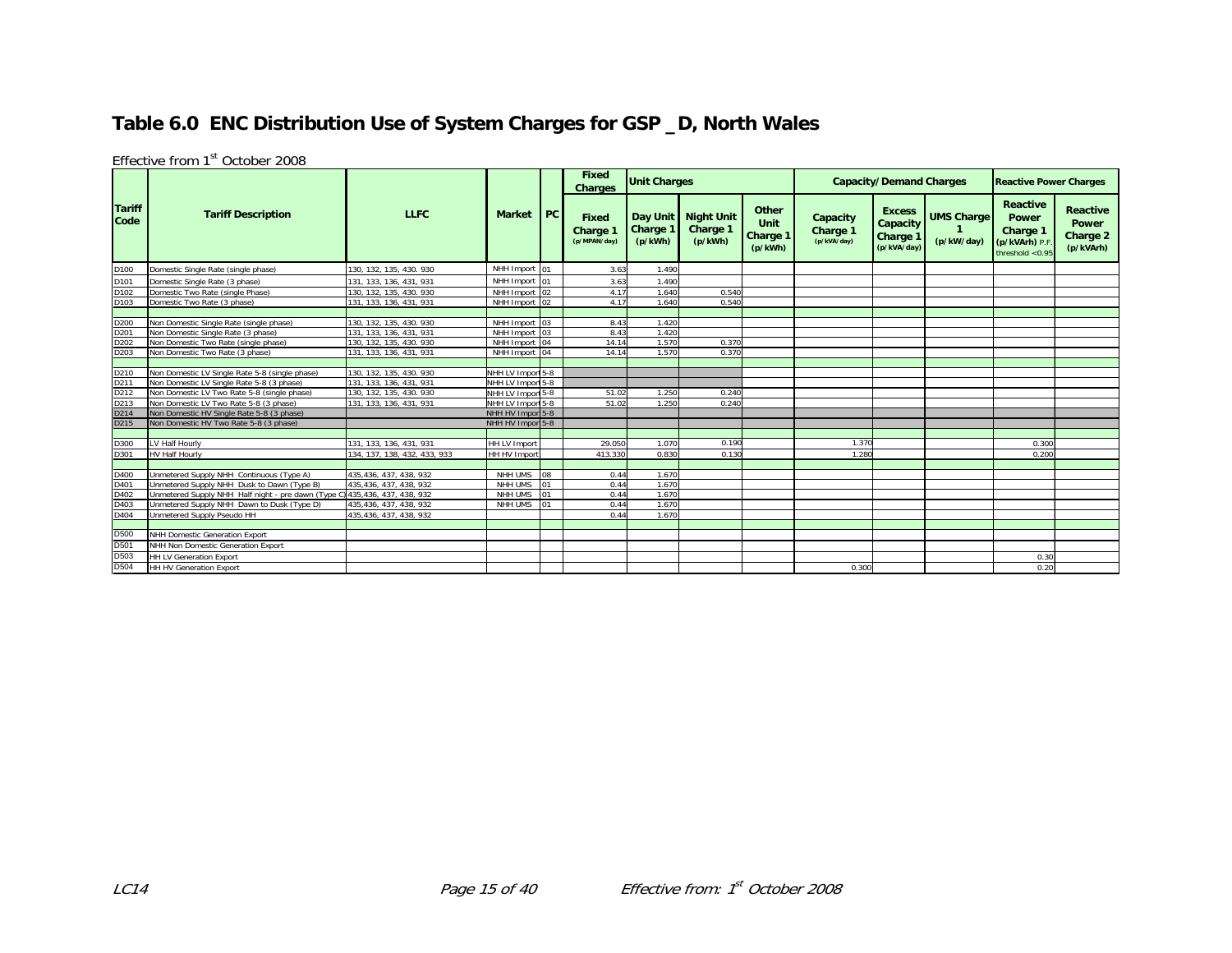### **Table 7.0 ENC Distribution Use of System Charges for GSP \_E, West Midlands**

|                       |                                                                         |                              |                     |           | Fixed<br><b>Charges</b>                  | <b>Unit Charges</b> |                                            |                                      | <b>Capacity/Demand Charges</b>      |                                                    |                                 | <b>Reactive Power Charges</b>                                                        |                                                          |
|-----------------------|-------------------------------------------------------------------------|------------------------------|---------------------|-----------|------------------------------------------|---------------------|--------------------------------------------|--------------------------------------|-------------------------------------|----------------------------------------------------|---------------------------------|--------------------------------------------------------------------------------------|----------------------------------------------------------|
| <b>Tariff</b><br>Code | <b>Tariff Description</b>                                               | <b>LLFC</b>                  | <b>Market</b>       | <b>PC</b> | <b>Fixed</b><br>Charge 1<br>(p/MPAN/day) | Charge 1<br>(p/kWh) | Day Unit Night Unit<br>Charge 1<br>(p/kWh) | Other<br>Unit<br>Charge 1<br>(p/kWh) | Capacity<br>Charge 1<br>(p/kVA/day) | <b>Excess</b><br>Capacity<br>Charge<br>(p/kVA/day) | <b>UMS Charge</b><br>(p/kW/day) | <b>Reactive</b><br><b>Power</b><br>Charge 1<br>(p/kVArh)<br>P.F. threshold<br>< 0.95 | <b>Reactive</b><br><b>Power</b><br>Charge 2<br>(p/kVArh) |
| E100                  | Domestic Single Rate (single phase)                                     | 140. 142. 145. 440. 940      | NHH Import 01       |           | 5.88                                     | 0.940               |                                            |                                      |                                     |                                                    |                                 |                                                                                      |                                                          |
| E101                  | Domestic Single Rate (3 phase)                                          | 141, 143, 146, 441, 941      | NHH Import 01       |           | 5.88                                     | 0.940               |                                            |                                      |                                     |                                                    |                                 |                                                                                      |                                                          |
| E102                  | Domestic Two Rate (single Phase)                                        | 140. 142. 145. 440. 940      | NHH Import 02       |           | 6.94                                     | 1.090               | 0.190                                      |                                      |                                     |                                                    |                                 |                                                                                      |                                                          |
| E103                  | Domestic Two Rate (3 phase)                                             | 141, 143, 146, 441, 941      | NHH Import 02       |           | 6.94                                     | 1.090               | 0.190                                      |                                      |                                     |                                                    |                                 |                                                                                      |                                                          |
|                       |                                                                         |                              |                     |           |                                          |                     |                                            |                                      |                                     |                                                    |                                 |                                                                                      |                                                          |
| E200                  | Non Domestic Single Rate (single phase)                                 | 140, 142, 145, 440, 940      | NHH Import 03       |           | 19.54                                    | 0.860               |                                            |                                      |                                     |                                                    |                                 |                                                                                      |                                                          |
| E201                  | Non Domestic Single Rate (3 phase)                                      | 141, 143, 146, 441, 941      | NHH Import 03       |           | 19.54                                    | 0.860               |                                            |                                      |                                     |                                                    |                                 |                                                                                      |                                                          |
| E202                  | Non Domestic Two Rate (single phase)                                    | 140, 142, 145, 440, 940      | NHH Import 04       |           | 20.50                                    | 0.970               | 0.190                                      |                                      |                                     |                                                    |                                 |                                                                                      |                                                          |
| E203                  | Non Domestic Two Rate (3 phase)                                         | 141, 143, 146, 441, 941      | NHH Import 04       |           | 20.50                                    | 0.970               | 0.190                                      |                                      |                                     |                                                    |                                 |                                                                                      |                                                          |
|                       |                                                                         |                              |                     |           |                                          |                     |                                            |                                      |                                     |                                                    |                                 |                                                                                      |                                                          |
| E210                  | Non Domestic LV Single Rate 5-8 (single phase)                          | 140, 142, 145, 440, 940      | NHH LV Import 5-8   |           |                                          |                     |                                            |                                      |                                     |                                                    |                                 |                                                                                      |                                                          |
| E211                  | Non Domestic LV Single Rate 5-8 (3 phase)                               | 141. 143. 146. 441. 941      | NHH LV Import 5-8   |           |                                          |                     |                                            |                                      |                                     |                                                    |                                 |                                                                                      |                                                          |
| E212                  | Non Domestic LV Two Rate 5-8 (single phase)                             | 140, 142, 145, 440, 940      | NHH LV Import 5-8   |           | 144.00                                   | 0.920               | 0.190                                      |                                      |                                     |                                                    |                                 |                                                                                      |                                                          |
| E213                  | Non Domestic LV Two Rate 5-8 (3 phase)                                  | 141, 143, 146, 441, 941      | NHH LV Import 5-8   |           | 144.00                                   | 0.920               | 0.190                                      |                                      |                                     |                                                    |                                 |                                                                                      |                                                          |
| E214                  | Non Domestic HV Single Rate 5-8 (3 phase)                               |                              | NHH HV Impor 5-8    |           |                                          |                     |                                            |                                      |                                     |                                                    |                                 |                                                                                      |                                                          |
| E215                  | Non Domestic HV Two Rate 5-8 (3 phase)                                  |                              | NHH HV Impor 5-8    |           |                                          |                     |                                            |                                      |                                     |                                                    |                                 |                                                                                      |                                                          |
|                       |                                                                         |                              |                     |           |                                          |                     |                                            |                                      |                                     |                                                    |                                 |                                                                                      |                                                          |
| E300                  | LV Half Hourly                                                          | 141, 143, 146, 441, 941      | <b>HH LV Import</b> |           | 161.000                                  | 0.180               | 0.070                                      |                                      | 5.190                               |                                                    |                                 | 0.260                                                                                |                                                          |
| E301                  | <b>HV Half Hourly</b>                                                   | 144, 147, 148, 442, 443, 943 | HH HV Import        |           | 429.000                                  | 0.120               | 0.060                                      |                                      | 4.170                               |                                                    |                                 | 0.130                                                                                |                                                          |
|                       |                                                                         |                              |                     |           |                                          |                     |                                            |                                      |                                     |                                                    |                                 |                                                                                      |                                                          |
| E400                  | Unmetered Supply NHH Continuous (Type A)                                | 445,446, 447, 448, 942       | NHH UMS             | 08        | 0.00                                     | 1.600               |                                            |                                      |                                     |                                                    |                                 |                                                                                      |                                                          |
| E401                  | Unmetered Supply NHH Dusk to Dawn (Type B)                              | 445,446, 447, 448, 942       | NHH UMS             | 01        | 0.00                                     | 1.600               |                                            |                                      |                                     |                                                    |                                 |                                                                                      |                                                          |
| E402                  | Unmetered Supply NHH Half night - pre dawn (Type 445,446, 447, 448, 942 |                              | NHH UMS             | 01        | 0.00                                     | 1.600               |                                            |                                      |                                     |                                                    |                                 |                                                                                      |                                                          |
| E403                  | Unmetered Supply NHH Dawn to Dusk (Type D)                              | 445,446, 447, 448, 942       | NHH UMS             | 01        | 0.00                                     | 1.600               |                                            |                                      |                                     |                                                    |                                 |                                                                                      |                                                          |
| E404                  | Unmetered Supply Pseudo HH                                              | 445.446.447.448.942          |                     |           | 0.00                                     | 1.600               |                                            |                                      |                                     |                                                    |                                 |                                                                                      |                                                          |
|                       |                                                                         |                              |                     |           |                                          |                     |                                            |                                      |                                     |                                                    |                                 |                                                                                      |                                                          |
| E500                  | <b>NHH Domestic Generation Export</b>                                   |                              |                     |           |                                          |                     |                                            |                                      |                                     |                                                    |                                 |                                                                                      |                                                          |
| E501                  | NHH Non Domestic Generation Export                                      |                              |                     |           |                                          |                     |                                            |                                      |                                     |                                                    |                                 |                                                                                      |                                                          |
| E503                  | <b>HH LV Generation Export</b>                                          |                              |                     |           |                                          |                     |                                            |                                      |                                     |                                                    |                                 |                                                                                      |                                                          |
| E504                  | <b>HH HV Generation Export</b>                                          |                              |                     |           |                                          |                     |                                            |                                      | 0.900                               |                                                    |                                 |                                                                                      |                                                          |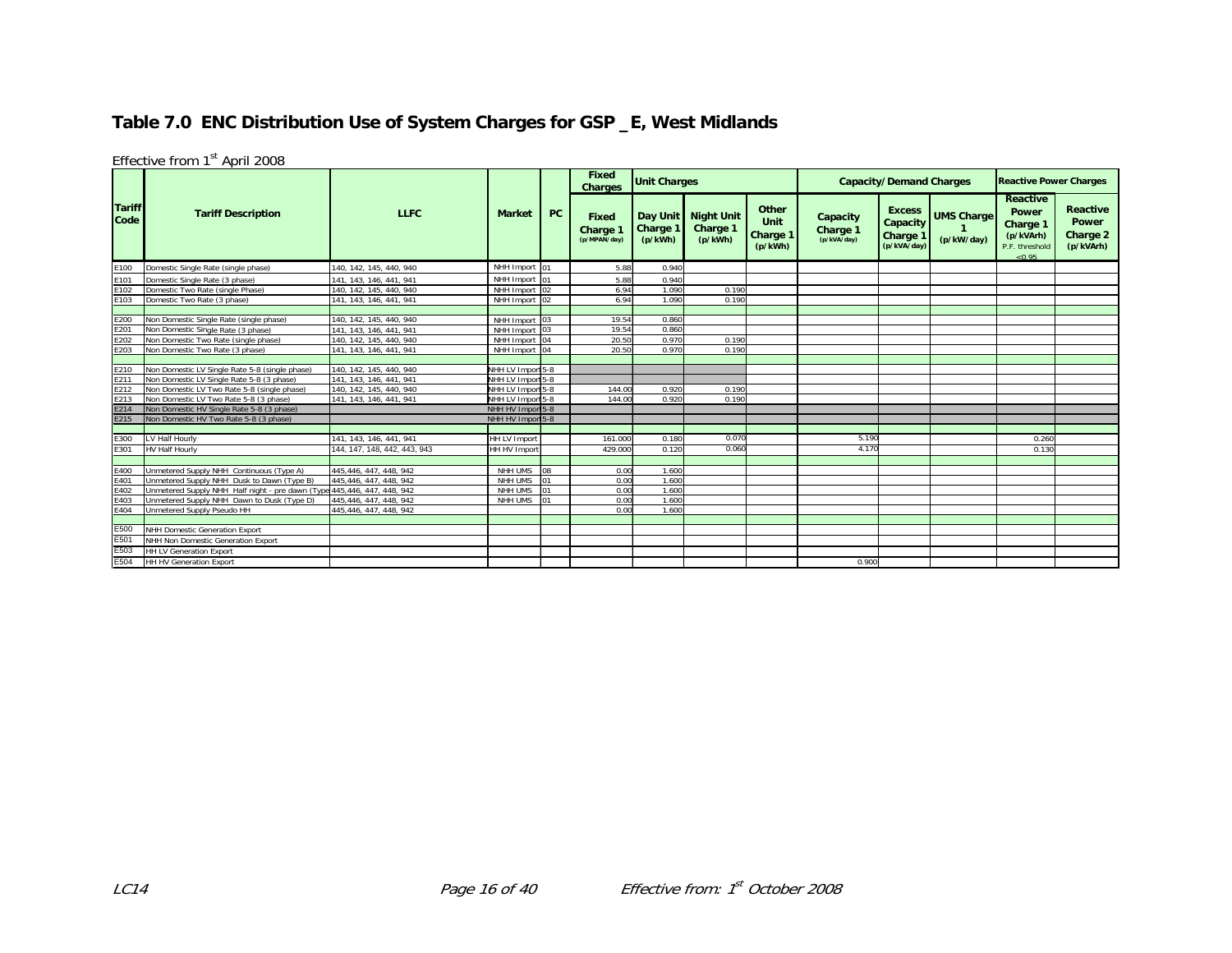### **Table 8.0 ENC Distribution Use of System Charges for GSP \_F, North East**

|                       |                                                                         |                              |                     |              | <b>Fixed</b><br><b>Charges</b>    | <b>Unit Charges</b>             |                                          |                                             |                                     | <b>Capacity/Demand Charges</b>                       |                                 | <b>Reactive Power Charges</b>                     |                                                          |
|-----------------------|-------------------------------------------------------------------------|------------------------------|---------------------|--------------|-----------------------------------|---------------------------------|------------------------------------------|---------------------------------------------|-------------------------------------|------------------------------------------------------|---------------------------------|---------------------------------------------------|----------------------------------------------------------|
| <b>Tariff</b><br>Code | <b>Tariff Description</b>                                               | <b>LLFC</b>                  | <b>Market</b>       | PC           | Fixed<br>Charge 1<br>(p/MPAN/day) | Day Unit<br>Charge 1<br>(p/kWh) | <b>Night Unit</b><br>Charge 1<br>(p/kWh) | Other<br><b>Unit</b><br>Charge 1<br>(p/kWh) | Capacity<br>Charge 1<br>(p/kVA/day) | <b>Excess</b><br>Capacity<br>Charge 1<br>(p/kVA/day) | <b>UMS Charge</b><br>(p/kW/day) | <b>Reactive</b><br>Power<br>Charge 1<br>(p/kVArh) | <b>Reactive</b><br><b>Power</b><br>Charge 2<br>(p/kVArh) |
| F100                  | Domestic Single Rate (single phase)                                     | 150, 152, 155, 450, 950      | NHH Import          | lo1          | 8.577                             | 1.074                           |                                          |                                             |                                     |                                                      |                                 |                                                   |                                                          |
| F101                  | Domestic Single Rate (3 phase)                                          | 151, 153, 156, 451, 951      | NHH Import          |              | 8.577                             | 1.074                           |                                          |                                             |                                     |                                                      |                                 |                                                   |                                                          |
| F102                  | Domestic Two Rate (single Phase)                                        | 150, 152, 155, 450, 950      | NHH Import          | $ 02\rangle$ | 8.798                             | 1.076                           | 0.208                                    |                                             |                                     |                                                      |                                 |                                                   |                                                          |
| F103                  | Domestic Two Rate (3 phase)                                             | 151, 153, 156, 451, 951      | NHH Import          | 02           | 8.798                             | 1.076                           | 0.208                                    |                                             |                                     |                                                      |                                 |                                                   |                                                          |
|                       |                                                                         |                              |                     |              |                                   |                                 |                                          |                                             |                                     |                                                      |                                 |                                                   |                                                          |
| F200                  | Non Domestic Single Rate (single phase)                                 | 150, 152, 155, 450, 950      | NHH Import          | 103          | 17.545                            | 0.874                           |                                          |                                             |                                     |                                                      |                                 |                                                   |                                                          |
| F201                  | Non Domestic Single Rate (3 phase)                                      | 151, 153, 156, 451, 951      | NHH Import          | 03           | 17.545                            | 0.874                           |                                          |                                             |                                     |                                                      |                                 |                                                   |                                                          |
| F202                  | Non Domestic Two Rate (single phase)                                    | 150, 152, 155, 450, 950      | NHH Import          | 04           | 21.990                            | 0.899                           | 0.174                                    |                                             |                                     |                                                      |                                 |                                                   |                                                          |
| F203                  | Non Domestic Two Rate (3 phase)                                         | 151, 153, 156, 451, 951      | NHH Import          | 04           | 21.990                            | 0.899                           | 0.174                                    |                                             |                                     |                                                      |                                 |                                                   |                                                          |
|                       |                                                                         |                              |                     |              |                                   |                                 |                                          |                                             |                                     |                                                      |                                 |                                                   |                                                          |
| F210                  | Non Domestic LV Single Rate 5-8 (single phase)                          | 150, 152, 155, 450, 950      | NHH LV Import 5-8   |              | 79.776                            | 0.701                           |                                          |                                             |                                     |                                                      |                                 |                                                   |                                                          |
| F211                  | Non Domestic LV Single Rate 5-8 (3 phase)                               | 151, 153, 156, 451, 951      | NHH LV Import 5-8   |              | 79.776                            | 0.701                           |                                          |                                             |                                     |                                                      |                                 |                                                   |                                                          |
| F212                  | Non Domestic LV Two Rate 5-8 (single phase)                             | 150, 152, 155, 450, 950      | NHH LV Import 5-8   |              | 79.776                            | 0.895                           | 0.173                                    |                                             |                                     |                                                      |                                 |                                                   |                                                          |
| F213                  | Non Domestic LV Two Rate 5-8 (3 phase)                                  | 151, 153, 156, 451, 951      | NHH LV Import 5-8   |              | 79.776                            | 0.895                           | 0.173                                    |                                             |                                     |                                                      |                                 |                                                   |                                                          |
| F214                  | Non Domestic HV Single Rate 5-8 (3 phase)                               |                              | NHH HV Import 5-8   |              |                                   |                                 |                                          |                                             |                                     |                                                      |                                 |                                                   |                                                          |
| F215                  | Non Domestic HV Two Rate 5-8 (3 phase)                                  |                              | NHH HV Import 5-8   |              |                                   |                                 |                                          |                                             |                                     |                                                      |                                 |                                                   |                                                          |
|                       |                                                                         |                              |                     |              |                                   |                                 |                                          |                                             |                                     |                                                      |                                 |                                                   |                                                          |
| F300                  | LV Half Hourly                                                          | 151, 153, 156, 451, 951      | <b>HH LV Import</b> |              | 574.320                           | 0.195                           | 0.038                                    |                                             | 3.631                               |                                                      |                                 |                                                   |                                                          |
| F301                  | <b>HV Half Hourly</b>                                                   | 154, 157, 158, 452, 453, 953 | HH HV Import        |              | 2098.195                          | 0.088                           | 0.017                                    |                                             | 2.478                               |                                                      |                                 |                                                   |                                                          |
|                       |                                                                         |                              |                     |              |                                   |                                 |                                          |                                             |                                     |                                                      |                                 |                                                   |                                                          |
| F400                  | Unmetered Supply NHH Continuous (Type A)                                | 455,456, 457, 458, 952       | NHH UMS             | 08           | 0.00                              | 0.845                           |                                          |                                             |                                     |                                                      |                                 |                                                   |                                                          |
| F401                  | Unmetered Supply NHH Dusk to Dawn (Type B)                              | 455,456, 457, 458, 952       | NHH UMS             | 01           | 0.00                              | 0.845                           |                                          |                                             |                                     |                                                      |                                 |                                                   |                                                          |
| F402                  | Unmetered Supply NHH Half night - pre dawn (Type 455,456, 457, 458, 952 |                              | NHH UMS             | lo1          | 0.00                              | 0.845                           |                                          |                                             |                                     |                                                      |                                 |                                                   |                                                          |
| F403                  | Unmetered Supply NHH Dawn to Dusk (Type D)                              | 455,456, 457, 458, 952       | NHH UMS             | lo1          | 0.00                              | 0.845                           |                                          |                                             |                                     |                                                      |                                 |                                                   |                                                          |
| F404                  | Unmetered Supply Pseudo HH                                              | 455,456, 457, 458, 952       |                     |              | 0.00                              | 0.845                           |                                          |                                             |                                     |                                                      |                                 |                                                   |                                                          |
|                       |                                                                         |                              |                     |              |                                   |                                 |                                          |                                             |                                     |                                                      |                                 |                                                   |                                                          |
| F500                  | <b>NHH Domestic Generation Export</b>                                   |                              |                     |              |                                   |                                 |                                          |                                             |                                     |                                                      |                                 |                                                   |                                                          |
| F501                  | NHH Non Domestic Generation Export                                      |                              |                     |              |                                   |                                 |                                          |                                             |                                     |                                                      |                                 |                                                   |                                                          |
| F503                  | HH LV Generation Export                                                 |                              |                     |              |                                   |                                 |                                          |                                             | 1.879                               |                                                      |                                 |                                                   |                                                          |
| F504                  | <b>HH HV Generation Export</b>                                          |                              |                     |              |                                   |                                 |                                          |                                             | 1.614                               |                                                      |                                 |                                                   |                                                          |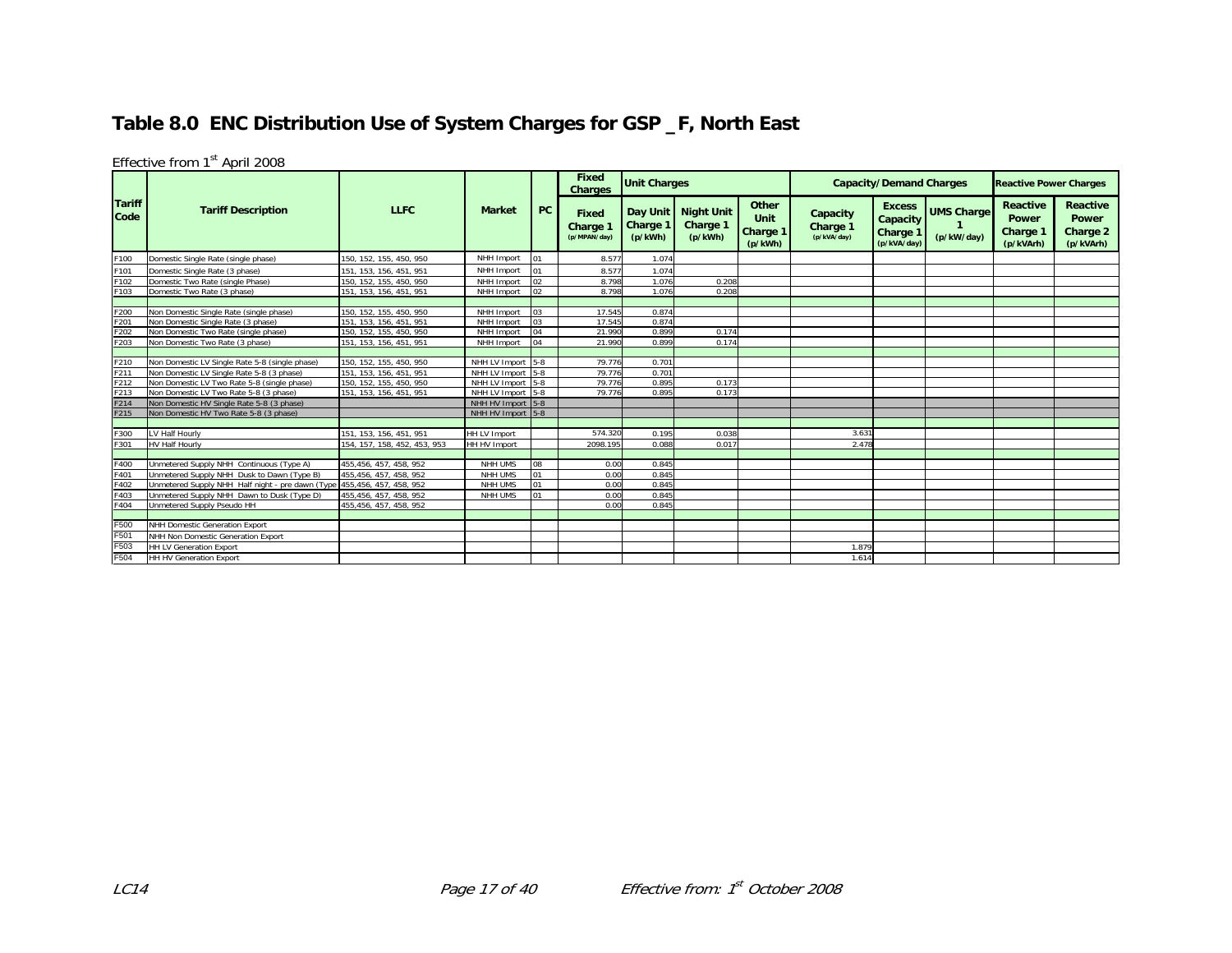### **Table 9.0 ENC Distribution Use of System Charges for GSP \_G, North West**

|                       |                                                  |                              |                   |           | Fixed<br><b>Charges</b>           | <b>Unit Charges</b> |                                            |                                      | <b>Capacity/Demand Charges</b>      |                                                                 | <b>Reactive Power Charges</b>   |                                                                        |                                                          |
|-----------------------|--------------------------------------------------|------------------------------|-------------------|-----------|-----------------------------------|---------------------|--------------------------------------------|--------------------------------------|-------------------------------------|-----------------------------------------------------------------|---------------------------------|------------------------------------------------------------------------|----------------------------------------------------------|
| <b>Tariff</b><br>Code | <b>Tariff Description</b>                        | <b>LLFC</b>                  | <b>Market</b>     | <b>PC</b> | Fixed<br>Charge 1<br>(p/MPAN/day) | Charge 1<br>(p/kWh) | Day Unit Night Unit<br>Charge 1<br>(p/kWh) | Other<br>Unit<br>Charge 1<br>(p/kWh) | Capacity<br>Charge 1<br>(p/kVA/day) | <b>Excess</b><br>Capacity<br>Charge <sup>1</sup><br>(p/kVA/day) | <b>UMS Charge</b><br>(p/kW/day) | Reactive<br>Power<br>Charge 1<br>(p/kVArh)<br>P.F. threshold<br>< 0.95 | <b>Reactive</b><br><b>Power</b><br>Charge 2<br>(p/kVArh) |
| G100                  | Domestic Single Rate (single phase)              | 160, 162, 165, 460, 960      | NHH Import 01     |           | 4.98                              | 1.340               |                                            |                                      |                                     |                                                                 |                                 |                                                                        |                                                          |
| G101                  | Domestic Single Rate (3 phase)                   | 161, 163, 166, 461, 961      | NHH Import 01     |           | 4.98                              | 1.340               |                                            |                                      |                                     |                                                                 |                                 |                                                                        |                                                          |
| G102                  | Domestic Two Rate (single Phase)                 | 160, 162, 165, 460, 960      | NHH Import 02     |           | 4.98                              | 1.510               | 0.120                                      |                                      |                                     |                                                                 |                                 |                                                                        |                                                          |
| G103                  | Domestic Two Rate (3 phase)                      | 161. 163. 166. 461. 961      | NHH Import 02     |           | 4.98                              | 1.510               | 0.120                                      |                                      |                                     |                                                                 |                                 |                                                                        |                                                          |
| G200                  | Non Domestic Single Rate (single phase)          | 160, 162, 165, 460, 960      | NHH Import 03     |           | 7.92                              | 1.330               |                                            |                                      |                                     |                                                                 |                                 |                                                                        |                                                          |
| G201                  | Non Domestic Single Rate (3 phase)               | 161, 163, 166, 461, 961      | NHH Import 03     |           | 7.92                              | 1.330               |                                            |                                      |                                     |                                                                 |                                 |                                                                        |                                                          |
| G202                  | Non Domestic Two Rate (single phase)             | 160, 162, 165, 460, 960      | NHH Import 04     |           | 7.92                              | 1.480               | 0.090                                      |                                      |                                     |                                                                 |                                 |                                                                        |                                                          |
| G203                  | Non Domestic Two Rate (3 phase)                  | 161, 163, 166, 461, 961      | NHH Import 04     |           | 7.92                              | 1.480               | 0.090                                      |                                      |                                     |                                                                 |                                 |                                                                        |                                                          |
|                       |                                                  |                              |                   |           |                                   |                     |                                            |                                      |                                     |                                                                 |                                 |                                                                        |                                                          |
| G210                  | Non Domestic LV Single Rate 5-8 (single phase)   | 160, 162, 165, 460, 960      | NHH LV Import 5-8 |           |                                   |                     |                                            |                                      |                                     |                                                                 |                                 |                                                                        |                                                          |
| G211                  | Non Domestic LV Single Rate 5-8 (3 phase)        | 161, 163, 166, 461, 961      | NHH LV Import 5-8 |           |                                   |                     |                                            |                                      |                                     |                                                                 |                                 |                                                                        |                                                          |
| G212                  | Non Domestic LV Two Rate 5-8 (single phase)      | 160, 162, 165, 460, 960      | NHH LV Import 5-8 |           | 41.26                             | 1.480               | 0.090                                      |                                      |                                     |                                                                 |                                 |                                                                        |                                                          |
| G213                  | Non Domestic LV Two Rate 5-8 (3 phase)           | 161, 163, 166, 461, 961      | NHH LV Import 5-8 |           | 41.26                             | 1.480               | 0.090                                      |                                      |                                     |                                                                 |                                 |                                                                        |                                                          |
| G214                  | Non Domestic HV Single Rate 5-8 (3 phase)        | 161, 163, 166, 461, 961      | NHH HV Impor 5-8  |           |                                   |                     |                                            |                                      |                                     |                                                                 |                                 |                                                                        |                                                          |
| G215                  | Non Domestic HV Two Rate 5-8 (3 phase)           | 161, 163, 166, 461, 961      | NHH HV Import 5-8 |           |                                   |                     |                                            |                                      |                                     |                                                                 |                                 |                                                                        |                                                          |
| G300                  | LV Half Hourly                                   | 161, 163, 166, 461, 961      | HH LV Import      |           | 73.677                            | 0.430               | 0.090                                      |                                      | 4.833                               |                                                                 |                                 | 0.620                                                                  |                                                          |
| G301                  | <b>HV Half Hourly</b>                            | 164, 167, 168, 462, 463, 963 | HH HV Import      |           | 478.685                           | 0.240               | 0.060                                      |                                      | 3.814                               |                                                                 |                                 | 0.280                                                                  |                                                          |
|                       |                                                  |                              |                   |           |                                   |                     |                                            |                                      |                                     |                                                                 |                                 |                                                                        |                                                          |
| G400                  | Unmetered Supply NHH Continuous (Type A)         | 465,466, 467, 468, 962       | NHH UMS           | 08        | 23.59                             | 1.510               |                                            |                                      |                                     |                                                                 |                                 |                                                                        |                                                          |
| G401                  | Unmetered Supply NHH Dusk to Dawn (Type B)       | 465.466.467.468.962          | NHH UMS           | 01        | 23.59                             | 1.510               |                                            |                                      |                                     |                                                                 |                                 |                                                                        |                                                          |
| G402                  | Unmetered Supply NHH Half night - pre dawn (Type | (465,466, 467, 468, 962)     | NHH UMS           | 101       | 23.59                             | 1.510               |                                            |                                      |                                     |                                                                 |                                 |                                                                        |                                                          |
| G403                  | Unmetered Supply NHH Dawn to Dusk (Type D)       | 465,466, 467, 468, 962       | NHH UMS           |           | 23.59                             | 1.510               |                                            |                                      |                                     |                                                                 |                                 |                                                                        |                                                          |
| G404                  | Unmetered Supply Pseudo HH                       | 465,466, 467, 468, 962       |                   |           | 23.59                             | 1.510               |                                            |                                      |                                     |                                                                 |                                 |                                                                        |                                                          |
|                       |                                                  |                              |                   |           |                                   |                     |                                            |                                      |                                     |                                                                 |                                 |                                                                        |                                                          |
| G500                  | NHH Domestic Generation Export                   |                              |                   |           |                                   |                     |                                            |                                      |                                     |                                                                 |                                 |                                                                        |                                                          |
| G501                  | NHH Non Domestic Generation Export               |                              |                   |           |                                   |                     |                                            |                                      |                                     |                                                                 |                                 |                                                                        |                                                          |
| G503                  | <b>HH LV Generation Export</b>                   |                              |                   |           |                                   |                     |                                            |                                      | 1.427                               |                                                                 |                                 |                                                                        |                                                          |
| G504                  | <b>HH HV Generation Export</b>                   |                              |                   |           |                                   |                     |                                            |                                      | 1.427                               |                                                                 |                                 |                                                                        |                                                          |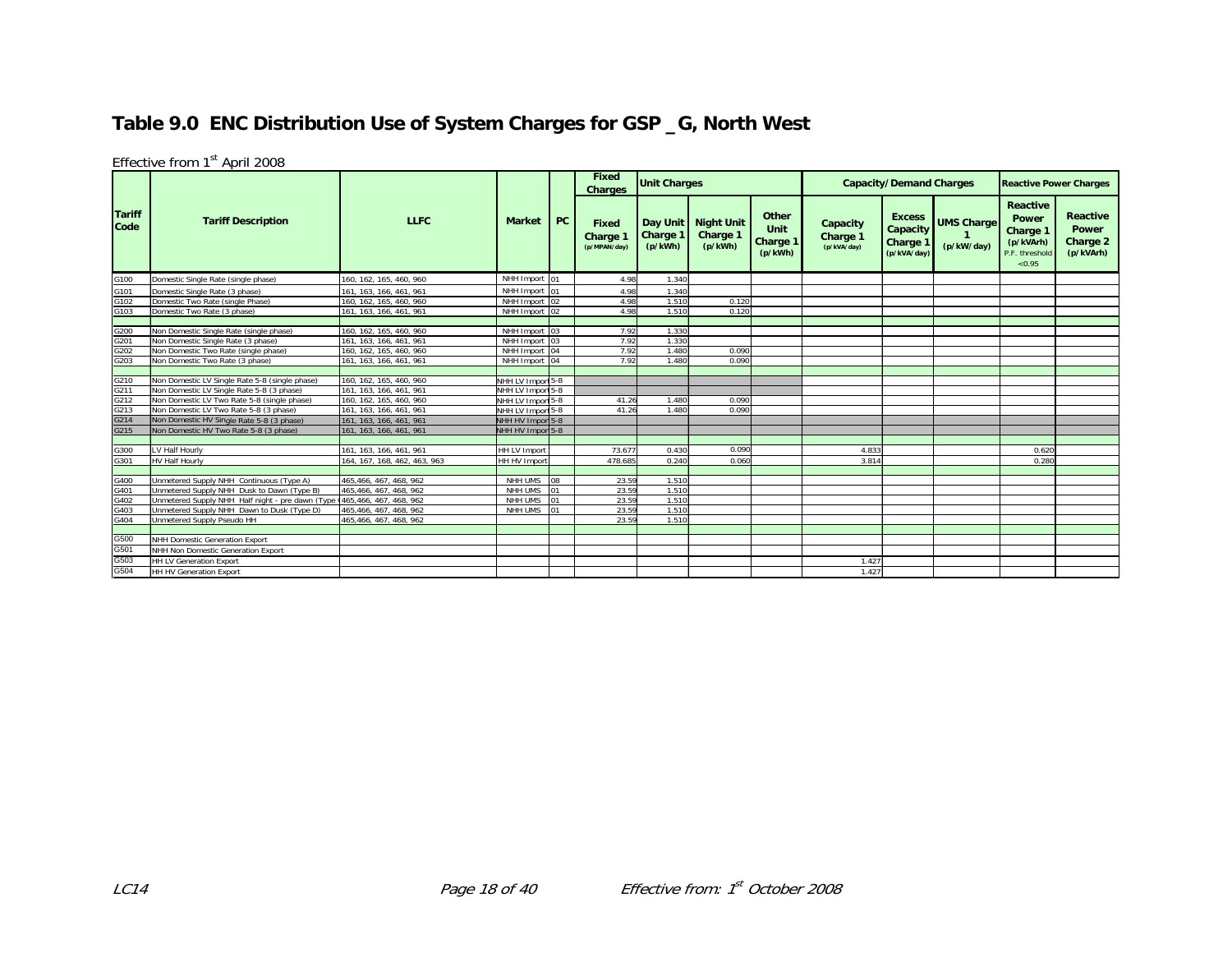### **Table 10.0 ENC Distribution Use of System Charges for GSP \_H, Southern**

|                       |                                                                           |                              |                     |           | <b>Fixed</b><br><b>Charges</b>           | <b>Unit Charges</b>             |                                          |                                      |                                     | <b>Capacity/Demand Charges</b>                       | <b>Reactive Power Charges</b>   |                                                                              |                                                          |
|-----------------------|---------------------------------------------------------------------------|------------------------------|---------------------|-----------|------------------------------------------|---------------------------------|------------------------------------------|--------------------------------------|-------------------------------------|------------------------------------------------------|---------------------------------|------------------------------------------------------------------------------|----------------------------------------------------------|
| <b>Tariff</b><br>Code | <b>Tariff Description</b>                                                 | <b>LLFC</b>                  | <b>Market</b>       | <b>PC</b> | <b>Fixed</b><br>Charge 1<br>(p/MPAN/dav) | Day Unit<br>Charge 1<br>(p/kWh) | <b>Night Unit</b><br>Charge 1<br>(p/kWh) | Other<br>Unit<br>Charge 1<br>(p/kWh) | Capacity<br>Charge 1<br>(p/kVA/day) | <b>Excess</b><br>Capacity<br>Charge 1<br>(p/kVA/day) | <b>UMS Charge</b><br>(p/kW/day) | <b>Reactive</b><br>Power<br>Charge 1<br>(p/kVArh) P.F.<br>threshold $< 0.95$ | Reactive<br><b>Power</b><br><b>Charge 2</b><br>(p/kVArh) |
| H100                  | Domestic Single Rate (single phase)                                       | 200, 202, 205, 500, 860      | NHH Import          | 01        | 5.250                                    | 1.309                           |                                          |                                      |                                     |                                                      |                                 |                                                                              |                                                          |
| H101                  | Domestic Single Rate (3 phase)                                            | 201, 203, 206, 501, 861      | NHH Import          | 01        | 7.550                                    | 1.309                           |                                          |                                      |                                     |                                                      |                                 |                                                                              |                                                          |
| H <sub>102</sub>      | Domestic Two Rate (single Phase)                                          | 200, 202, 205, 500, 860      | NHH Import          | 02        | 5.900                                    | 1.319                           | 0.184                                    |                                      |                                     |                                                      |                                 |                                                                              |                                                          |
| H103                  | Domestic Two Rate (3 phase)                                               | 201, 203, 206, 501, 861      | NHH Import          | 02        | 7.080                                    | 1.319                           | 0.184                                    |                                      |                                     |                                                      |                                 |                                                                              |                                                          |
|                       |                                                                           |                              |                     |           |                                          |                                 |                                          |                                      |                                     |                                                      |                                 |                                                                              |                                                          |
| H200                  | Non Domestic Single Rate (single phase)                                   | 200, 202, 205, 500, 860      | NHH Import          | 03        | 5.250                                    | 1.536                           |                                          |                                      |                                     |                                                      |                                 |                                                                              |                                                          |
| H <sub>201</sub>      | Von Domestic Single Rate (3 phase)                                        | 201, 203, 206, 501, 861      | NHH Import          | 03        | 7.550                                    | 1.536                           |                                          |                                      |                                     |                                                      |                                 |                                                                              |                                                          |
| H202                  | Von Domestic Two Rate (single phase)                                      | 200, 202, 205, 500, 860      | NHH Import          | 04        | 5.900                                    | 1.622                           | 0.184                                    |                                      |                                     |                                                      |                                 |                                                                              |                                                          |
| H203                  | Non Domestic Two Rate (3 phase)                                           | 201, 203, 206, 501, 861      | NHH Import          | 04        | 7.080                                    | 1.622                           | 0.184                                    |                                      |                                     |                                                      |                                 |                                                                              |                                                          |
|                       |                                                                           |                              |                     |           |                                          |                                 |                                          |                                      |                                     |                                                      |                                 |                                                                              |                                                          |
| H210                  | Von Domestic LV Single Rate 5-8 (single phase)                            | 200, 202, 205, 500, 860      | NHH LV Import 5-8   |           | 57.041                                   | 1.536                           |                                          |                                      |                                     |                                                      |                                 |                                                                              |                                                          |
| H <sub>211</sub>      | Non Domestic LV Single Rate 5-8 (3 phase)                                 | 201, 203, 206, 501, 861      | NHH LV Import 5-8   |           | 57.041                                   | 1.536                           |                                          |                                      |                                     |                                                      |                                 |                                                                              |                                                          |
| H212                  | Non Domestic LV Two Rate 5-8 (single phase)                               | 200, 202, 205, 500, 860      | NHH LV Import 5-8   |           | 57.041                                   | 1.622                           | 0.184                                    |                                      |                                     |                                                      |                                 |                                                                              |                                                          |
| H213                  | Non Domestic LV Two Rate 5-8 (3 phase)                                    | 201, 203, 206, 501, 861      | NHH LV Import 5-8   |           | 57.041                                   | 1.622                           | 0.184                                    |                                      |                                     |                                                      |                                 |                                                                              |                                                          |
| H <sub>2</sub> 14     | Non Domestic HV Single Rate 5-8 (3 phase)                                 | 201, 203, 206, 501, 861      | NHH HV Import 5-8   |           |                                          |                                 |                                          |                                      |                                     |                                                      |                                 |                                                                              |                                                          |
| H <sub>215</sub>      | Non Domestic HV Two Rate 5-8 (3 phase)                                    | 201, 203, 206, 501, 861      | NHH HV Import 5-8   |           |                                          |                                 |                                          |                                      |                                     |                                                      |                                 |                                                                              |                                                          |
|                       |                                                                           |                              |                     |           |                                          |                                 |                                          |                                      |                                     |                                                      |                                 |                                                                              |                                                          |
| H300                  | LV Half Hourly                                                            | 201, 203, 206, 501, 861      | <b>HH LV Import</b> |           | 49.019                                   | 0.508                           |                                          |                                      | 3.485                               |                                                      |                                 |                                                                              |                                                          |
| H301                  | <b>HV Half Hourly</b>                                                     | 204, 207, 208, 502, 503, 863 | HH HV Import        |           | 322.948                                  | 0.37                            |                                          |                                      | 2.827                               |                                                      |                                 |                                                                              |                                                          |
|                       |                                                                           |                              |                     |           |                                          |                                 |                                          |                                      |                                     |                                                      |                                 |                                                                              |                                                          |
| H400                  | Unmetered Supply NHH Continuous (Type A)                                  | 505, 506, 507, 508, 862      | NHH UMS             | 08        | 5.150                                    | 1.157                           |                                          |                                      |                                     |                                                      |                                 |                                                                              |                                                          |
| H401                  | Jnmetered Supply NHH Dusk to Dawn (Type B)                                | 505, 506, 507, 508, 862      | <b>NHH UMS</b>      | 01        | 5.150                                    | 1.125                           |                                          |                                      |                                     |                                                      |                                 |                                                                              |                                                          |
| H402                  | Jnmetered Supply NHH Half night - pre dawn (Type 0505, 506, 507, 508, 862 |                              | <b>NHH UMS</b>      | 01        | 5.150                                    | 1.644                           |                                          |                                      |                                     |                                                      |                                 |                                                                              |                                                          |
| H403                  | Jnmetered Supply NHH Dawn to Dusk (Type D)                                | 505, 506, 507, 508, 862      | NHH UMS             | 01        | 5.150                                    | 1.536                           |                                          |                                      |                                     |                                                      |                                 |                                                                              |                                                          |
| H404                  | <b>Jnmetered Supply Pseudo HH</b>                                         | 505, 506, 507, 508, 862      |                     |           | 5.150                                    | 1.157                           |                                          |                                      |                                     |                                                      |                                 |                                                                              |                                                          |
|                       |                                                                           |                              |                     |           |                                          |                                 |                                          |                                      |                                     |                                                      |                                 |                                                                              |                                                          |
| H500                  | <b>NHH Domestic Generation Export</b>                                     |                              |                     |           |                                          |                                 |                                          |                                      |                                     |                                                      |                                 |                                                                              |                                                          |
| H <sub>501</sub>      | NHH Non Domestic Generation Export                                        |                              |                     |           |                                          |                                 |                                          |                                      |                                     |                                                      |                                 |                                                                              |                                                          |
| H <sub>503</sub>      | <b>HH LV Generation Export</b>                                            |                              |                     |           |                                          |                                 |                                          |                                      | 1.545                               |                                                      |                                 |                                                                              |                                                          |
| H504                  | <b>HH HV Generation Export</b>                                            |                              |                     |           |                                          |                                 |                                          |                                      | 1.545                               |                                                      |                                 |                                                                              |                                                          |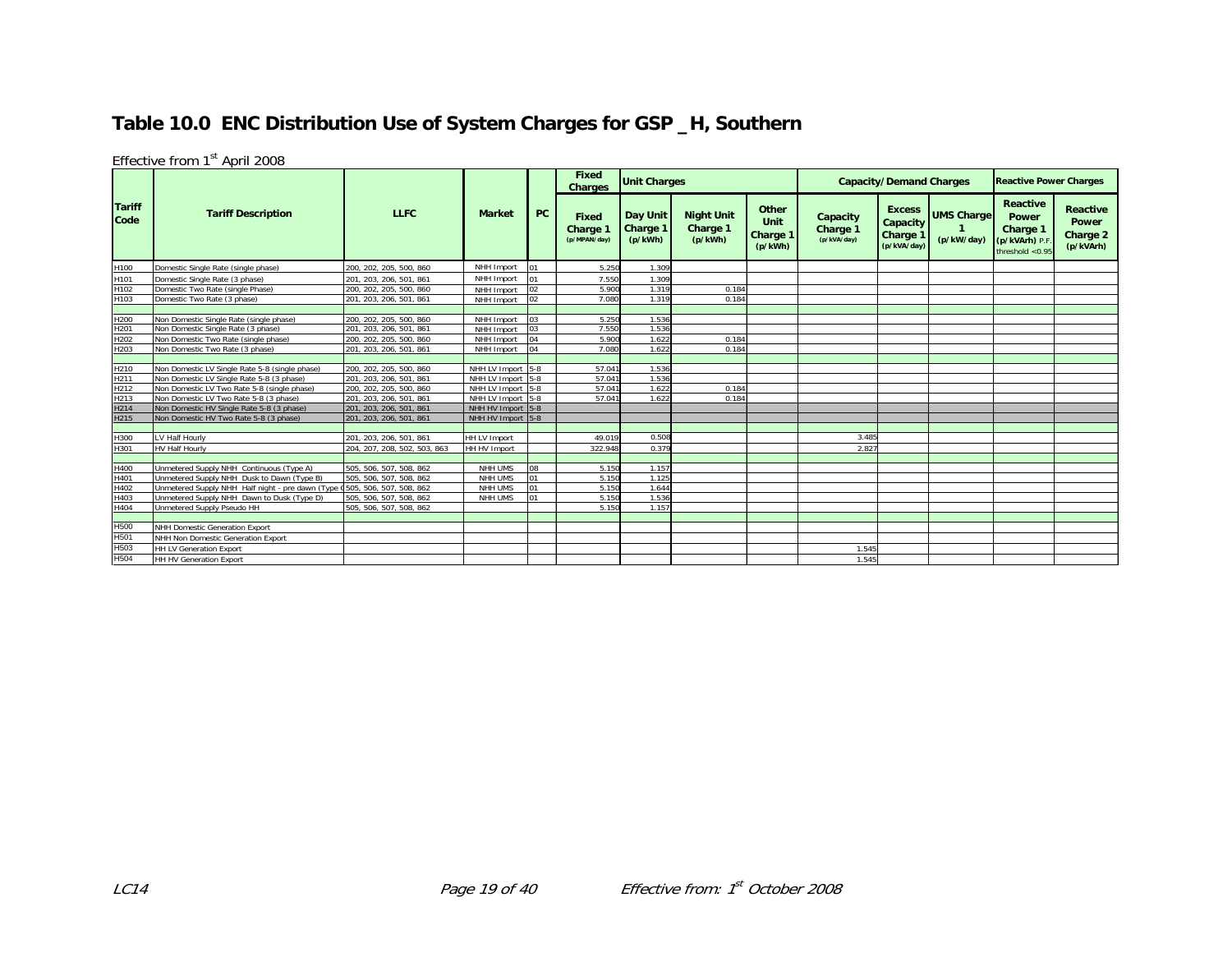### **Table 11.0 ENC Distribution Use of System Charges for GSP \_J, South East**

#### Effective from 1st April 2008

|                       |                                                  |                         |                   |                 | <b>Fixed Charges Unit Charges</b>        |                     |                                            |                                      |                                     | <b>Capacity/Demand Charges</b>                       |                                 | <b>Reactive Power Charges</b>                     |                                                   |
|-----------------------|--------------------------------------------------|-------------------------|-------------------|-----------------|------------------------------------------|---------------------|--------------------------------------------|--------------------------------------|-------------------------------------|------------------------------------------------------|---------------------------------|---------------------------------------------------|---------------------------------------------------|
| <b>Tariff</b><br>Code | <b>Tariff Description</b>                        | <b>LLFC</b>             | <b>Market</b>     | <b>PC</b>       | <b>Fixed</b><br>Charge 1<br>(p/MPAN/day) | Charge 1<br>(p/kWh) | Day Unit Night Unit<br>Charge 1<br>(p/kWh) | Other<br>Unit<br>Charge 1<br>(p/kWh) | Capacity<br>Charge 1<br>(p/kVA/day) | <b>Excess</b><br>Capacity<br>Charge 1<br>(p/kVA/day) | <b>UMS Charge</b><br>(p/kW/day) | <b>Reactive</b><br>Power<br>Charge 1<br>(p/kVArh) | Reactive<br><b>Power</b><br>Charge 2<br>(p/kVArh) |
| J100                  | Domestic Single Rate (single phase)              | 190, 192, 195, 490, 990 | NHH Import        | 01              | 6.00                                     | 0.790               |                                            |                                      |                                     |                                                      |                                 |                                                   |                                                   |
| J101                  | Domestic Single Rate (3 phase)                   | 191, 193, 196, 491, 991 | NHH Import        |                 | 6.00                                     | 0.790               |                                            |                                      |                                     |                                                      |                                 |                                                   |                                                   |
| J102                  | Domestic Two Rate (single Phase)                 | 190, 192, 195, 490, 990 | NHH Import        | 102             | 6.00                                     | 0.971               | 0.372                                      |                                      |                                     |                                                      |                                 |                                                   |                                                   |
| J103                  | Domestic Two Rate (3 phase)                      | 191, 193, 196, 491, 991 | NHH Import        | 10 <sup>2</sup> | 6.00                                     | 0.971               | 0.372                                      |                                      |                                     |                                                      |                                 |                                                   |                                                   |
|                       |                                                  |                         |                   |                 |                                          |                     |                                            |                                      |                                     |                                                      |                                 |                                                   |                                                   |
| J200                  | Non Domestic Single Rate (single phase)          | 190, 192, 195, 490, 990 | NHH Import        | 03              | 8.22                                     | 0.821               |                                            |                                      |                                     |                                                      |                                 |                                                   |                                                   |
| J201                  | Non Domestic Single Rate (3 phase)               | 191. 193. 196. 491. 991 | NHH Import        | $\sqrt{0.3}$    | 8.22                                     | 0.821               |                                            |                                      |                                     |                                                      |                                 |                                                   |                                                   |
| J202                  | Non Domestic Two Rate (single phase)             | 190, 192, 195, 490, 990 | NHH Import        | 04              | 8.22                                     | 0.750               | 0.287                                      |                                      |                                     |                                                      |                                 |                                                   |                                                   |
| J203                  | Non Domestic Two Rate (3 phase)                  | 191, 193, 196, 491, 991 | NHH Import        |                 | 8.22                                     | 0.750               | 0.287                                      |                                      |                                     |                                                      |                                 |                                                   |                                                   |
|                       |                                                  |                         |                   |                 |                                          |                     |                                            |                                      |                                     |                                                      |                                 |                                                   |                                                   |
| J210                  | Non Domestic LV Single Rate 5-8 (single phase)   | 190, 192, 195, 490, 990 | NHH LV Import 5-8 |                 | 207.60                                   | 0.768               |                                            |                                      |                                     |                                                      |                                 |                                                   |                                                   |
| J211                  | Non Domestic LV Single Rate 5-8 (3 phase)        | 191, 193, 196, 491, 991 | NHH LV Import 5-8 |                 | 207.60                                   | 0.768               |                                            |                                      |                                     |                                                      |                                 |                                                   |                                                   |
| J212                  | Non Domestic LV Two Rate 5-8 (single phase)      | 190, 192, 195, 490, 990 | NHH LV Import 5-8 |                 | 207.60                                   | 0.788               | 0.213                                      |                                      |                                     |                                                      |                                 |                                                   |                                                   |
| J213                  | Non Domestic LV Two Rate 5-8 (3 phase)           | 191, 193, 196, 491, 991 | NHH LV Import 5-8 |                 | 207.60                                   | 0.788               | 0.213                                      |                                      |                                     |                                                      |                                 |                                                   |                                                   |
| J214                  | Non Domestic HV Single Rate 5-8 (3 phase)        |                         | NHH HV Import 5-8 |                 |                                          |                     |                                            |                                      |                                     |                                                      |                                 |                                                   |                                                   |
| J215                  | Non Domestic HV Two Rate 5-8 (3 phase)           |                         | NHH HV Import 5-8 |                 |                                          |                     |                                            |                                      |                                     |                                                      |                                 |                                                   |                                                   |
|                       |                                                  |                         |                   |                 |                                          |                     |                                            |                                      |                                     |                                                      |                                 |                                                   |                                                   |
| J400                  | Unmetered Supply NHH Continuous (Type A)         | 495.496.497.498.992     | NHH UMS           | 08              | 9.760                                    | 0.952               |                                            |                                      |                                     |                                                      |                                 |                                                   |                                                   |
| J401                  | Unmetered Supply NHH Dusk to Dawn (Type B)       | 495.496.497.498.992     | NHH UMS           | lo <sub>1</sub> | 9.760                                    | 1.544               |                                            |                                      |                                     |                                                      |                                 |                                                   |                                                   |
| J402                  | Unmetered Supply NHH Half night - pre dawn (Type | 495,496, 497, 498, 992  | NHH UMS           |                 | 9.760                                    | 1.362               |                                            |                                      |                                     |                                                      |                                 |                                                   |                                                   |
| J403                  | Unmetered Supply NHH Dawn to Dusk (Type D)       | 495.496, 497, 498, 992  | NHH UMS           | 101             | 9.760                                    | 1.143               |                                            |                                      |                                     |                                                      |                                 |                                                   |                                                   |
|                       |                                                  |                         |                   |                 |                                          |                     |                                            |                                      |                                     |                                                      |                                 |                                                   |                                                   |
| <b>J500</b>           | <b>NHH Domestic Generation Export</b>            |                         |                   |                 |                                          |                     |                                            |                                      |                                     |                                                      |                                 |                                                   |                                                   |
| J501                  | NHH Non Domestic Generation Export               |                         |                   |                 |                                          |                     |                                            |                                      |                                     |                                                      |                                 |                                                   |                                                   |
| <b>J503</b>           | <b>HH LV Generation Export</b>                   |                         |                   |                 |                                          |                     |                                            |                                      | 1.282                               |                                                      |                                 |                                                   |                                                   |
| J504                  | <b>HH HV Generation Export</b>                   |                         |                   |                 |                                          |                     |                                            |                                      | 1.282                               |                                                      |                                 |                                                   |                                                   |

|                       |                            |                              |               |     | <b>Fixed Charges</b>                     |                     |                              | <b>Unit Charges</b> |                                                                         |                     |                                     | <b>Capacity/Demand Charges</b>                       |                                 |                                                   | <b>Reactive Power Charges</b>                |
|-----------------------|----------------------------|------------------------------|---------------|-----|------------------------------------------|---------------------|------------------------------|---------------------|-------------------------------------------------------------------------|---------------------|-------------------------------------|------------------------------------------------------|---------------------------------|---------------------------------------------------|----------------------------------------------|
| <b>Tariff</b><br>Code | <b>Tariff Description</b>  |                              | <b>Market</b> | PC. | <b>Fixed</b><br>Charge 1<br>(p/MPAN/day) | Charge 1<br>(p/kWh) | Charge 2 Charge 3<br>(p/kWh) | (p/kWh)             | Day Unit Day Unit Day Unit Night Unit Other Unit<br>Charge 1<br>(p/kWh) | Charge 1<br>(p/kWh) | Capacity<br>Charge 1<br>(p/kVA/day) | <b>Excess</b><br>Capacity<br>Charge 1<br>(p/kVA/day) | <b>UMS Charge</b><br>(p/kW/day) | Reactive<br><b>Power</b><br>Charge 1<br>(p/kVArh) | Reactive<br><b>Power Charge</b><br>(p/kVArh) |
|                       |                            |                              |               |     |                                          |                     |                              |                     |                                                                         |                     |                                     |                                                      |                                 | p/kVArh<br>P.F < 0.95<br>but $> 0.45$             | p/ kVArh<br>P.F. < 0.45                      |
| J300                  | LV Half Hourly             | 191, 193, 196, 491, 991      | HH LV Import  |     | 69.98                                    | 1.149               | 0.256                        | 0.07                | 0.039                                                                   | 0.065               | 6.457                               |                                                      |                                 | 0.449                                             | 0.562                                        |
| J301                  | HV Half Hourly             | 194, 197, 198, 492, 493, 993 | HH HV Import  |     | 150.300                                  | 0.445               | 0.087                        | 0.028               | 0.014                                                                   | 0.028               | 3.705                               |                                                      |                                 | 0.195                                             | 0.243                                        |
| J404                  | Unmetered Supply Pseudo HH | 495.496, 497, 498, 992       | HH UMS Import |     | 24.400                                   | 9.501               | 2.218                        | 0.550               | 0.301                                                                   | 0.569               | 0.000                               |                                                      |                                 | 0.000                                             | 0.000                                        |

Night unit 1 1 00:00 - 07:00 all days

Day unit 1. 16:00 - 20:00 Mon-Fri, Nov to Feb inc Day unit 2. 07:00 - 16:00, Mon-Fri, Nov to Feb inc and 07:00 - 20:00 Mon-Fri in March Day unit 3. 07:00 - 20:00, Mon-Fri June to Aug inc

Other unit 1. All other times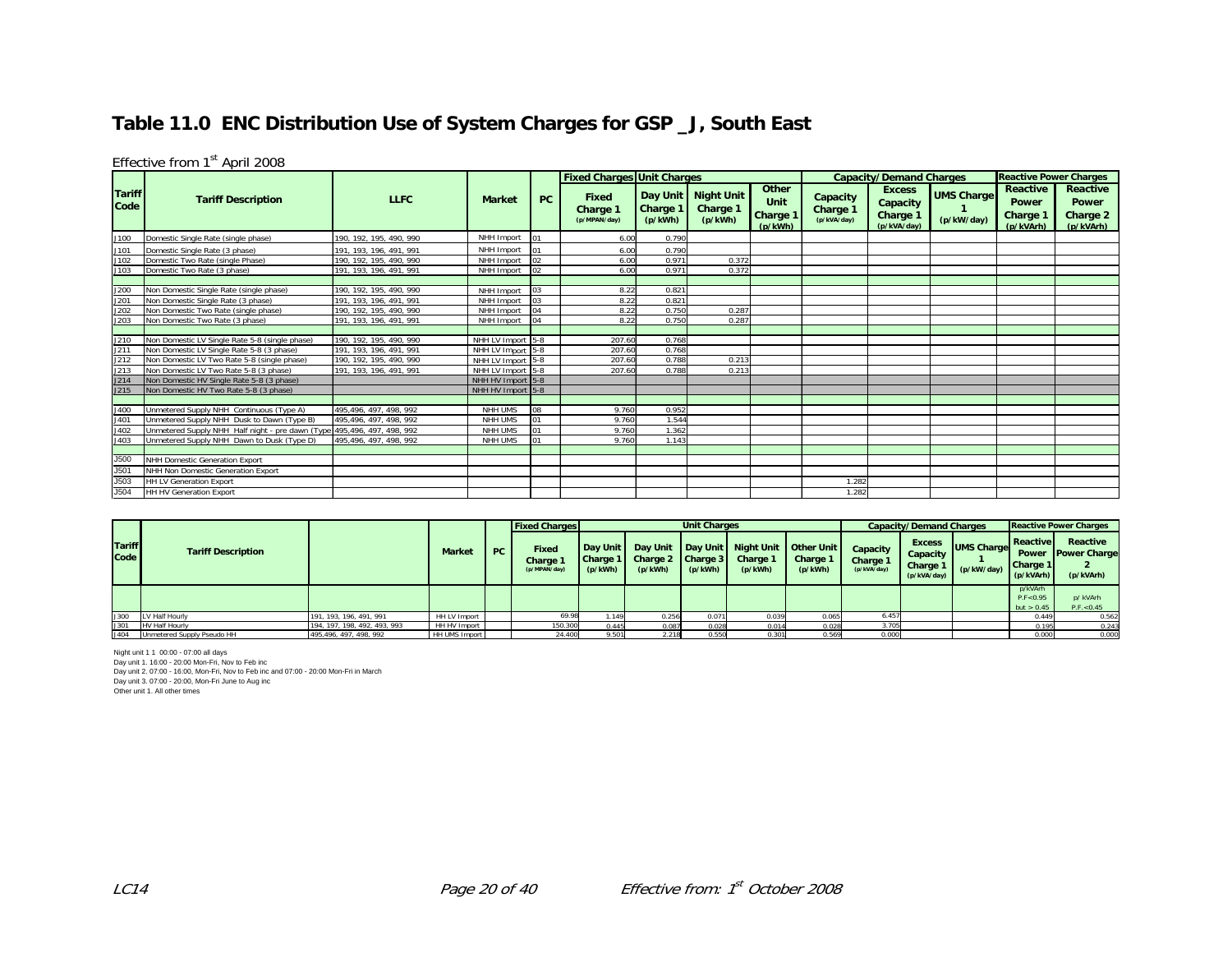# **Table 12.0 ENC Distribution Use of System Charges for GSP \_K, South Wales**

Effective from 1st October 2008

|                       |                                                  |                              |                   |         | <b>Fixed</b><br><b>Charges</b>           | <b>Unit Charges</b> |                                                       |                     | <b>Capacity/Demand Charges</b>      |                                                      |                                 | <b>Reactive Power Charges</b>                                               |                                                   |
|-----------------------|--------------------------------------------------|------------------------------|-------------------|---------|------------------------------------------|---------------------|-------------------------------------------------------|---------------------|-------------------------------------|------------------------------------------------------|---------------------------------|-----------------------------------------------------------------------------|---------------------------------------------------|
| <b>Tariff</b><br>Code | <b>Tariff Description</b>                        | <b>LLFC</b>                  | <b>Market</b>     | PC      | <b>Fixed</b><br>Charge 1<br>(p/MPAN/day) | Charge 1<br>(p/kWh) | Day Unit Night Unit Other Unit<br>Charge 1<br>(p/kWh) | Charge 1<br>(p/kWh) | Capacity<br>Charge 1<br>(p/kVA/day) | <b>Excess</b><br>Capacity<br>Charge 1<br>(p/kVA/day) | <b>UMS Charge</b><br>(p/kW/day) | <b>Reactive</b><br>Power<br>Charge 1<br>(p/kVArh) P.F<br>threshold $< 0.95$ | <b>Reactive</b><br>Power<br>Charge 2<br>(p/kVArh) |
| K100                  | Domestic Single Rate (single phase)              | 210, 212, 215, 510, 870      | NHH Import        | 01      | 0.000                                    | 2.130               |                                                       |                     |                                     |                                                      |                                 |                                                                             |                                                   |
| K101                  | Domestic Single Rate (3 phase)                   | 211, 213, 216, 511, 871      | NHH Import        | 01      | 0.000                                    | 2.130               |                                                       |                     |                                     |                                                      |                                 |                                                                             |                                                   |
| K102                  | Domestic Two Rate (single Phase)                 | 210. 212. 215. 510. 870      | NHH Import        | 02      | 0.000                                    | 2.440               | 0.400                                                 |                     |                                     |                                                      |                                 |                                                                             |                                                   |
| K103                  | Domestic Two Rate (3 phase)                      | 211, 213, 216, 511, 871      | NHH Import        | 02      | 0.000                                    | 2.440               | 0.400                                                 |                     |                                     |                                                      |                                 |                                                                             |                                                   |
|                       |                                                  |                              |                   |         |                                          |                     |                                                       |                     |                                     |                                                      |                                 |                                                                             |                                                   |
| K200                  | Non Domestic Single Rate (single phase)          | 210, 212, 215, 510, 870      | NHH Import        | 03      | 0.000                                    | 1.780               |                                                       |                     |                                     |                                                      |                                 |                                                                             |                                                   |
| K201                  | Non Domestic Single Rate (3 phase)               | 211, 213, 216, 511, 871      | NHH Import        | 03      | 0.000                                    | 1.780               |                                                       |                     |                                     |                                                      |                                 |                                                                             |                                                   |
| K202                  | Non Domestic Two Rate (single phase)             | 210, 212, 215, 510, 870      | NHH Import        | 04      | 0.000                                    | 2.270               | 0.450                                                 |                     |                                     |                                                      |                                 |                                                                             |                                                   |
| K203                  | Non Domestic Two Rate (3 phase)                  | 211, 213, 216, 511, 871      | NHH Import        | 04      | 0.000                                    | 2.270               | 0.450                                                 |                     |                                     |                                                      |                                 |                                                                             |                                                   |
|                       |                                                  |                              |                   |         |                                          |                     |                                                       |                     |                                     |                                                      |                                 |                                                                             |                                                   |
| K210                  | Non Domestic LV Single Rate 5-8 (single phase)   | 210, 212, 215, 510, 870      | NHH LV Import     | $5-8$   |                                          |                     |                                                       |                     |                                     |                                                      |                                 |                                                                             |                                                   |
| K211                  | Non Domestic LV Single Rate 5-8 (3 phase)        | 211, 213, 216, 511, 871      | NHH LV Import     | $5 - 8$ |                                          |                     |                                                       |                     |                                     |                                                      |                                 |                                                                             |                                                   |
| K212                  | Non Domestic LV Two Rate 5-8 (single phase)      | 210, 212, 215, 510, 870      | NHH LV Import     | $5 - 8$ | 306.00                                   | 1.310               | 0.190                                                 |                     |                                     |                                                      |                                 |                                                                             |                                                   |
| K213                  | Non Domestic LV Two Rate 5-8 (3 phase)           | 211, 213, 216, 511, 871      | NHH LV Import 5-8 |         | 306.00                                   | 1.310               | 0.190                                                 |                     |                                     |                                                      |                                 |                                                                             |                                                   |
| K214                  | Non Domestic HV Single Rate 5-8 (3 phase)        |                              | NHH HV Import 5-8 |         |                                          |                     |                                                       |                     |                                     |                                                      |                                 |                                                                             |                                                   |
| K215                  | Non Domestic HV Two Rate 5-8 (3 phase)           |                              | NHH HV Import 5-8 |         |                                          |                     |                                                       |                     |                                     |                                                      |                                 |                                                                             |                                                   |
|                       |                                                  |                              |                   |         |                                          |                     |                                                       |                     |                                     |                                                      |                                 |                                                                             |                                                   |
| K300                  | LV Half Hourly                                   | 211, 213, 216, 511, 871      | HH LV Import      |         | 0.00                                     | 1.130               | 0.190                                                 |                     | 4.090                               |                                                      |                                 | 0.400                                                                       |                                                   |
| K301                  | <b>HV Half Hourly</b>                            | 214. 217. 218. 512. 513. 873 | HH HV Import      |         | 0.00                                     | 0.430               | 0.130                                                 |                     | 3.580                               |                                                      |                                 | 0.230                                                                       |                                                   |
|                       |                                                  |                              |                   |         |                                          |                     |                                                       |                     |                                     |                                                      |                                 |                                                                             |                                                   |
| K400                  | Unmetered Supply NHH Continuous (Type A)         | 515, 516, 517, 518, 872      | NHH UMS           | 08      | 0.000                                    | 2.813               |                                                       |                     |                                     |                                                      |                                 |                                                                             |                                                   |
| K401                  | Unmetered Supply NHH Dusk to Dawn (Type B)       | 515. 516. 517. 518. 872      | NHH UMS           | 01      | 0.000                                    | 2.813               |                                                       |                     |                                     |                                                      |                                 |                                                                             |                                                   |
| K402                  | Unmetered Supply NHH Half night - pre dawn (Type | Q515, 516, 517, 518, 872     | NHH UMS           | 01      | 0.000                                    | 2.813               |                                                       |                     |                                     |                                                      |                                 |                                                                             |                                                   |
| K403                  | Unmetered Supply NHH Dawn to Dusk (Type D)       | 515, 516, 517, 518, 872      | NHH UMS           | 01      | 0.000                                    | 2.813               |                                                       |                     |                                     |                                                      |                                 |                                                                             |                                                   |
| K404                  | Unmetered Supply Pseudo HH                       | 515, 516, 517, 518, 872      |                   |         | 0.000                                    | 2.310               |                                                       |                     |                                     |                                                      |                                 |                                                                             |                                                   |
|                       |                                                  |                              |                   |         |                                          |                     |                                                       |                     |                                     |                                                      |                                 |                                                                             |                                                   |
| K500                  | NHH Domestic Generation Export                   |                              |                   |         |                                          |                     |                                                       |                     |                                     |                                                      |                                 |                                                                             |                                                   |
| K501                  | NHH Non Domestic Generation Export               |                              |                   |         | 7.85                                     |                     |                                                       |                     |                                     |                                                      |                                 |                                                                             |                                                   |
| K503                  | <b>HH LV Generation Export</b>                   |                              |                   |         |                                          |                     |                                                       |                     | 2.010                               |                                                      |                                 |                                                                             |                                                   |
| K504                  | <b>HH HV Generation Export</b>                   |                              |                   |         |                                          |                     |                                                       |                     | 2.490                               |                                                      |                                 |                                                                             |                                                   |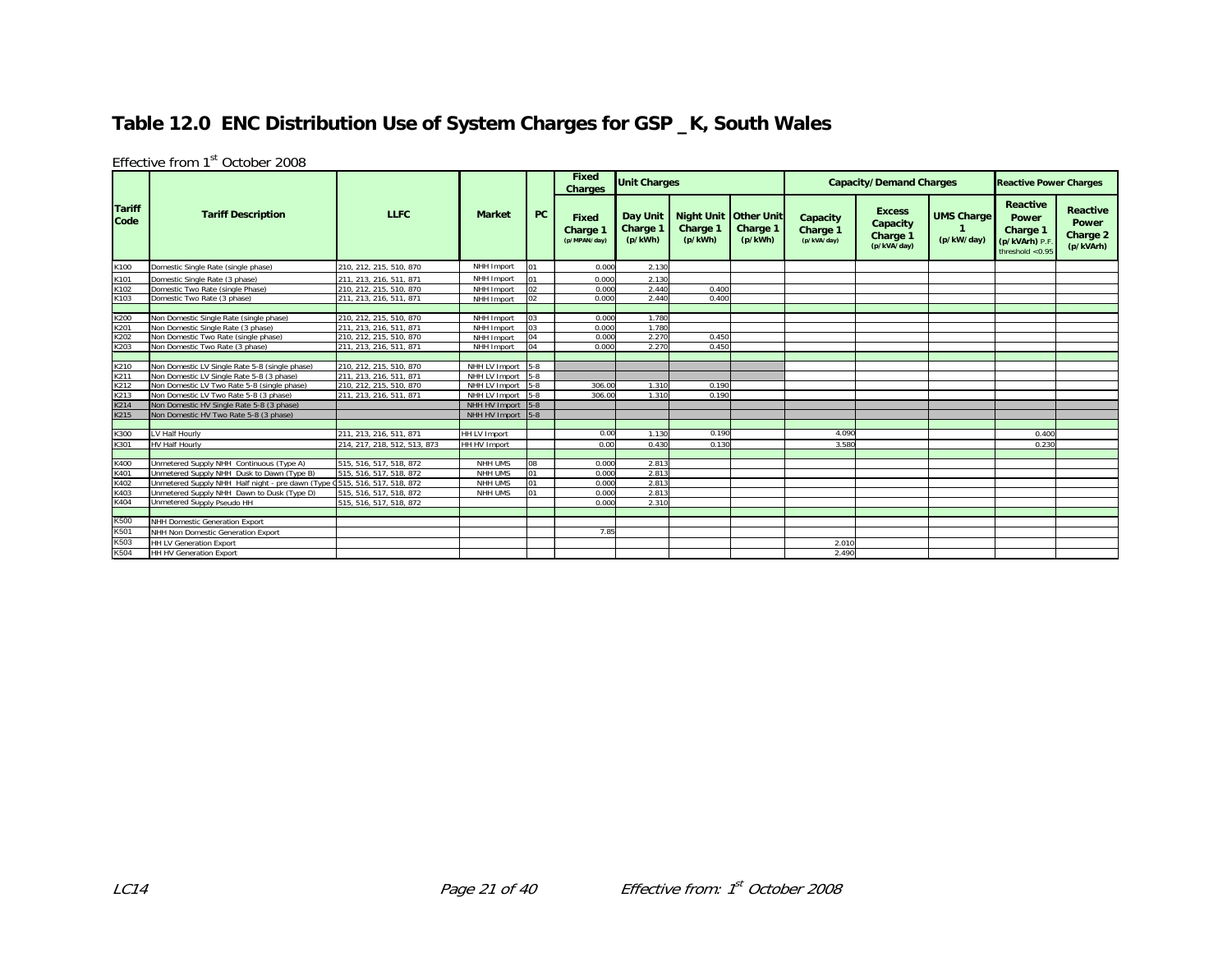### **Table 13.0 ENC Distribution Use of System Charges for GSP \_L, South West**

Effective from 1st October 2008

|                       |                                                                         |                              |                     |            | <b>Fixed Charges Unit Charges</b>        |                     |                                            |                                             | <b>Capacity/Demand Charges</b>      |                                                      |                                      | <b>Reactive Power Charges</b>                                                      |                                            |
|-----------------------|-------------------------------------------------------------------------|------------------------------|---------------------|------------|------------------------------------------|---------------------|--------------------------------------------|---------------------------------------------|-------------------------------------|------------------------------------------------------|--------------------------------------|------------------------------------------------------------------------------------|--------------------------------------------|
| <b>Tariff</b><br>Code | <b>Tariff Description</b>                                               | <b>LLFC</b>                  | <b>Market</b>       | PC.        | <b>Fixed</b><br>Charge 1<br>(p/MPAN/day) | Charge 1<br>(p/kWh) | Day Unit Night Unit<br>Charge 1<br>(p/kWh) | Other<br>Unit<br><b>Charge 1</b><br>(p/kWh) | Capacity<br>Charge 1<br>(p/kVA/day) | <b>Excess</b><br>Capacity<br>Charge 1<br>(p/kVA/day) | <b>UMS</b><br>Charge 1<br>(p/kW/day) | <b>Reactive</b><br><b>Power</b><br>Charge 1<br>(p/kVArh) P.F<br>threshold $< 0.95$ | Reactive<br>Power<br>Charge 2<br>(p/kVArh) |
| L100                  | Domestic Single Rate (single phase)                                     | 220, 222, 225, 520, 880      | NHH Import          | 01         | 0.000                                    | 1.910               |                                            |                                             |                                     |                                                      |                                      |                                                                                    |                                            |
| L101                  | Domestic Single Rate (3 phase)                                          | 221, 223, 226, 521, 881      | NHH Import          | $^{\circ}$ | 0.000                                    | 1.910               |                                            |                                             |                                     |                                                      |                                      |                                                                                    |                                            |
| L <sub>102</sub>      | Domestic Two Rate (single Phase)                                        | 220, 222, 225, 520, 880      | NHH Import          | 02         | 0.000                                    | 2.180               | 0.520                                      |                                             |                                     |                                                      |                                      |                                                                                    |                                            |
| L <sub>103</sub>      | Domestic Two Rate (3 phase)                                             | 221, 223, 226, 521, 881      | NHH Import          | 02         | 0.000                                    | 2.180               | 0.520                                      |                                             |                                     |                                                      |                                      |                                                                                    |                                            |
|                       |                                                                         |                              |                     |            |                                          |                     |                                            |                                             |                                     |                                                      |                                      |                                                                                    |                                            |
| L200                  | Non Domestic Single Rate (single phase)                                 | 220, 222, 225, 520, 880      | NHH Import          | 03         | 0.000                                    | 1.590               |                                            |                                             |                                     |                                                      |                                      |                                                                                    |                                            |
| L <sub>201</sub>      | Non Domestic Single Rate (3 phase)                                      | 221, 223, 226, 521, 881      | NHH Import          | 103        | 0.000                                    | 1.590               |                                            |                                             |                                     |                                                      |                                      |                                                                                    |                                            |
| L <sub>202</sub>      | Non Domestic Two Rate (single phase)                                    | 220, 222, 225, 520, 880      | NHH Import          | 04         | 0.000                                    | 2.190               | 0.400                                      |                                             |                                     |                                                      |                                      |                                                                                    |                                            |
| L203                  | Non Domestic Two Rate (3 phase)                                         | 221, 223, 226, 521, 881      | NHH Import          | 04         | 0.000                                    | 2.190               | 0.400                                      |                                             |                                     |                                                      |                                      |                                                                                    |                                            |
|                       |                                                                         |                              |                     |            |                                          |                     |                                            |                                             |                                     |                                                      |                                      |                                                                                    |                                            |
| L210                  | Non Domestic LV Single Rate 5-8 (single phase)                          | 220, 222, 225, 520, 880      | NHH LV Import 5-8   |            |                                          |                     |                                            |                                             |                                     |                                                      |                                      |                                                                                    |                                            |
| L211                  | Non Domestic LV Single Rate 5-8 (3 phase)                               | 221, 223, 226, 521, 881      | NHH LV Import 5-8   |            |                                          |                     |                                            |                                             |                                     |                                                      |                                      |                                                                                    |                                            |
| L212                  | Non Domestic LV Two Rate 5-8 (single phase)                             | 220, 222, 225, 520, 880      | NHH LV Import 5-8   |            | 172.00                                   | 1.400               | 0.320                                      |                                             |                                     |                                                      |                                      |                                                                                    |                                            |
| L213                  | Non Domestic LV Two Rate 5-8 (3 phase)                                  | 221, 223, 226, 521, 881      | NHH LV Import 5-8   |            | 172.00                                   | 1.400               | 0.320                                      |                                             |                                     |                                                      |                                      |                                                                                    |                                            |
| L214                  | Non Domestic HV Single Rate 5-8 (3 phase)                               |                              | NHH HV Import 5-8   |            |                                          |                     |                                            |                                             |                                     |                                                      |                                      |                                                                                    |                                            |
| L215                  | Non Domestic HV Two Rate 5-8 (3 phase)                                  |                              | NHH HV Import 5-8   |            |                                          |                     |                                            |                                             |                                     |                                                      |                                      |                                                                                    |                                            |
|                       |                                                                         |                              |                     |            |                                          |                     |                                            |                                             |                                     |                                                      |                                      |                                                                                    |                                            |
| L300                  | LV Half Hourly                                                          | 221, 223, 226, 521, 881      | <b>HH LV Import</b> |            | 0.00                                     | 0.940               | 0.320                                      |                                             | 3.580                               |                                                      |                                      | 0.420                                                                              |                                            |
| L301                  | <b>HV Half Hourly</b>                                                   | 224, 227, 228, 522, 523, 883 | HH HV Import        |            | 0.00                                     | 0.280               | 0.080                                      |                                             | 3.780                               |                                                      |                                      | 0.230                                                                              |                                            |
|                       |                                                                         |                              |                     |            |                                          |                     |                                            |                                             |                                     |                                                      |                                      |                                                                                    |                                            |
| L400                  | Unmetered Supply NHH Continuous (Type A)                                | 525,526, 527, 528, 882       | NHH UMS             | 08         | 0.000                                    | 2.517               |                                            |                                             |                                     |                                                      |                                      |                                                                                    |                                            |
| L401                  | Unmetered Supply NHH Dusk to Dawn (Type B)                              | 525,526, 527, 528, 882       | NHH UMS             | 01         | 0.000                                    | 2.517               |                                            |                                             |                                     |                                                      |                                      |                                                                                    |                                            |
| L402                  | Unmetered Supply NHH Half night - pre dawn (Type 525,526, 527, 528, 882 |                              | NHH UMS             | 01         | 0.000                                    | 2.517               |                                            |                                             |                                     |                                                      |                                      |                                                                                    |                                            |
| L403                  | Unmetered Supply NHH Dawn to Dusk (Type D)                              | 525,526, 527, 528, 882       | NHH UMS             |            | 0.000                                    | 2.517               |                                            |                                             |                                     |                                                      |                                      |                                                                                    |                                            |
| L404                  | Unmetered Supply Pseudo HH                                              | 525,526, 527, 528, 882       |                     |            | 0.000                                    | 2.027               |                                            |                                             |                                     |                                                      |                                      |                                                                                    |                                            |
|                       |                                                                         |                              |                     |            |                                          |                     |                                            |                                             |                                     |                                                      |                                      |                                                                                    |                                            |
| L500                  | NHH Domestic Generation Export                                          |                              |                     |            |                                          |                     |                                            |                                             |                                     |                                                      |                                      |                                                                                    |                                            |
| L <sub>501</sub>      | NHH Non Domestic Generation Export                                      |                              |                     |            | 6.49                                     |                     |                                            |                                             |                                     |                                                      |                                      |                                                                                    |                                            |
| L503                  | <b>HH LV Generation Export</b>                                          |                              |                     |            |                                          |                     |                                            |                                             | 1.670                               |                                                      |                                      |                                                                                    |                                            |
| L <sub>504</sub>      | HH HV Generation Export                                                 |                              |                     |            |                                          |                     |                                            |                                             | 1.740                               |                                                      |                                      |                                                                                    |                                            |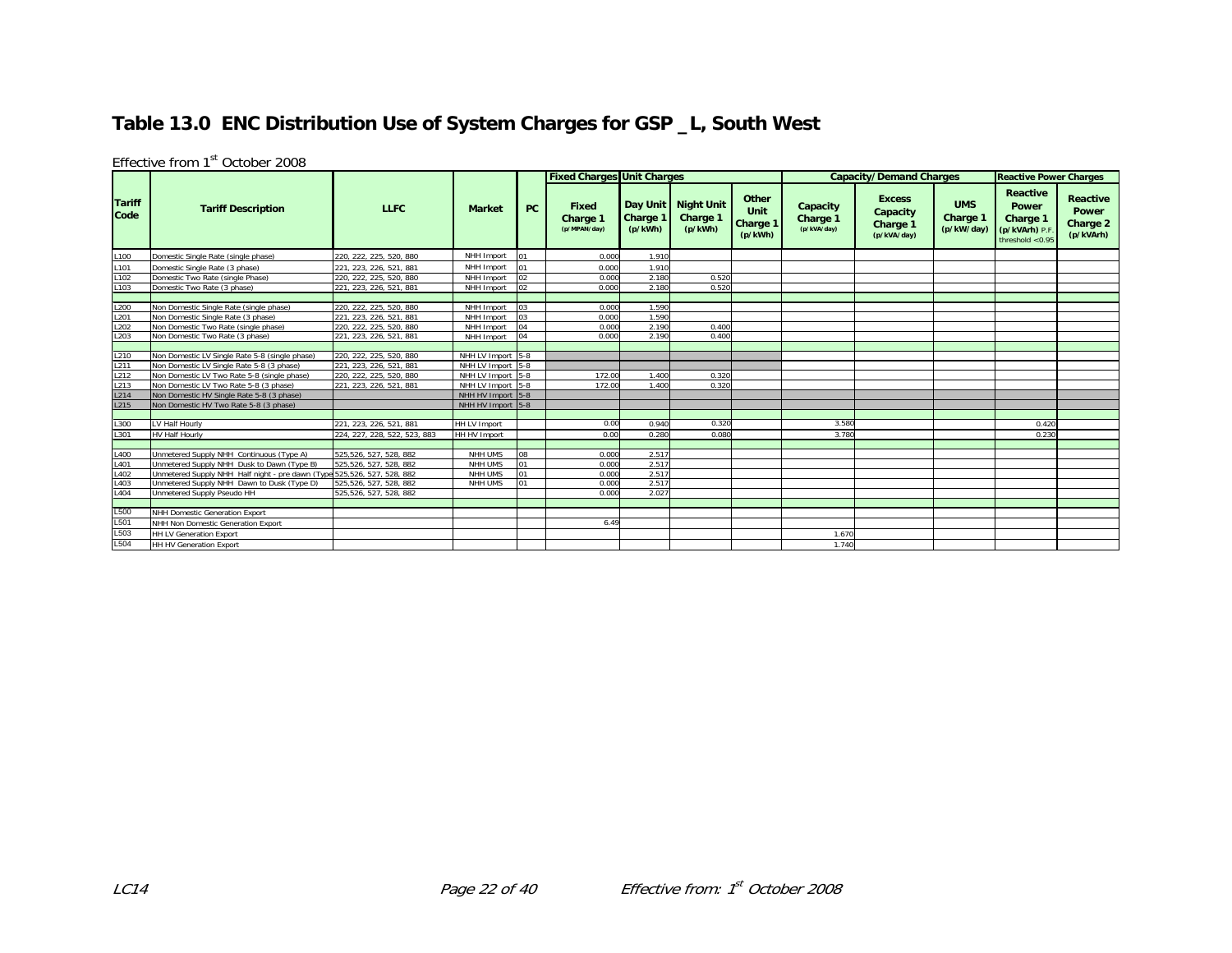### **Table 14.0 ENC Distribution Use of System Charges for GSP \_M, Yorkshire**

|                       |                                                  |                              |                   |                | <b>Fixed Charges Unit Charges</b> |                     |                                                       |                     |                                     | <b>Capacity/Demand Charges</b>                                  |                                 |                                                   | <b>Reactive Power Charges</b>              |
|-----------------------|--------------------------------------------------|------------------------------|-------------------|----------------|-----------------------------------|---------------------|-------------------------------------------------------|---------------------|-------------------------------------|-----------------------------------------------------------------|---------------------------------|---------------------------------------------------|--------------------------------------------|
| <b>Tariff</b><br>Code | <b>Tariff Description</b>                        | <b>LLFC</b>                  | <b>Market</b>     | PC             | Fixed<br>Charge 1<br>(p/MPAN/day) | Charge 1<br>(p/kWh) | Day Unit Night Unit Other Unit<br>Charge 1<br>(p/kWh) | Charge 1<br>(p/kWh) | Capacity<br>Charge 1<br>(p/kVA/day) | <b>Excess</b><br>Capacity<br>Charge <sup>1</sup><br>(p/kVA/day) | <b>UMS Charge</b><br>(p/kW/day) | <b>Reactive</b><br>Power<br>Charge 1<br>(p/kVArh) | Reactive<br>Power<br>Charge 2<br>(p/kVArh) |
| M100                  | Domestic Single Rate (single phase)              | 230, 232, 235, 530, 890      | NHH Import        | 01             | 7.047                             | 0.963               |                                                       |                     |                                     |                                                                 |                                 |                                                   |                                            |
| M101                  | Domestic Single Rate (3 phase)                   | 231, 233, 236, 531, 891      | NHH Import        | $\overline{1}$ | 7.047                             | 0.963               |                                                       |                     |                                     |                                                                 |                                 |                                                   |                                            |
| M102                  | Domestic Two Rate (single Phase)                 | 230, 232, 235, 530, 890      | NHH Import        | 02             | 7.424                             | 1.063               | 0.138                                                 |                     |                                     |                                                                 |                                 |                                                   |                                            |
| M103                  | Domestic Two Rate (3 phase)                      | 231, 233, 236, 531, 891      | NHH Import        | 02             | 7.424                             | 1.063               | 0.138                                                 |                     |                                     |                                                                 |                                 |                                                   |                                            |
|                       |                                                  |                              |                   |                |                                   |                     |                                                       |                     |                                     |                                                                 |                                 |                                                   |                                            |
| M200                  | Non Domestic Single Rate (single phase)          | 230, 232, 235, 530, 890      | NHH Import        | 03             | 21.177                            | 1.021               |                                                       |                     |                                     |                                                                 |                                 |                                                   |                                            |
| M201                  | Non Domestic Single Rate (3 phase)               | 231, 233, 236, 531, 891      | NHH Import        | 03             | 21.177                            | 1.021               |                                                       |                     |                                     |                                                                 |                                 |                                                   |                                            |
| M202                  | Non Domestic Two Rate (single phase)             | 230, 232, 235, 530, 890      | NHH Import        | 04             | 28.689                            | 0.978               | 0.127                                                 |                     |                                     |                                                                 |                                 |                                                   |                                            |
| M203                  | Non Domestic Two Rate (3 phase)                  | 231, 233, 236, 531, 891      | NHH Import        | 04             | 28.689                            | 0.978               | 0.127                                                 |                     |                                     |                                                                 |                                 |                                                   |                                            |
|                       |                                                  |                              |                   |                |                                   |                     |                                                       |                     |                                     |                                                                 |                                 |                                                   |                                            |
| M210                  | Non Domestic LV Single Rate 5-8 (single phase)   | 230, 232, 235, 530, 890      | NHH LV Import 5-8 |                |                                   |                     |                                                       |                     |                                     |                                                                 |                                 |                                                   |                                            |
| M211                  | Non Domestic LV Single Rate 5-8 (3 phase)        | 231, 233, 236, 531, 891      | NHH LV Import 5-8 |                |                                   |                     |                                                       |                     |                                     |                                                                 |                                 |                                                   |                                            |
| M212                  | Non Domestic LV Two Rate 5-8 (single phase)      | 230, 232, 235, 530, 890      | NHH LV Import 5-8 |                | 124.559                           | 1.007               | 0.131                                                 |                     |                                     |                                                                 |                                 |                                                   |                                            |
| M213                  | Non Domestic LV Two Rate 5-8 (3 phase)           | 231, 233, 236, 531, 891      | NHH LV Import 5-8 |                | 124.559                           | 1.007               | 0.131                                                 |                     |                                     |                                                                 |                                 |                                                   |                                            |
| M214                  | Non Domestic HV Single Rate 5-8 (3 phase)        |                              | NHH HV Import 5-8 |                |                                   |                     |                                                       |                     |                                     |                                                                 |                                 |                                                   |                                            |
| M215                  | Non Domestic HV Two Rate 5-8 (3 phase)           |                              | NHH HV Import 5-8 |                |                                   |                     |                                                       |                     |                                     |                                                                 |                                 |                                                   |                                            |
|                       |                                                  |                              |                   |                |                                   |                     |                                                       |                     |                                     |                                                                 |                                 |                                                   |                                            |
| M300                  | LV Half Hourly                                   | 231, 233, 236, 531, 891      | HH LV Import      |                | 386.838                           | 0.176               | 0.023                                                 |                     | 3.319                               |                                                                 |                                 |                                                   |                                            |
| M301                  | <b>HV Half Hourly</b>                            | 234, 237, 238, 532, 533, 893 | HH HV Import      |                | 1.573.695                         | 0.096               | 0.012                                                 |                     | 2.162                               |                                                                 |                                 |                                                   |                                            |
|                       |                                                  |                              |                   |                |                                   |                     |                                                       |                     |                                     |                                                                 |                                 |                                                   |                                            |
| M400                  | Unmetered Supply NHH Continuous (Type A)         | 535,536, 537, 538, 892       | <b>NHH UMS</b>    | 08             | 0.000                             | 1.210               |                                                       |                     |                                     |                                                                 |                                 |                                                   |                                            |
| M401                  | Unmetered Supply NHH Dusk to Dawn (Type B)       | 535,536, 537, 538, 892       | <b>NHH UMS</b>    | 01             | 0.000                             | 1.210               |                                                       |                     |                                     |                                                                 |                                 |                                                   |                                            |
| M402                  | Unmetered Supply NHH Half night - pre dawn (Type | 535,536, 537, 538, 892       | NHH UMS           | 01             | 0.000                             | 1.210               |                                                       |                     |                                     |                                                                 |                                 |                                                   |                                            |
| M403                  | Unmetered Supply NHH Dawn to Dusk (Type D)       | 535,536, 537, 538, 892       | NHH UMS           | 01             | 0.000                             | 1.210               |                                                       |                     |                                     |                                                                 |                                 |                                                   |                                            |
| M404                  | Unmetered Supply Pseudo HH                       | 535.536, 537, 538, 892       |                   |                | 0.000                             | 1.210               |                                                       |                     |                                     |                                                                 |                                 |                                                   |                                            |
|                       |                                                  |                              |                   |                |                                   |                     |                                                       |                     |                                     |                                                                 |                                 |                                                   |                                            |
| M500                  | <b>NHH Domestic Generation Export</b>            |                              |                   |                |                                   |                     |                                                       |                     |                                     |                                                                 |                                 |                                                   |                                            |
| M501                  | NHH Non Domestic Generation Export               |                              |                   |                |                                   |                     |                                                       |                     |                                     |                                                                 |                                 |                                                   |                                            |
| M503                  | <b>HH LV Generation Export</b>                   |                              |                   |                |                                   |                     |                                                       |                     | 1.616                               |                                                                 |                                 |                                                   |                                            |
| M504                  | <b>HH HV Generation Export</b>                   |                              |                   |                |                                   |                     |                                                       |                     | 1.951                               |                                                                 |                                 |                                                   |                                            |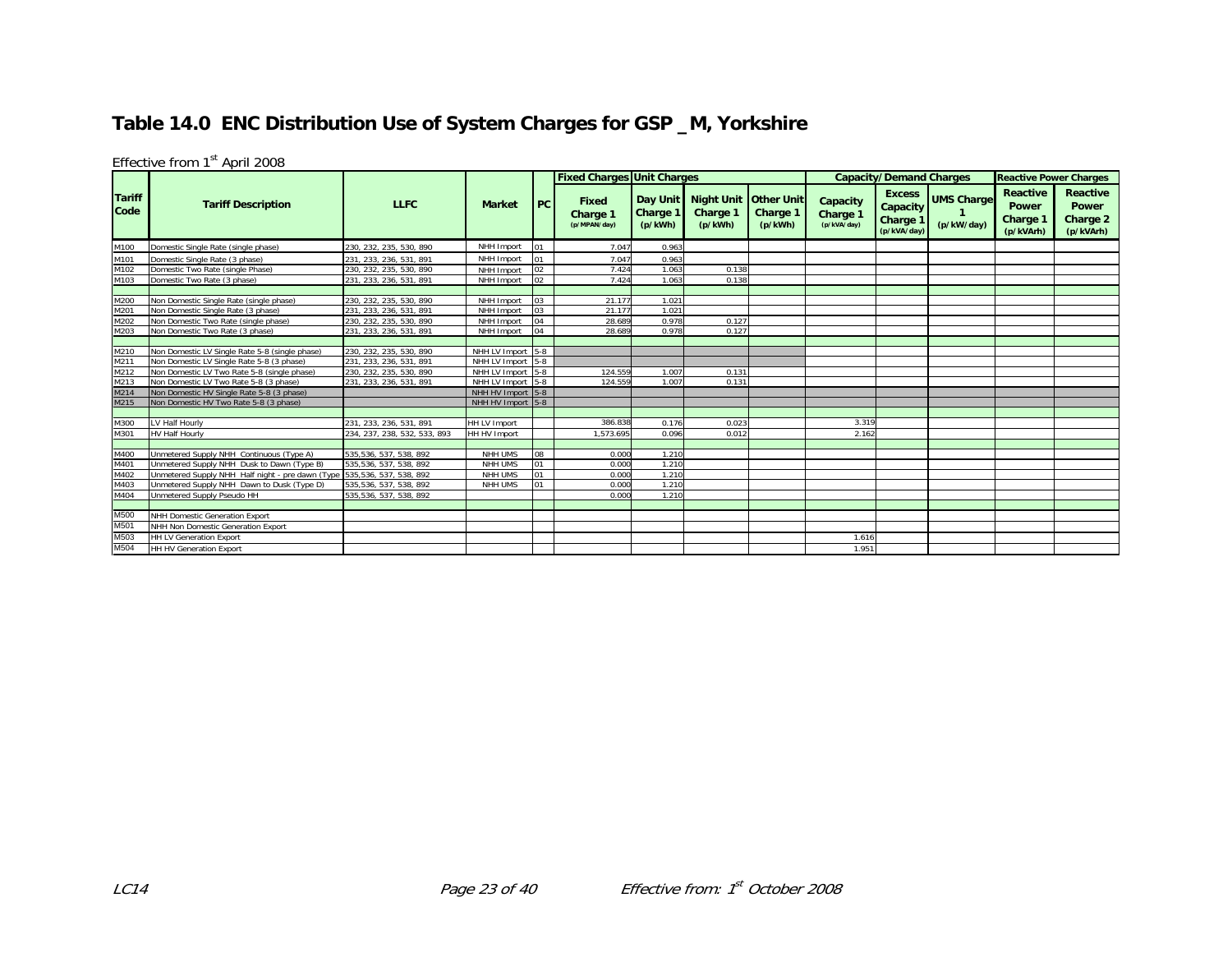### **Table 15.0 ENC Distribution Use of System Charges for GSP \_N, South Scotland.**

Effective from 1st October 2008

|                       |                                                                          |                              |                   |    | <b>Fixed</b><br><b>Charges</b>           | <b>Unit Charges</b>             |                     |                                                       |                                     | <b>Capacity/Demand Charges</b>                              |                                 | <b>Reactive Power Charges</b>              |                                                          |
|-----------------------|--------------------------------------------------------------------------|------------------------------|-------------------|----|------------------------------------------|---------------------------------|---------------------|-------------------------------------------------------|-------------------------------------|-------------------------------------------------------------|---------------------------------|--------------------------------------------|----------------------------------------------------------|
| <b>Tariff</b><br>Code | <b>Tariff Description</b>                                                | <b>LLFC</b>                  | <b>Market</b>     | PC | <b>Fixed</b><br>Charge 1<br>(p/MPAN/day) | Day Unit<br>Charge 1<br>(p/kWh) | Charge 1<br>(p/kWh) | <b>Night Unit   Other Unit</b><br>Charge 1<br>(p/kWh) | Capacity<br>Charge 1<br>(p/kVA/day) | <b>Excess</b><br>Capacity<br><b>Charge 1</b><br>(p/kVA/day) | <b>UMS Charge</b><br>(p/kW/day) | Reactive<br>Power<br>Charge 1<br>(p/kVArh) | <b>Reactive</b><br><b>Power</b><br>Charge 2<br>(p/kVArh) |
| N <sub>100</sub>      | Domestic Single Rate (single phase)                                      | 180, 182, 185, 480, 980      | NHH Import        | 01 | 5.71                                     | 1.640                           |                     |                                                       |                                     |                                                             |                                 |                                            |                                                          |
| N101                  | Domestic Single Rate (3 phase)                                           | 181, 183, 186, 481, 981      | NHH Import        |    | 5.71                                     | 1.640                           |                     |                                                       |                                     |                                                             |                                 |                                            |                                                          |
| N102                  | Domestic Two Rate (single Phase)                                         | 180, 182, 185, 480, 980      | NHH Import        | 02 | 7.68                                     | 1.860                           | 0.560               |                                                       |                                     |                                                             |                                 |                                            |                                                          |
| N103                  | Domestic Two Rate (3 phase)                                              | 181, 183, 186, 481, 981      | NHH Import        | 02 | 7.68                                     | 1.860                           | 0.560               |                                                       |                                     |                                                             |                                 |                                            |                                                          |
|                       |                                                                          |                              |                   |    |                                          |                                 |                     |                                                       |                                     |                                                             |                                 |                                            |                                                          |
| N200                  | Non Domestic Single Rate (single phase)                                  | 180, 182, 185, 480, 980      | NHH Import        | 03 | 23.40                                    | 1.780                           |                     |                                                       |                                     |                                                             |                                 |                                            |                                                          |
| N201                  | Non Domestic Single Rate (3 phase)                                       | 181, 183, 186, 481, 981      | NHH Import        | 03 | 23.40                                    | 1.780                           |                     |                                                       |                                     |                                                             |                                 |                                            |                                                          |
| N202                  | Non Domestic Two Rate (single phase)                                     | 180, 182, 185, 480, 980      | NHH Import        | 04 | 27.99                                    | 3.020                           | 0.870               |                                                       |                                     |                                                             |                                 |                                            |                                                          |
| N203                  | Non Domestic Two Rate (3 phase)                                          | 181, 183, 186, 481, 981      | NHH Import        | 04 | 27.99                                    | 3.020                           | 0.870               |                                                       |                                     |                                                             |                                 |                                            |                                                          |
|                       |                                                                          |                              |                   |    |                                          |                                 |                     |                                                       |                                     |                                                             |                                 |                                            |                                                          |
| N210                  | Non Domestic LV Single Rate 5-8 (single phase)                           | 180, 182, 185, 480, 980      | NHH LV Import 5-8 |    |                                          |                                 |                     |                                                       |                                     |                                                             |                                 |                                            |                                                          |
| N211                  | Non Domestic LV Single Rate 5-8 (3 phase)                                | 181, 183, 186, 481, 981      | NHH LV Import 5-8 |    |                                          |                                 |                     |                                                       |                                     |                                                             |                                 |                                            |                                                          |
| N212                  | Non Domestic LV Two Rate 5-8 (single phase)                              | 180, 182, 185, 480, 980      | NHH LV Import 5-8 |    | 84.93                                    | 1.650                           | 0.260               |                                                       |                                     |                                                             |                                 |                                            |                                                          |
| N213                  | Non Domestic LV Two Rate 5-8 (3 phase)                                   | 181, 183, 186, 481, 981      | NHH LV Import 5-8 |    | 84.93                                    | 1.650                           | 0.260               |                                                       |                                     |                                                             |                                 |                                            |                                                          |
| N214                  | Non Domestic HV Single Rate 5-8 (3 phase)                                |                              | NHH HV Import 5-8 |    |                                          |                                 |                     |                                                       |                                     |                                                             |                                 |                                            |                                                          |
| N215                  | Non Domestic HV Two Rate 5-8 (3 phase)                                   |                              | NHH HV Import 5-8 |    |                                          |                                 |                     |                                                       |                                     |                                                             |                                 |                                            |                                                          |
|                       |                                                                          |                              |                   |    |                                          |                                 |                     |                                                       |                                     |                                                             |                                 |                                            |                                                          |
| N300                  | LV Half Hourly                                                           | 181, 183, 186, 481, 981      | HH LV Import      |    | 44.380                                   | 1.300                           | 0.160               |                                                       | 1.880                               |                                                             |                                 | 0.280                                      |                                                          |
| N301                  | <b>HV Half Hourly</b>                                                    | 184, 187, 188, 482, 483, 983 | HH HV Import      |    | 655.630                                  | 0.760                           | 0.180               |                                                       | 1.020                               |                                                             |                                 | 0.170                                      |                                                          |
|                       |                                                                          |                              |                   |    |                                          |                                 |                     |                                                       |                                     |                                                             |                                 |                                            |                                                          |
| N400                  | Unmetered Supply NHH Continuous (Type A)                                 | 485.486, 487, 488, 982       | <b>NHH UMS</b>    | 08 | 7.06                                     | 1.350                           |                     |                                                       |                                     |                                                             |                                 |                                            |                                                          |
| N401                  | Unmetered Supply NHH Dusk to Dawn (Type B)                               | 485.486.487.488.982          | NHH UMS           | 01 | 7.06                                     | 1.350                           |                     |                                                       |                                     |                                                             |                                 |                                            |                                                          |
| N402                  | Unmetered Supply NHH Half night - pre dawn (Type 0485,486, 487, 488, 982 |                              | NHH UMS           | 01 | 7.06                                     | 1.350                           |                     |                                                       |                                     |                                                             |                                 |                                            |                                                          |
| N403                  | Unmetered Supply NHH Dawn to Dusk (Type D)                               | 485,486, 487, 488, 982       | NHH UMS           | 01 | 7.06                                     | 1.350                           |                     |                                                       |                                     |                                                             |                                 |                                            |                                                          |
| N404                  | Unmetered Supply Pseudo HH                                               | 485,486, 487, 488, 982       |                   |    | 7.06                                     | 1.350                           |                     |                                                       |                                     |                                                             |                                 |                                            |                                                          |
|                       |                                                                          |                              |                   |    |                                          |                                 |                     |                                                       |                                     |                                                             |                                 |                                            |                                                          |
| N500                  | NHH Domestic Generation Export                                           |                              |                   |    |                                          |                                 |                     |                                                       |                                     |                                                             |                                 |                                            |                                                          |
| N501                  | NHH Non Domestic Generation Export                                       |                              |                   |    |                                          |                                 |                     |                                                       |                                     |                                                             |                                 |                                            |                                                          |
| N503                  | <b>HH LV Generation Export</b>                                           |                              |                   |    |                                          |                                 |                     |                                                       |                                     |                                                             |                                 | 0.280                                      |                                                          |
| <b>N504</b>           | <b>HH HV Generation Export</b>                                           |                              |                   |    |                                          |                                 |                     |                                                       | 0.250                               |                                                             |                                 | 0.170                                      |                                                          |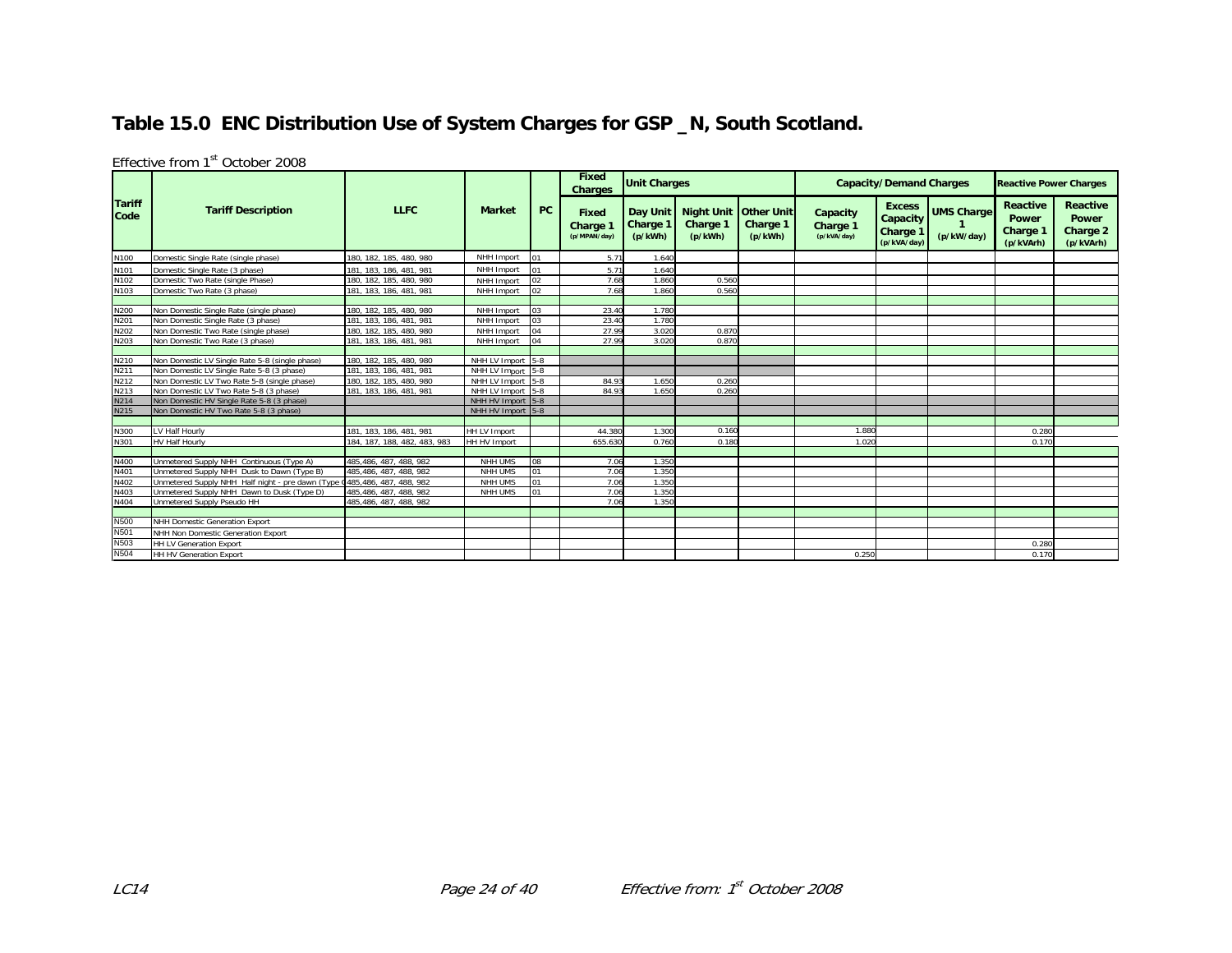### **Table 16.0 ENC Distribution Use of System Charges for GSP \_P, North Scotland**

|                       |                                                                         |                              |                     |             | Fixed<br><b>Charges</b>           | <b>Unit Charges</b>             |                                          |                                                  |                                            |                                            | <b>Capacity/Demand Charges</b>                       |                                 | <b>Reactive Power Charges</b>                |                                                   |
|-----------------------|-------------------------------------------------------------------------|------------------------------|---------------------|-------------|-----------------------------------|---------------------------------|------------------------------------------|--------------------------------------------------|--------------------------------------------|--------------------------------------------|------------------------------------------------------|---------------------------------|----------------------------------------------|---------------------------------------------------|
| <b>Tariff</b><br>Code | <b>Tariff Description</b>                                               | <b>LLFC</b>                  | <b>Market</b>       | <b>PC</b>   | Fixed<br>Charge 1<br>(p/MPAN/day) | Day Unit<br>Charge 1<br>(p/kWh) | <b>Night Unit</b><br>Charge 1<br>(p/kWh) | Other /<br>Summer<br>Unit<br>Charge 1<br>(p/kWh) | Other / Unit<br><b>Winter 2</b><br>(p/kWh) | Capacity<br><b>Charge 1</b><br>(p/kVA/day) | <b>Excess</b><br>Capacity<br>Charge 1<br>(p/kVA/day) | <b>UMS Charge</b><br>(p/kW/day) | Reactive<br><b>Power Charge</b><br>(p/kVArh) | <b>Reactive</b><br>Power<br>Charge 2<br>(p/kVArh) |
| P100                  | Domestic Single Rate (single phase)                                     | 170. 172. 175. 470. 970      | NHH Import          | 01          | 5.180                             | 2.160                           |                                          |                                                  |                                            |                                            |                                                      |                                 |                                              |                                                   |
| P101                  | Domestic Single Rate (3 phase)                                          | 171, 173, 176, 471, 971      | NHH Import          | 01          | 5.180                             | 2.160                           |                                          |                                                  |                                            |                                            |                                                      |                                 |                                              |                                                   |
| P102                  | Domestic Two Rate (single Phase)                                        | 170, 172, 175, 470, 970      | NHH Import          | $\sqrt{02}$ | 5.180                             | 2.160                           | 0.920                                    |                                                  |                                            |                                            |                                                      |                                 |                                              |                                                   |
| P103                  | Domestic Two Rate (3 phase)                                             | 171, 173, 176, 471, 971      | NHH Import          | 02          | 5.180                             | 2.160                           | 0.920                                    |                                                  |                                            |                                            |                                                      |                                 |                                              |                                                   |
|                       |                                                                         |                              |                     |             |                                   |                                 |                                          |                                                  |                                            |                                            |                                                      |                                 |                                              |                                                   |
| P200                  | Non Domestic Single Rate (single phase)                                 | 170. 172. 175. 470. 970      | NHH Import          | 03          | 7.22C                             | 3.450                           |                                          |                                                  |                                            |                                            |                                                      |                                 |                                              |                                                   |
| P201                  | Non Domestic Single Rate (3 phase)                                      | 171, 173, 176, 471, 971      | NHH Import          | 103         | 7.220                             | 3.450                           |                                          |                                                  |                                            |                                            |                                                      |                                 |                                              |                                                   |
| P202                  | Non Domestic Two Rate (single phase)                                    | 170, 172, 175, 470, 970      | NHH Import          | 04          | 7.220                             | 3.450                           | 0.920                                    |                                                  |                                            |                                            |                                                      |                                 |                                              |                                                   |
| P203                  | Non Domestic Two Rate (3 phase)                                         | 171, 173, 176, 471, 971      | NHH Import          | 04          | 7.22C                             | 3.450                           | 0.920                                    |                                                  |                                            |                                            |                                                      |                                 |                                              |                                                   |
|                       |                                                                         |                              |                     |             |                                   |                                 |                                          |                                                  |                                            |                                            |                                                      |                                 |                                              |                                                   |
| P210                  | Non Domestic LV Single Rate 5-8 (single phase)                          | 170, 172, 175, 470, 970      | NHH LV Import 5-8   |             | 13.808                            | 3.450                           |                                          |                                                  |                                            |                                            |                                                      |                                 |                                              |                                                   |
| P211                  | Non Domestic LV Single Rate 5-8 (3 phase)                               | 171, 173, 176, 471, 971      | NHH LV Import 5-8   |             | 13.808                            | 3.450                           |                                          |                                                  |                                            |                                            |                                                      |                                 |                                              |                                                   |
| P212                  | Non Domestic LV Two Rate 5-8 (single phase)                             | 170, 172, 175, 470, 970      | NHH LV Import 5-8   |             |                                   |                                 |                                          |                                                  |                                            |                                            |                                                      |                                 |                                              |                                                   |
| P213                  | Non Domestic LV Two Rate 5-8 (3 phase)                                  | 171, 173, 176, 471, 971      | NHH LV Import 5-8   |             |                                   |                                 |                                          |                                                  |                                            |                                            |                                                      |                                 |                                              |                                                   |
| P214                  | Non Domestic HV Single Rate 5-8 (3 phase)                               |                              | NHH HV Import 5-8   |             |                                   |                                 |                                          |                                                  |                                            |                                            |                                                      |                                 |                                              |                                                   |
| P215                  | Non Domestic HV Two Rate 5-8 (3 phase)                                  |                              | NHH HV Import 5-8   |             |                                   |                                 |                                          |                                                  |                                            |                                            |                                                      |                                 |                                              |                                                   |
|                       |                                                                         |                              |                     |             |                                   |                                 |                                          |                                                  |                                            |                                            |                                                      |                                 |                                              |                                                   |
| P300                  | LV Half Hourly                                                          | 171, 173, 176, 471, 971      | <b>HH LV Import</b> |             | 11.046                            |                                 |                                          | 0.860                                            | 0.920                                      | 5.589                                      |                                                      |                                 |                                              |                                                   |
| P301                  | <b>HV Half Hourly</b>                                                   | 174, 177, 178, 472, 473, 973 | HH HV Import        |             | 76.471                            | 0.600                           |                                          |                                                  |                                            | 4.504                                      |                                                      |                                 |                                              |                                                   |
|                       |                                                                         |                              |                     |             |                                   |                                 |                                          |                                                  |                                            |                                            |                                                      |                                 |                                              |                                                   |
| P400                  | Unmetered Supply NHH Continuous (Type A)                                | 475.476.477.478.972          | NHH UMS             | 80          | 0.000                             | 1.980                           |                                          |                                                  |                                            |                                            |                                                      |                                 |                                              |                                                   |
| P401                  | Unmetered Supply NHH Dusk to Dawn (Type B)                              | 475.476.477.478.972          | NHH UMS             | 01          | 0.000                             | 1.980                           |                                          |                                                  |                                            |                                            |                                                      |                                 |                                              |                                                   |
| P402                  | Unmetered Supply NHH Half night - pre dawn (Typ 475, 476, 477, 478, 972 |                              | NHH UMS             | 01          | 0.000                             | 1.980                           |                                          |                                                  |                                            |                                            |                                                      |                                 |                                              |                                                   |
| P403                  | Unmetered Supply NHH Dawn to Dusk (Type D)                              | 475.476, 477, 478, 972       | NHH UMS             | 01          | 0.000                             | 1.980                           |                                          |                                                  |                                            |                                            |                                                      |                                 |                                              |                                                   |
| P404                  | Unmetered Supply Pseudo HH                                              | 475.476.477.478.972          |                     |             | 0.000                             | 1.980                           |                                          |                                                  |                                            |                                            |                                                      |                                 |                                              |                                                   |
|                       |                                                                         |                              |                     |             |                                   |                                 |                                          |                                                  |                                            |                                            |                                                      |                                 |                                              |                                                   |
| P500                  | NHH Domestic Generation Export                                          |                              |                     |             |                                   |                                 |                                          |                                                  |                                            |                                            |                                                      |                                 |                                              |                                                   |
| P501                  | NHH Non Domestic Generation Export                                      |                              |                     |             |                                   |                                 |                                          |                                                  |                                            |                                            |                                                      |                                 |                                              |                                                   |
| P503                  | <b>HH LV Generation Export</b>                                          |                              |                     |             |                                   |                                 |                                          |                                                  |                                            | 1.512                                      |                                                      |                                 |                                              |                                                   |
| P504                  | <b>HH HV Generation Export</b>                                          |                              |                     |             |                                   |                                 |                                          |                                                  |                                            | 1.512                                      |                                                      |                                 |                                              |                                                   |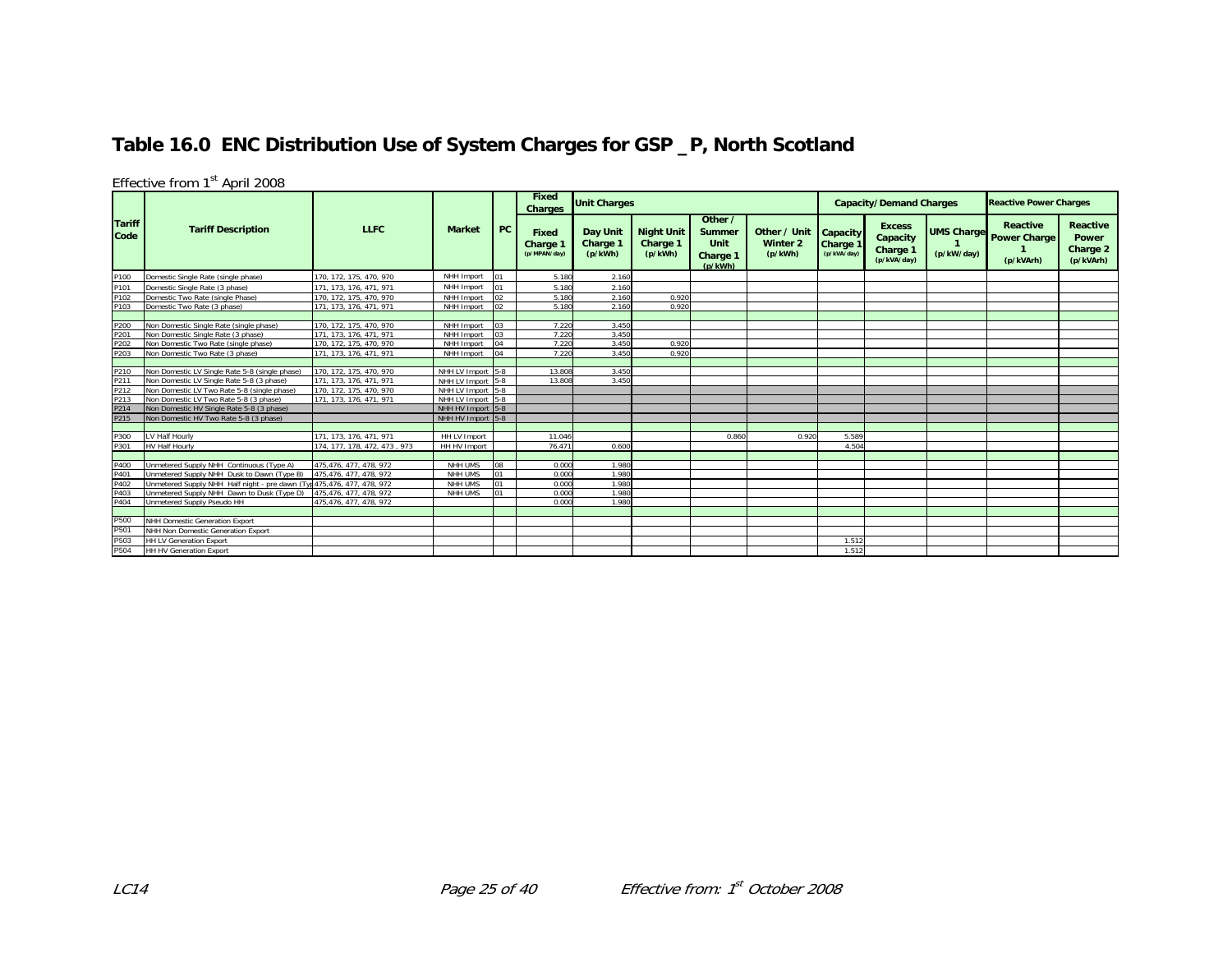# **Part 3 – Loss Adjustment Factors**

Authorised electricity operators, providing a supply of electricity from any entry point into the Company's distribution system, including a generator entry point embedded in the system or a supply point from the transmission system, will be required to demonstrate that at all times the amount of electricity entering the system is sufficient to meet the supply in accordance with the following adjustment factors.

The tables below indicate the factors by which supplies taken from the Grid Supply Point should exceed the take at the exit point from the system, varying according to the time of day, the season and the voltage of connection per GSP group.

For generators embedded in ENC's distribution system, the output of the generator will be grossed up to the equivalent of Grid Supply Point supplies in a way which conforms with the loss factors.

All Times are Clock Time.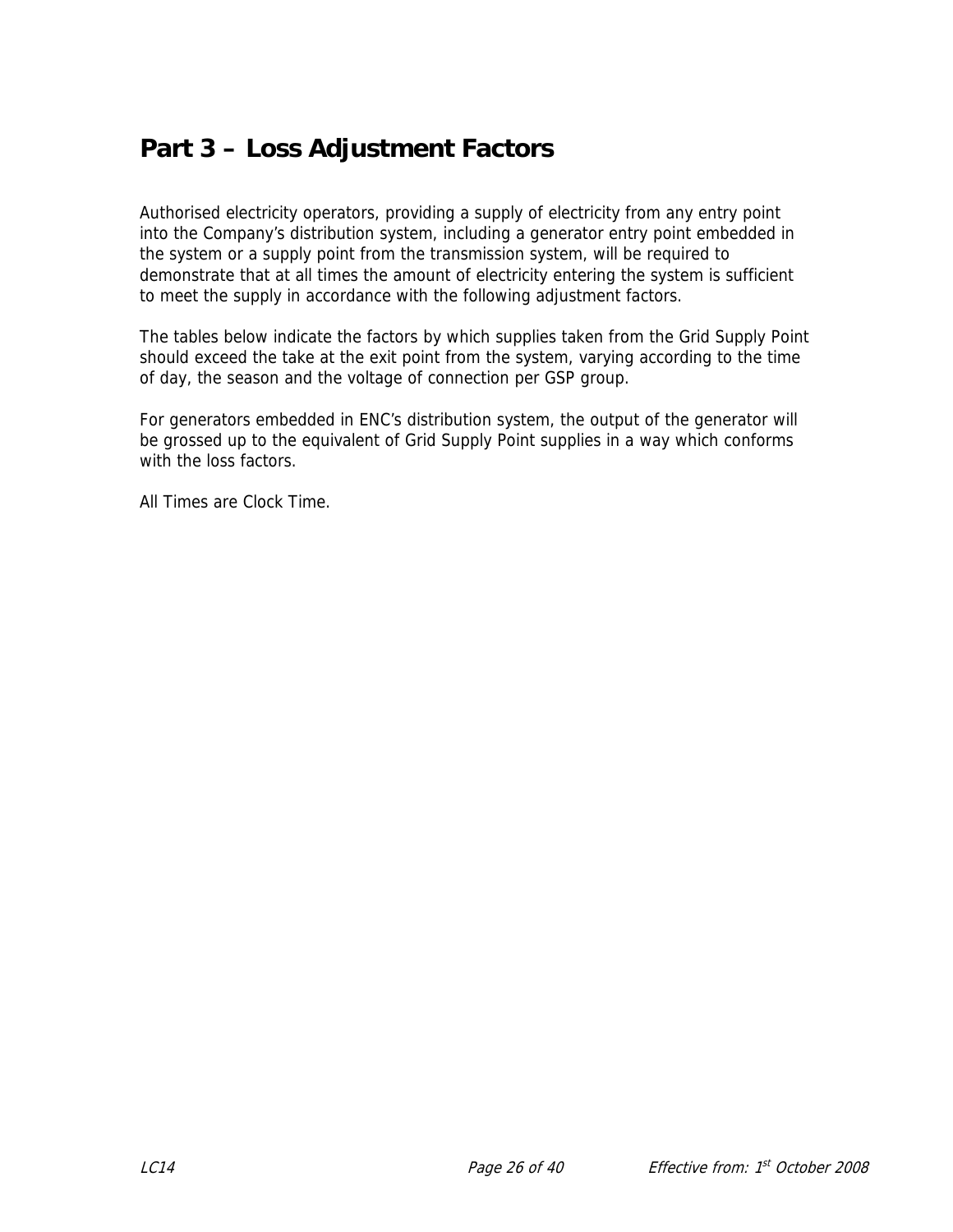### **Table 17.0 GSP\_A Eastern Loss Adjustment Factors**

|                     | Period 1 | Period 2 | Period 3 | Period 4 | Period 5 |
|---------------------|----------|----------|----------|----------|----------|
| Low Voltage network | 1.071    | 1.088    | 1.095    | 1.101    | 1.079    |
| High Voltage        | 1.030    | 1.042    | 1.045    | 1.048    | 1.036    |

Line loss factor periods

| Period 1: | Between 21.30 and 06.00 each day during each month May to September inclusive<br>Between 21.30 and 00.30 each day in October<br>Between 03.00 and 06.00 each day in October |
|-----------|-----------------------------------------------------------------------------------------------------------------------------------------------------------------------------|
| Period 2: | Between 00.30 and 04.00 each day during each month November to March<br>inclusive                                                                                           |
|           | Between 06.30 and 16.00 each weekday during each month November to March<br>inclusive                                                                                       |
|           | Between 06.30 and 16.30 each weekday in April                                                                                                                               |
|           | Between 16.00 and 20.00 each weekday in October                                                                                                                             |
|           | Between 16.00 and 20.00 each weekday in March                                                                                                                               |
|           | Between 20.00 and 23.00 each day in November to February inclusive                                                                                                          |
|           | Between 16.30 and 20.00 each Saturday and Sunday in November to February<br>inclusive                                                                                       |
| Period 3: | Between 18.00 and 20.00 each weekday during each month November to<br>February inclusive                                                                                    |
| Period 4: | Between 16.00 and 18.00 each weekday during each month November to<br>February inclusive                                                                                    |

Period 5: All Other Times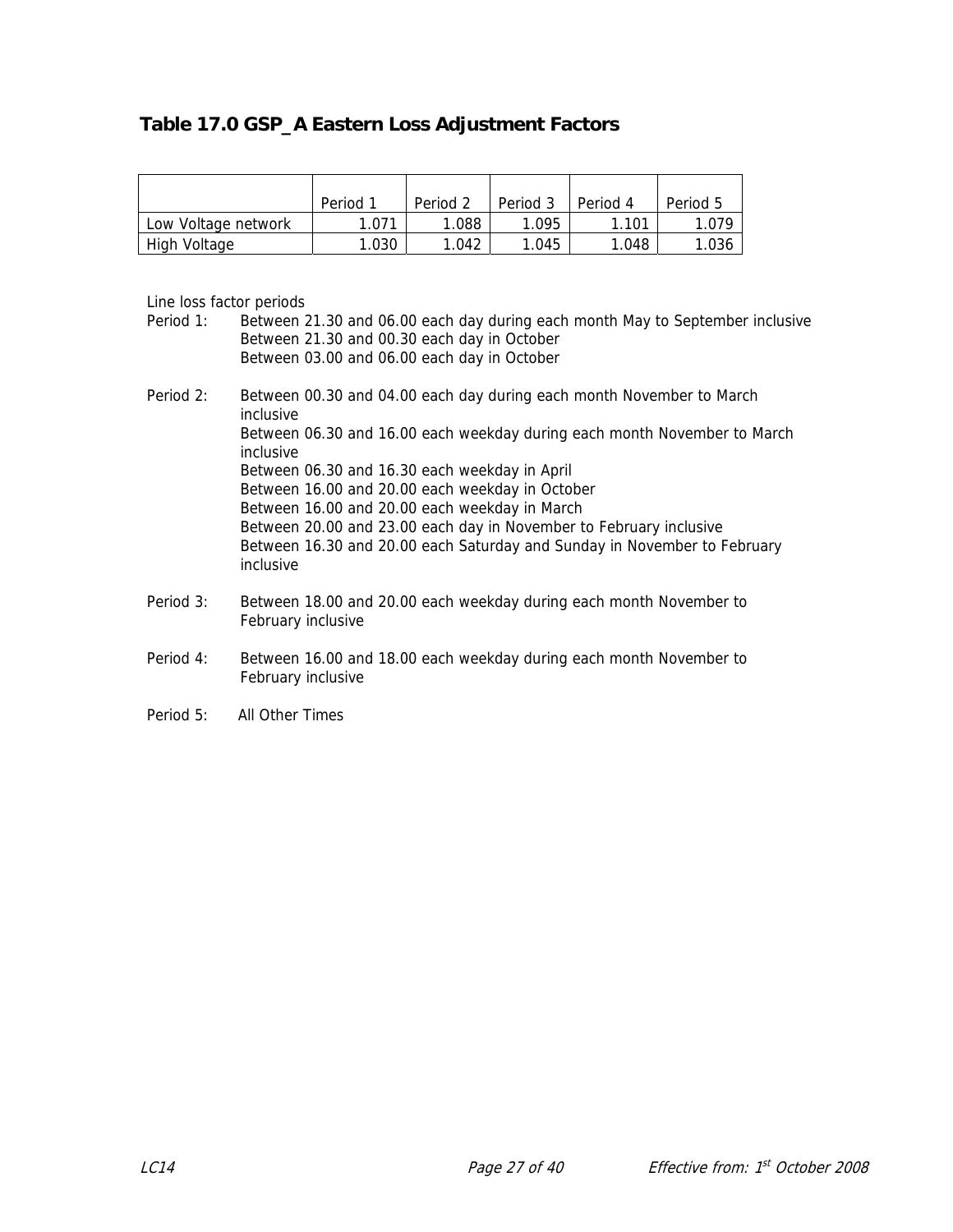### **Table 18.0 GSP\_B - East Midlands Loss Adjustment Factors**

|                   | Period 1    | Period 2 | Period 3 | Period 4 |
|-------------------|-------------|----------|----------|----------|
| LV Network        | .051        | .088     |          |          |
| <b>HV Network</b> | _ስ1 ን<br>.v | .043     | .030     |          |

#### **Line loss factor periods**

| Period 1: | Night   | 00:30:07:30                                                    |
|-----------|---------|----------------------------------------------------------------|
| Period 2: | Mon-Fri | 16:00-19:00 Nov to Feb inclusive                               |
| Period 3: | Mon-Fri | 07:30 - 16:00 November to Feb<br>19:00 - 20:00 November to Feb |

Period 4: All other times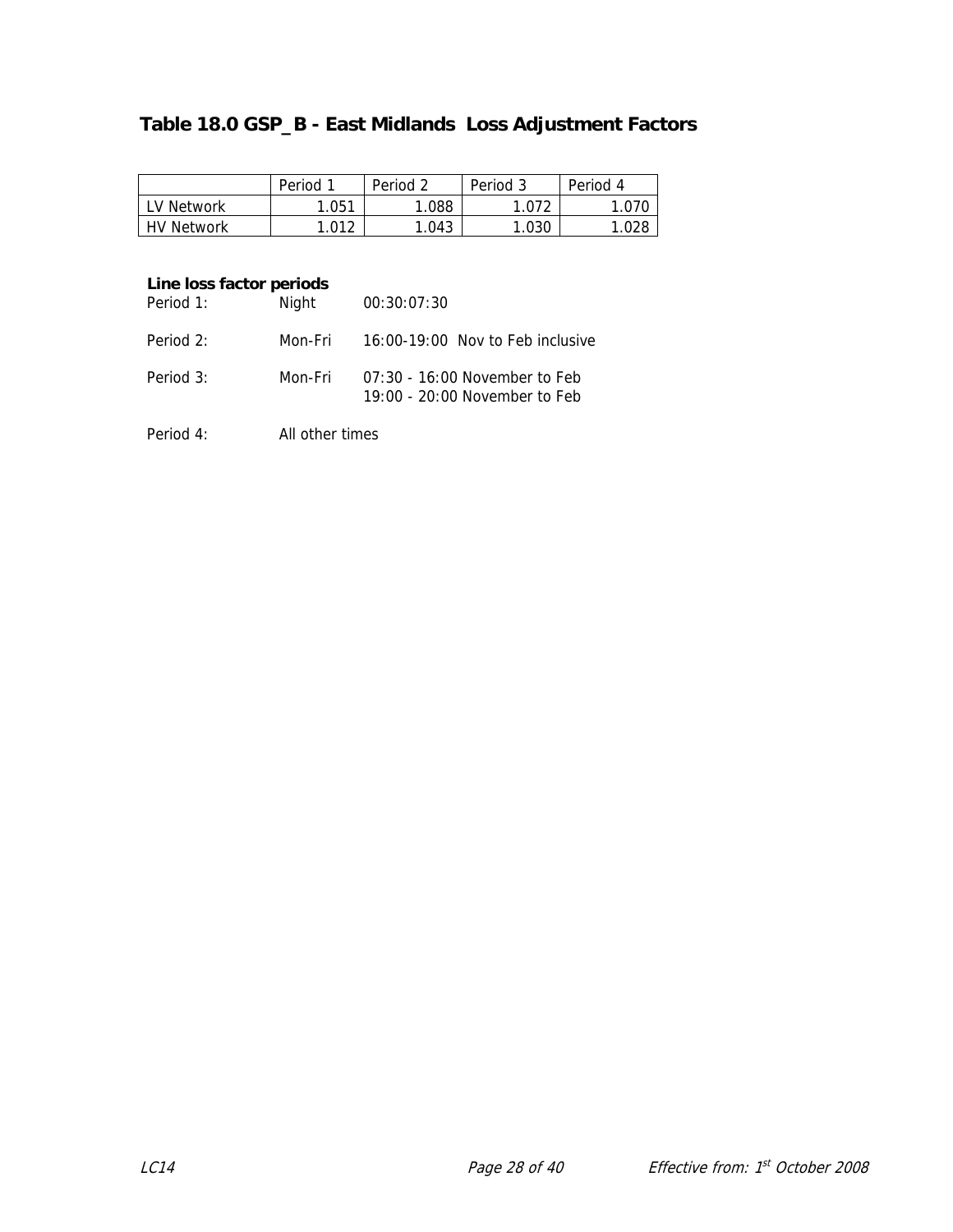# **Table 19.0 GSP\_C - London Loss Adjustment Factors**

|                                                    | Period 1                                                | Period 2 | Period 3            | Period 4                                                                  | Period 5                                               |  |
|----------------------------------------------------|---------------------------------------------------------|----------|---------------------|---------------------------------------------------------------------------|--------------------------------------------------------|--|
| LV Network                                         | 1.110                                                   | 1.108    | 1.104               | 1.070                                                                     | 1.084                                                  |  |
| <b>HV Network</b>                                  | 1.036                                                   | 1.035    | 1.034               | 1.024                                                                     | 1.028                                                  |  |
| Unmetered                                          | 1.114                                                   | 1.111    | 1.107               | 1.070                                                                     | 1.085                                                  |  |
| Line loss factor periods<br>Period 1:<br>Period 2: | Monday to Friday<br>Monday to Friday                    |          |                     | December and January 16:00 - 19:00<br>November and February 16:00 - 19:00 |                                                        |  |
| Period 3:                                          | Monday to Friday<br>$-20:00$<br>and<br>Monday to Friday |          | March 08:00 - 20:00 |                                                                           | November to February inclusive 08:00 - 16:00 and 19:00 |  |
| Period 4:                                          | All days of the year Midnight - 07:00                   |          |                     |                                                                           |                                                        |  |
| Period 5:                                          | All Other Times                                         |          |                     |                                                                           |                                                        |  |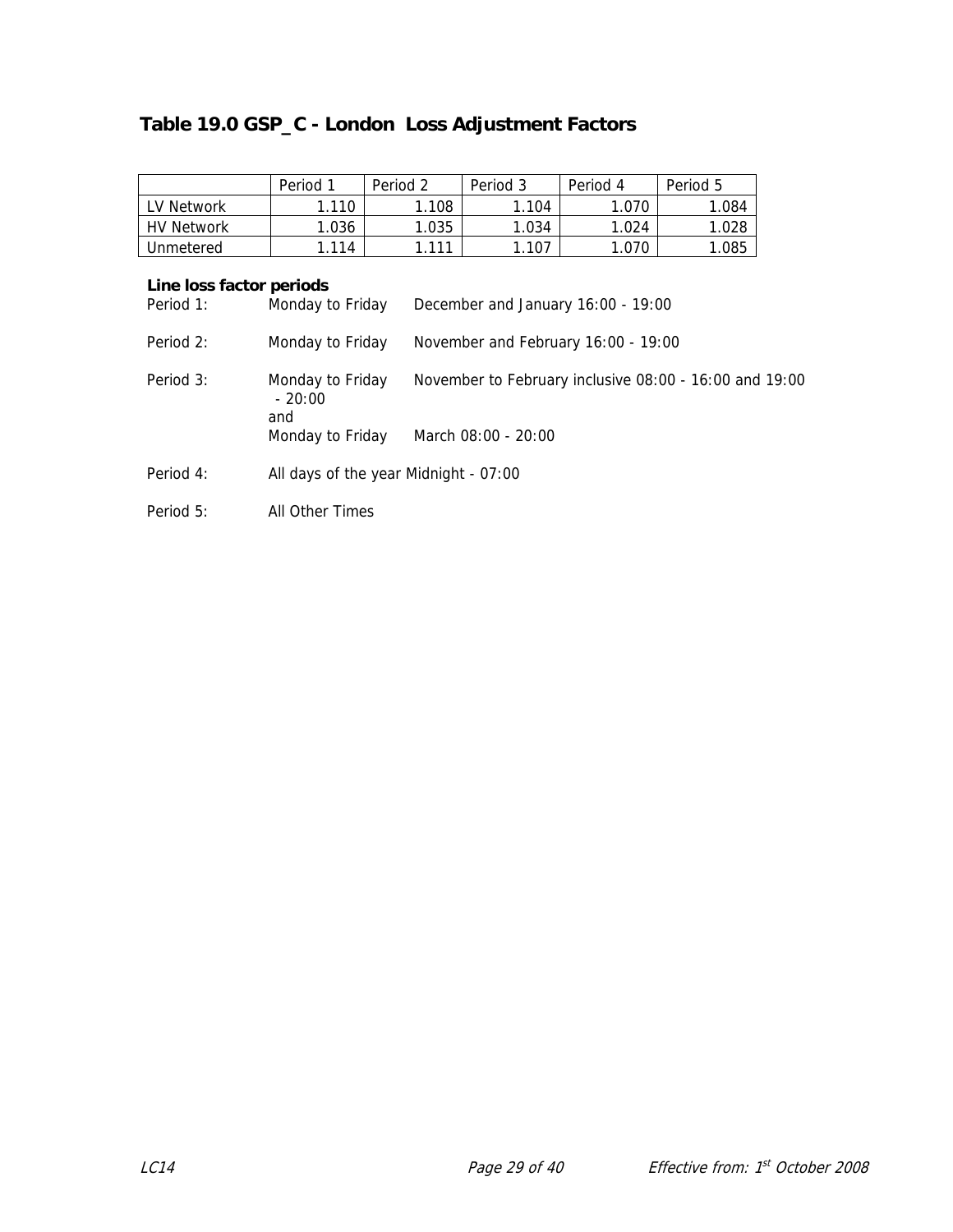# **Table 20.0 GSP\_D – North Wales Loss Adjustment Factors**

| Line Loss Factor  | Period 1 | Period 2 | Period 3 | Period 4 |
|-------------------|----------|----------|----------|----------|
| LV Network        | 1.079    | 1.093    | 1.105    | 1.120    |
| <b>HV Network</b> | 1.030    | 1.035    | 1.040    | 1.044    |
| LV Export         | 1.077    | 1.092    | 1.104    | 1 1 1 9  |
| HV Export         | 1.030    | 1.035    | 1.039    | 1.044    |

| Period 1: | Night           | 23.30-07:30 (all year)                                                    |
|-----------|-----------------|---------------------------------------------------------------------------|
| Period 2: | All Other Times |                                                                           |
| Period 3: | Mon-Fri         | 07:30-16:00 Nov to Feb inclusive and;<br>19:00-20:00 Nov to Feb inclusive |
| Period 4: | Mon-Fri         | 16:00-19:00 Nov to Feb Inclusive                                          |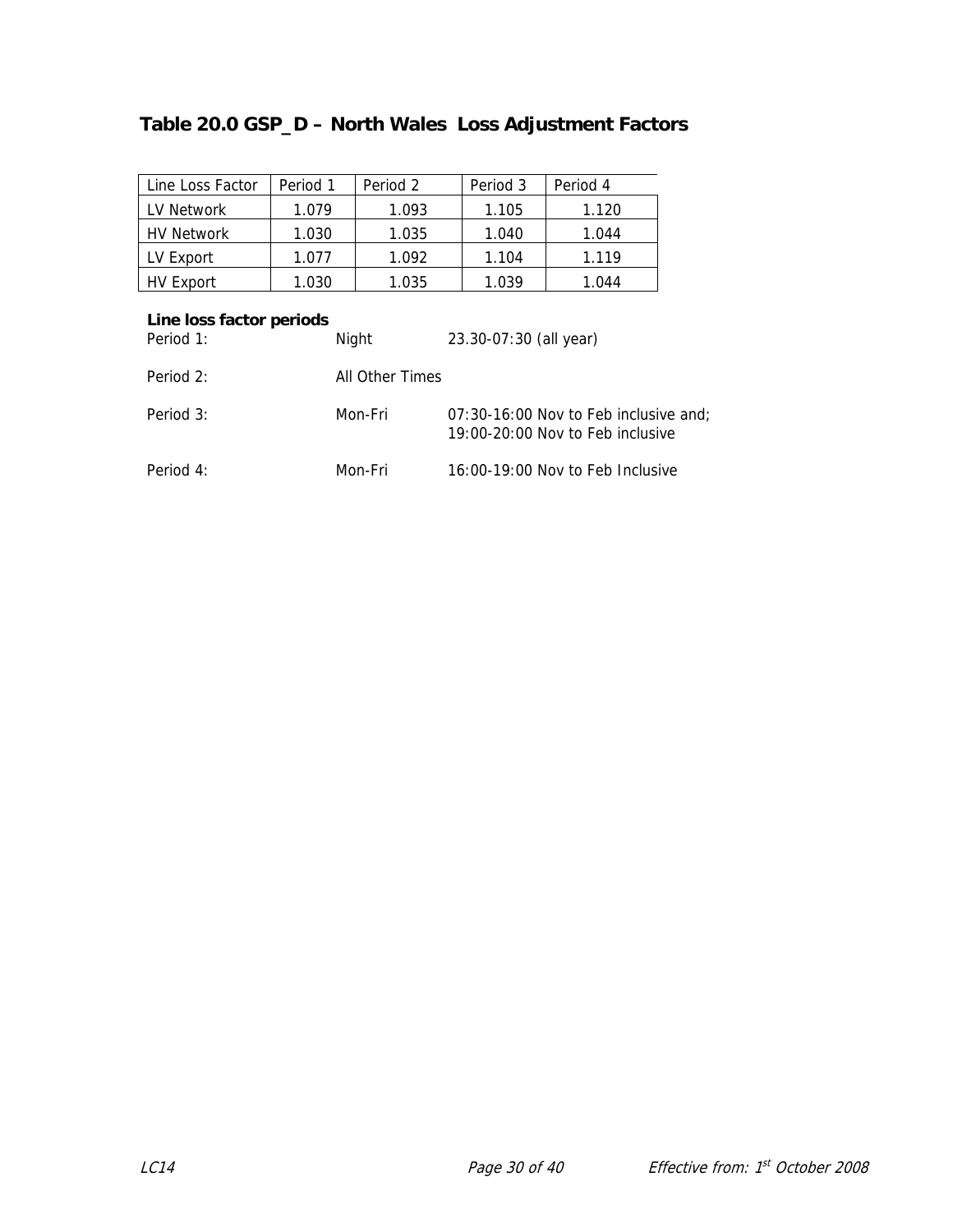### **Table 21.0 GSP\_E – West Midlands Loss Adjustment Factors**

|               | Period | Period 2 | Period 3 | Period 4 |
|---------------|--------|----------|----------|----------|
| LV Network    | .042   | .104     | .095     |          |
| HV<br>Network | 012. ا | .037     | .032     | .029     |

| Period 1: | Night           | 00:30:07:30                                                      |
|-----------|-----------------|------------------------------------------------------------------|
| Period 2: | Mon-Fri         | 16:00-19:00 Nov to Feb inclusive                                 |
| Period 3: | Mon-Fri         | $07:30 - 16:00$ November to Feb<br>19:00 - 20:00 November to Feb |
| Period 4: | All other times |                                                                  |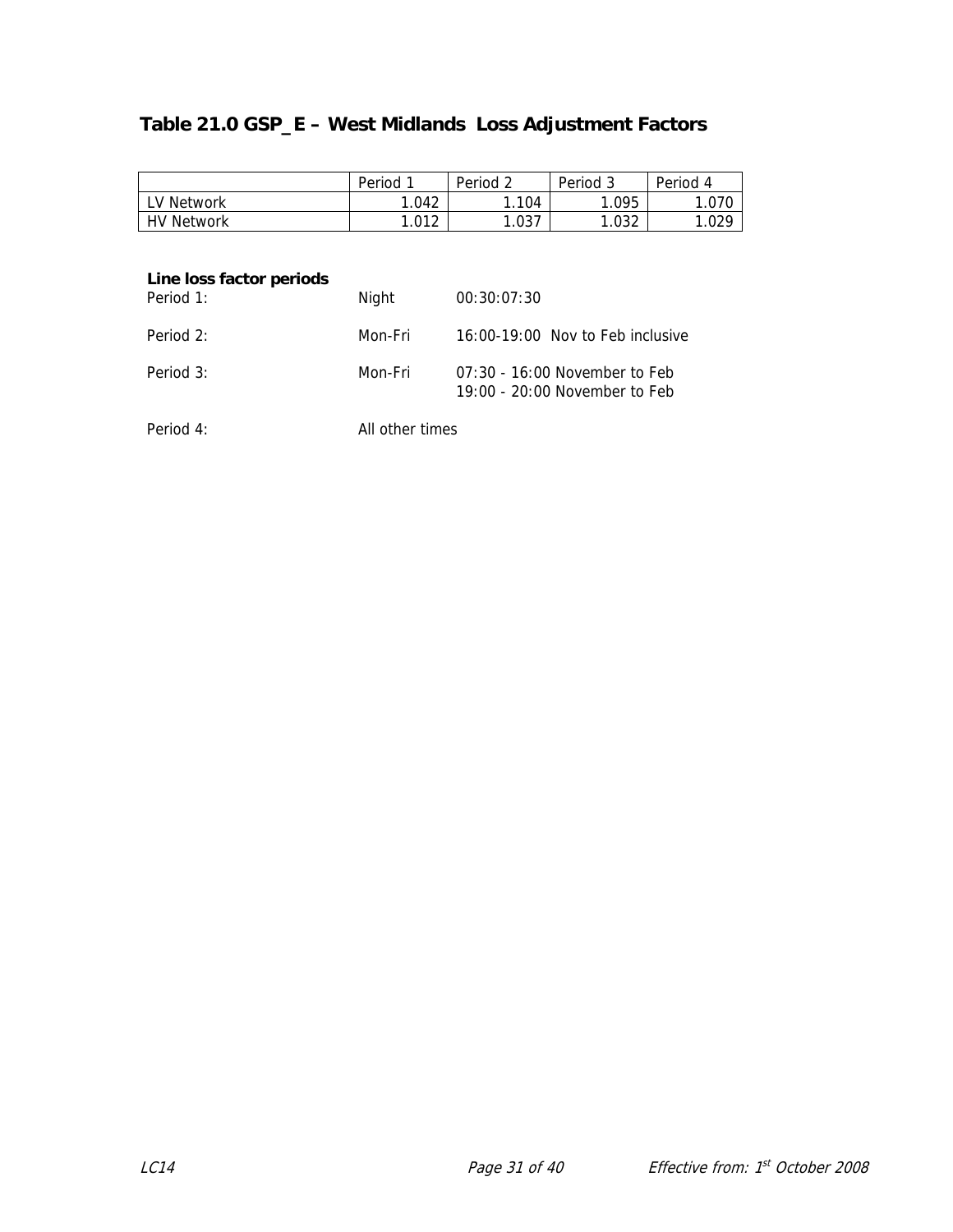# **Table 22.0 GSP\_F – North East Loss Adjustment Factors**

|                   | Period | Period 2       | Period 3 | Period<br>-4 |
|-------------------|--------|----------------|----------|--------------|
| LV Network        | .123   | 110<br>1. I IV | .074     | 1.084        |
| <b>HV Network</b> | 1.062  | 1.055          | .037     | 1.042        |

| Period 1: |                 | Mon-Fri 16:30 - 18:30 Dec to Feb inclusive                             |
|-----------|-----------------|------------------------------------------------------------------------|
| Period 2: |                 | Mon-Fri 07:30 - 20:00 November to Feb excluding peak hours in period 1 |
| Period 3: | Niaht           | 00:30 - 07:30 night all year                                           |
| Period 4: | All other times |                                                                        |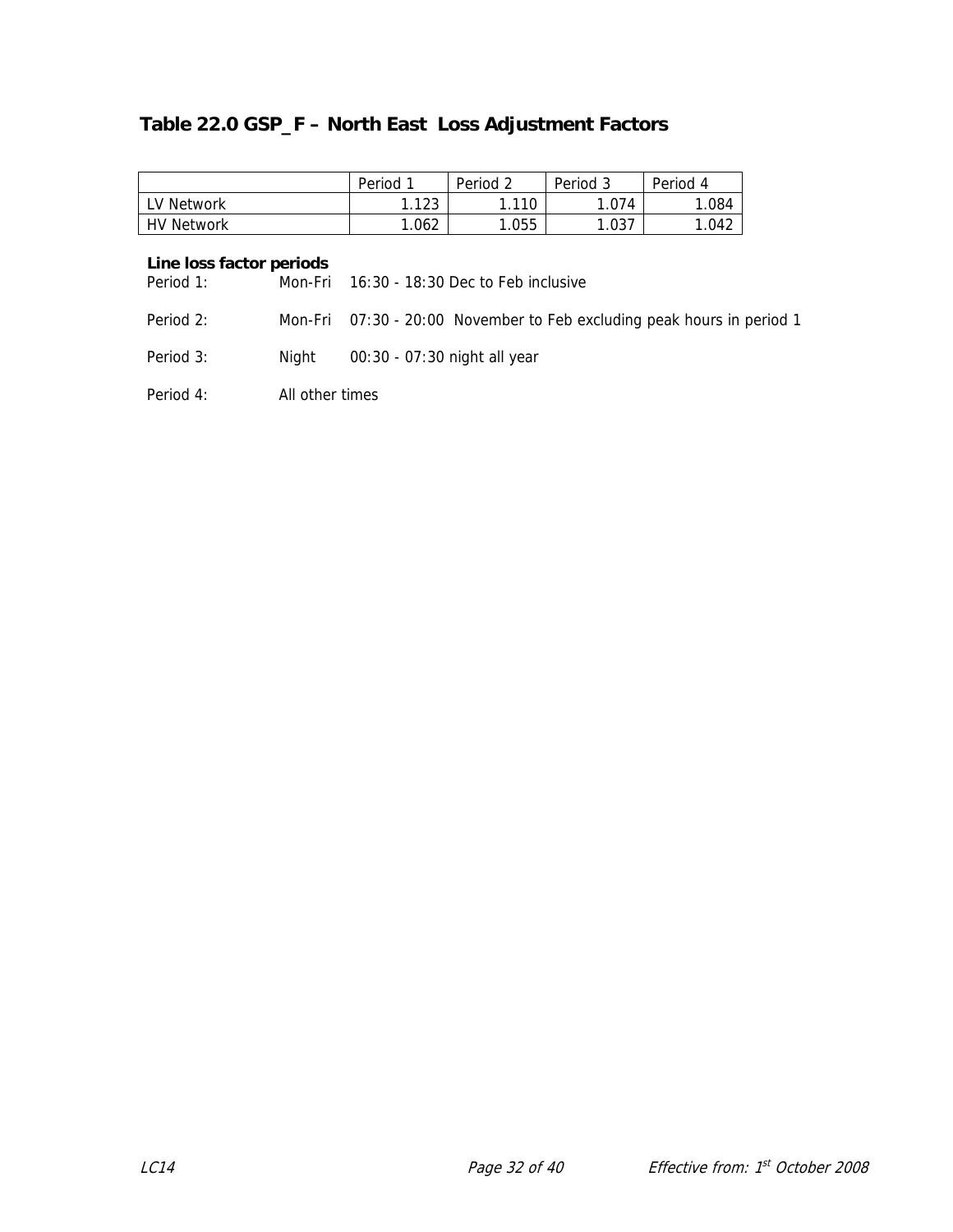# **Table 23.0 GSP\_G – North West Loss Adjustment Factors**

|                       | Period | Period | Period 3 | Period<br>-4 |
|-----------------------|--------|--------|----------|--------------|
| LV Network            | 1.065  | .060   | .055     | .058         |
| HV.<br><b>Network</b> | 1.033  | .031   | .026     | .029         |

| Period 1: | Mon-Fri         | 16:30 - 19:00 Nov to Feb inclusive                                         |
|-----------|-----------------|----------------------------------------------------------------------------|
| Period 2: | Mon-Fri         | 07:00 - 16:00 Nov to Feb inclusive<br>$19:00 - 24:00$ Nov to Feb inclusive |
| Period 3: | Night           | 00:00 - 07:00 all year                                                     |
| Period 4: | All other times |                                                                            |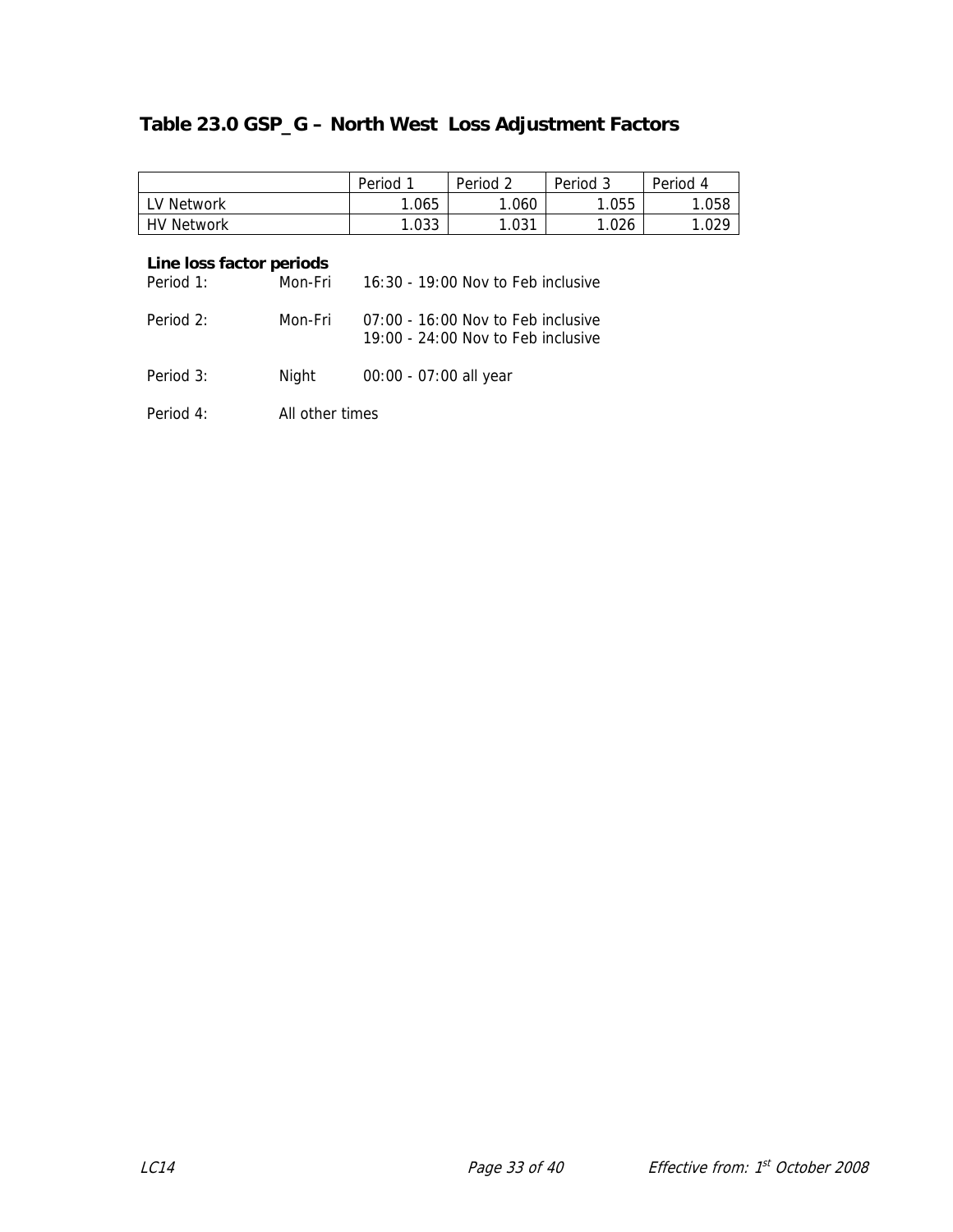# **Table 24.0 GSP\_H – Southern Loss Adjustment Factors**

|                   | Period | Period 2 | Period 3 | Period<br>4 |
|-------------------|--------|----------|----------|-------------|
| LV Network        | 1.095  | 1.089    | 079. ا   | 1.075       |
| <b>HV Network</b> | 1.048  | 1.045    | 0.038    | 1.033       |

| Period 1: | Mon-Fri         | 16:00 - 19:00 Nov to Feb inclusive                  |
|-----------|-----------------|-----------------------------------------------------|
| Period 2: |                 | Mon-Fri 07:30 - 20:00 Nov to Feb excluding period 1 |
| Period 3: | All other times |                                                     |
| Period 4: | Night           | 00:30 - 07:30 All days                              |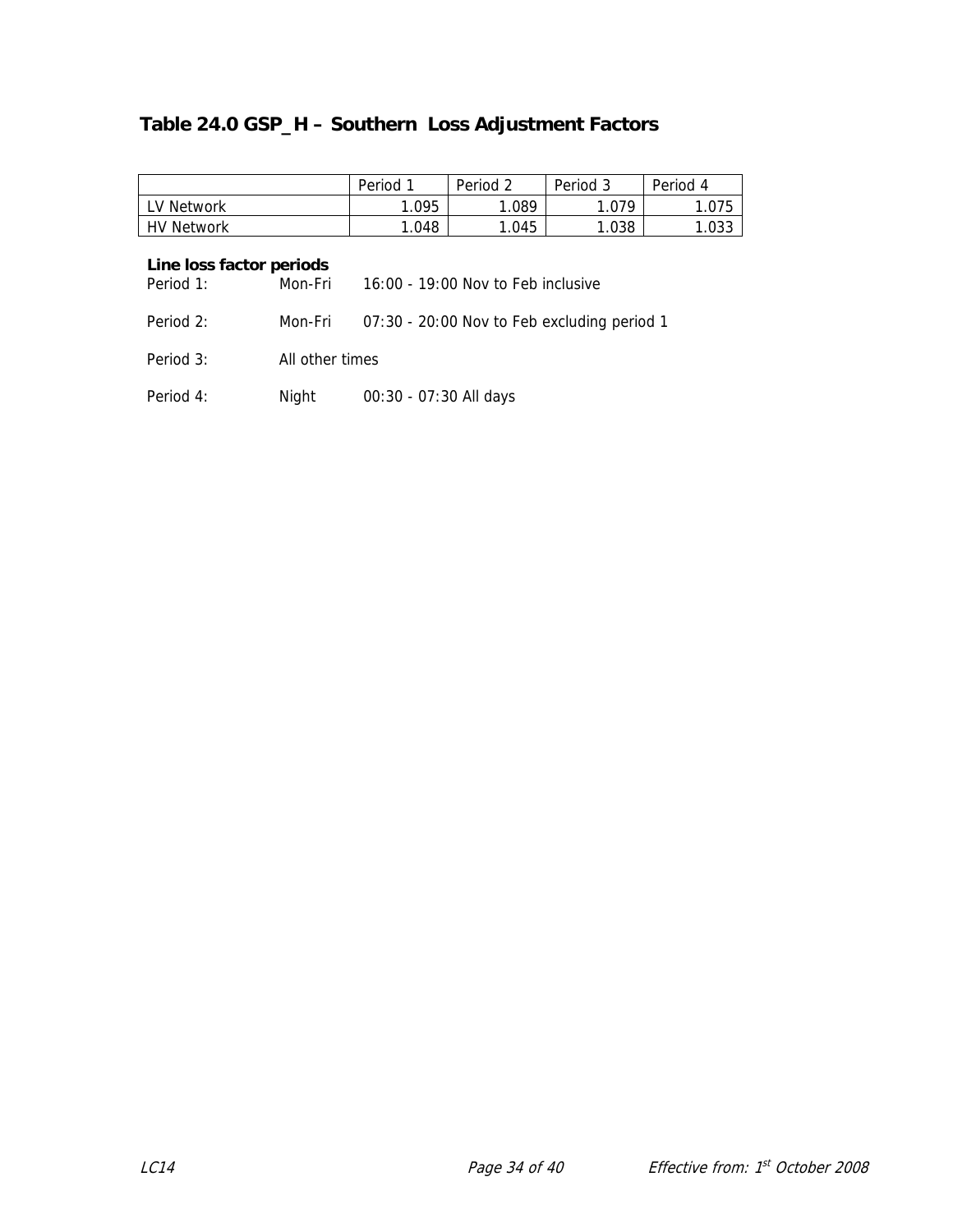# **Table 25.0 GSP\_J – South East Loss Adjustment Factors**

|                                                                                                     |                                                                                       | Period 1 | Period 2                                                              | Period 3 | Period 4 | Period 5 |  |
|-----------------------------------------------------------------------------------------------------|---------------------------------------------------------------------------------------|----------|-----------------------------------------------------------------------|----------|----------|----------|--|
| LV Network                                                                                          |                                                                                       | 1.082    | 1.107                                                                 | 1.087    | 1.063    | 1.082    |  |
| <b>HV Network</b>                                                                                   |                                                                                       | 1.046    | 1.057                                                                 | 1.048    | 1.037    | 1.046    |  |
|                                                                                                     |                                                                                       |          |                                                                       |          |          |          |  |
| Line loss factor periods                                                                            |                                                                                       |          |                                                                       |          |          |          |  |
| Period 1:                                                                                           | inclusive                                                                             |          | Between 23:00 and 07:00 each day during each month November to March  |          |          |          |  |
| Period 2:                                                                                           | Between 16:00 and 20:00 each weekday during each month November to<br>March inclusive |          |                                                                       |          |          |          |  |
| Period 3:<br>All other times during each month November to March excluding period 1<br>and period 2 |                                                                                       |          |                                                                       |          |          |          |  |
| Period 4:                                                                                           | Between 23:00 and 07:00 each day during each month April to October<br>inclusive      |          |                                                                       |          |          |          |  |
| Period 5:                                                                                           |                                                                                       |          | All other times during each month April to October excluding period 4 |          |          |          |  |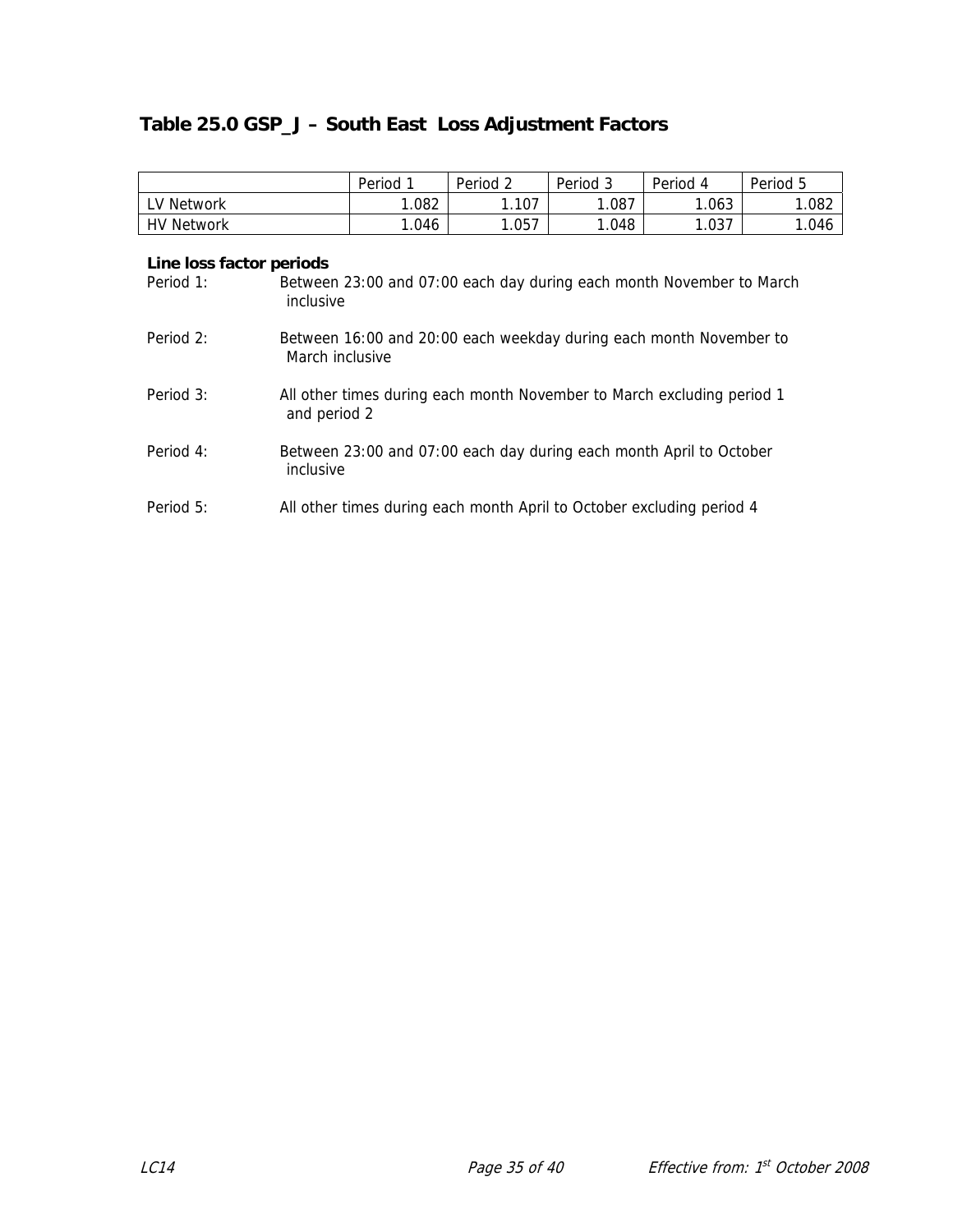# **Table 26.0 GSP\_K – South Wales Loss Adjustment Factors**

|                    | Period 1 | Period 2 | Period 3 | Period 4 |
|--------------------|----------|----------|----------|----------|
| LV Network         | 1.080    | 1.075    | 1.065    | .070     |
| <b>HV Network</b>  | 1.049    | 1.045    | 1.034    | 1.040    |
| <b>EHV Network</b> | 1.039    | 1.036    | 1.029    | 1.033    |

### **Line loss factor periods**

| Period 1: | Mon-Fri | 16:00 - 19:00 Nov to Feb inclusive          |
|-----------|---------|---------------------------------------------|
| Period 2: | Mon-Fri | 07:30 - 16:00 Nov to Feb excluding period 1 |
| Period 3: | Night   | $00:30 - 07:30$ all day                     |

Period 4: all other times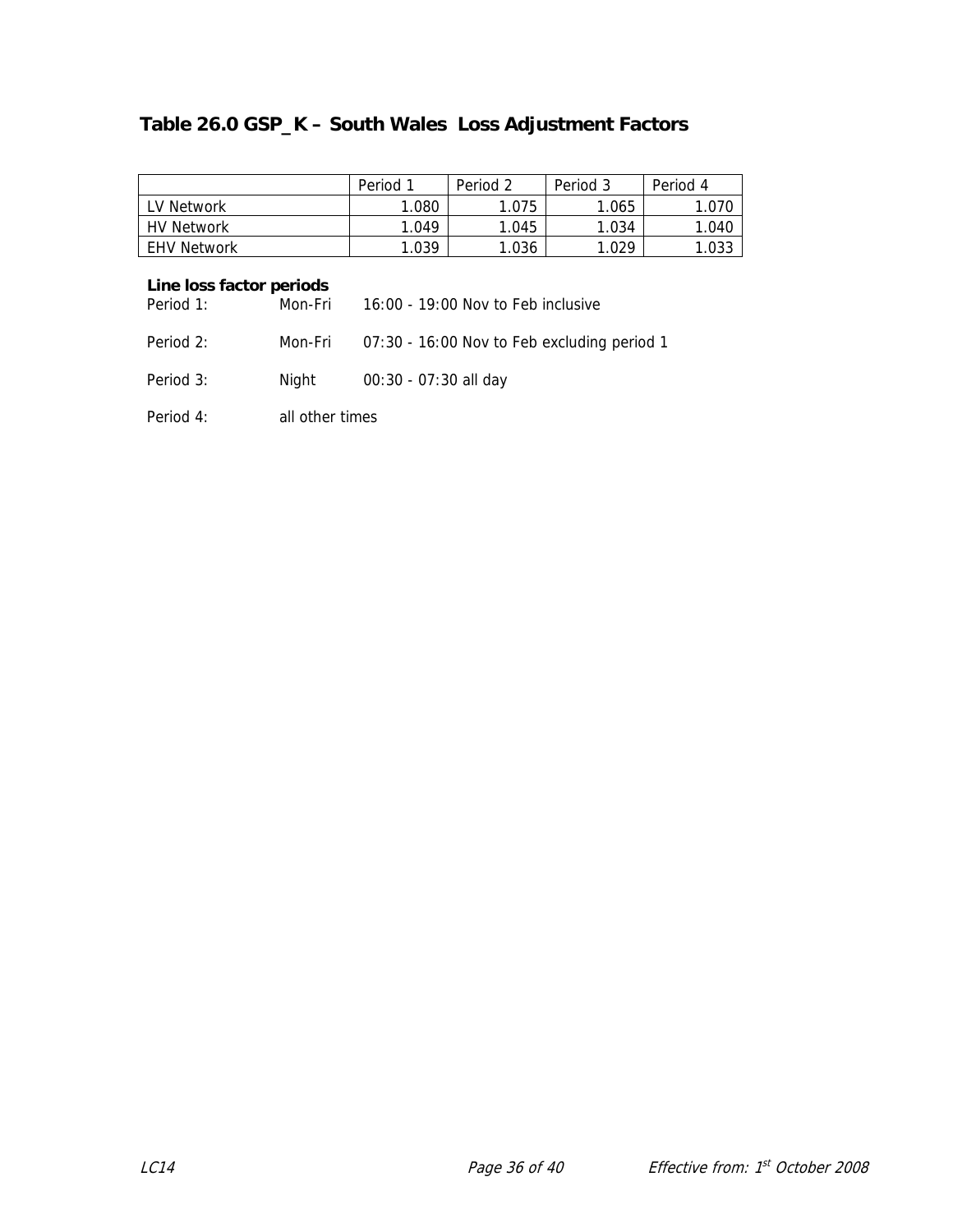### **Table 27.0 GSP\_L – South West Loss Adjustment Factors**

|                    | Period 1 | Period 2 | Period 3 | Period 4 |
|--------------------|----------|----------|----------|----------|
| LV Network         | 1.079    | 1.073    | 1.067    | 1.069    |
| <b>HV Network</b>  | 1.058    | 1.051    | 1.041    | 1.046    |
| <b>EHV Network</b> | 1.079    | 1.073    | 1.067    | 1.069    |

| Period 1: | Mon-Fri         | 16:00 - 19:00 Nov to Feb inclusive |
|-----------|-----------------|------------------------------------|
| Period 2: | Mon-Fri         | 06:30 - 16:00 Nov to Feb           |
| Period 3: | Night           | 23:30 - 06:30 all days             |
| Period 4: | all other times |                                    |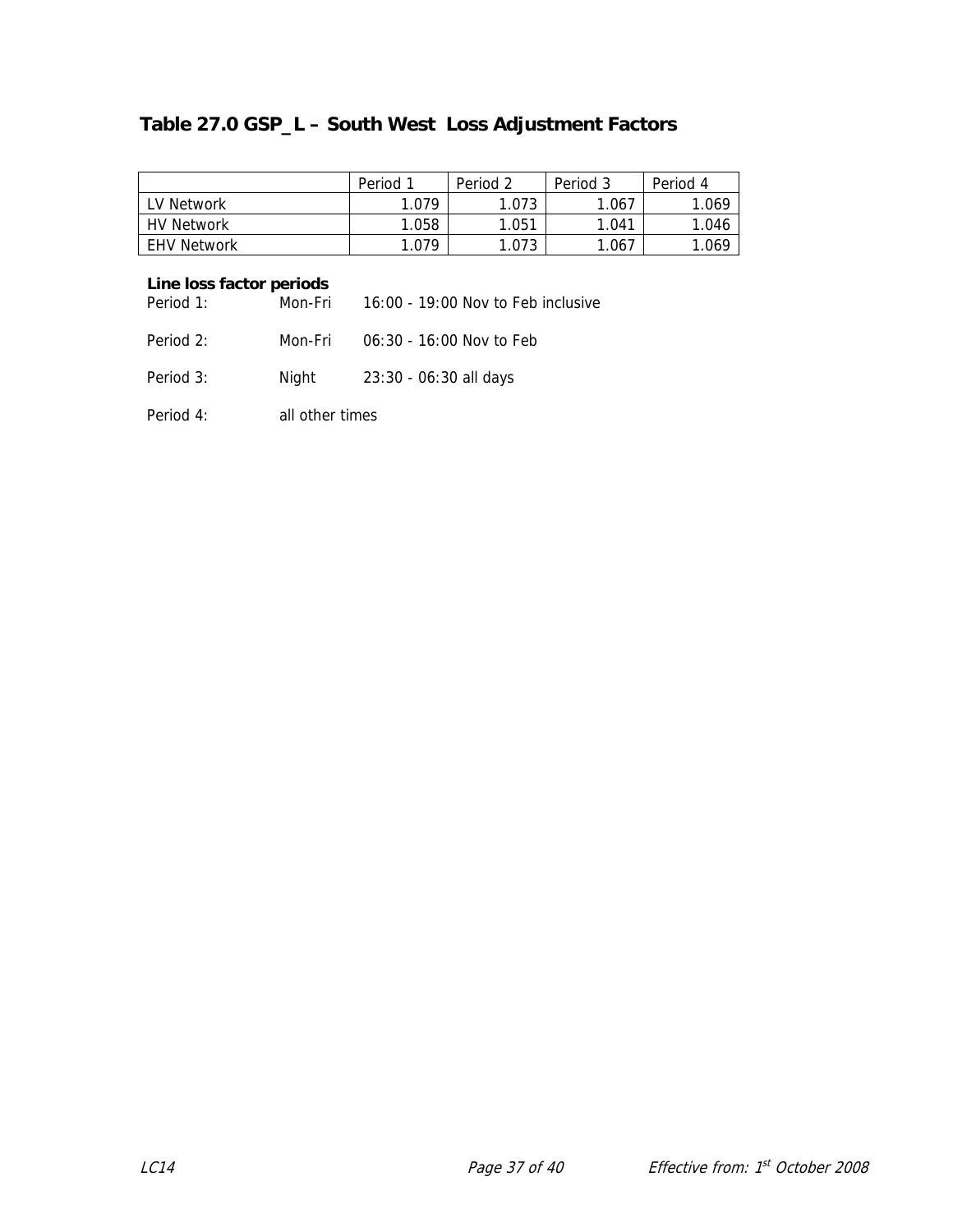### **Table 28.0 GSP\_M – Yorkshire Loss Adjustment Factors**

|                       | Period | Period<br>$\sqrt{2}$ | Period 3 | Period 4 |
|-----------------------|--------|----------------------|----------|----------|
| LV Network            | .132   | .120                 | .061     | .086     |
| HV.<br><b>Network</b> | 1.053  | 0.048                | .023     | .034     |

| Period 1: | Mon-Fri         | 16:00 - 19:00 Nov to Feb inclusive                   |
|-----------|-----------------|------------------------------------------------------|
| Period 2: | Mon-Fri         | 07:00 - 16:00 Nov to Feb<br>19:00 - 20:00 Nov to Feb |
| Period 3: | Night           | 00:00 - 07:00 all days                               |
| Period 4: | All other times |                                                      |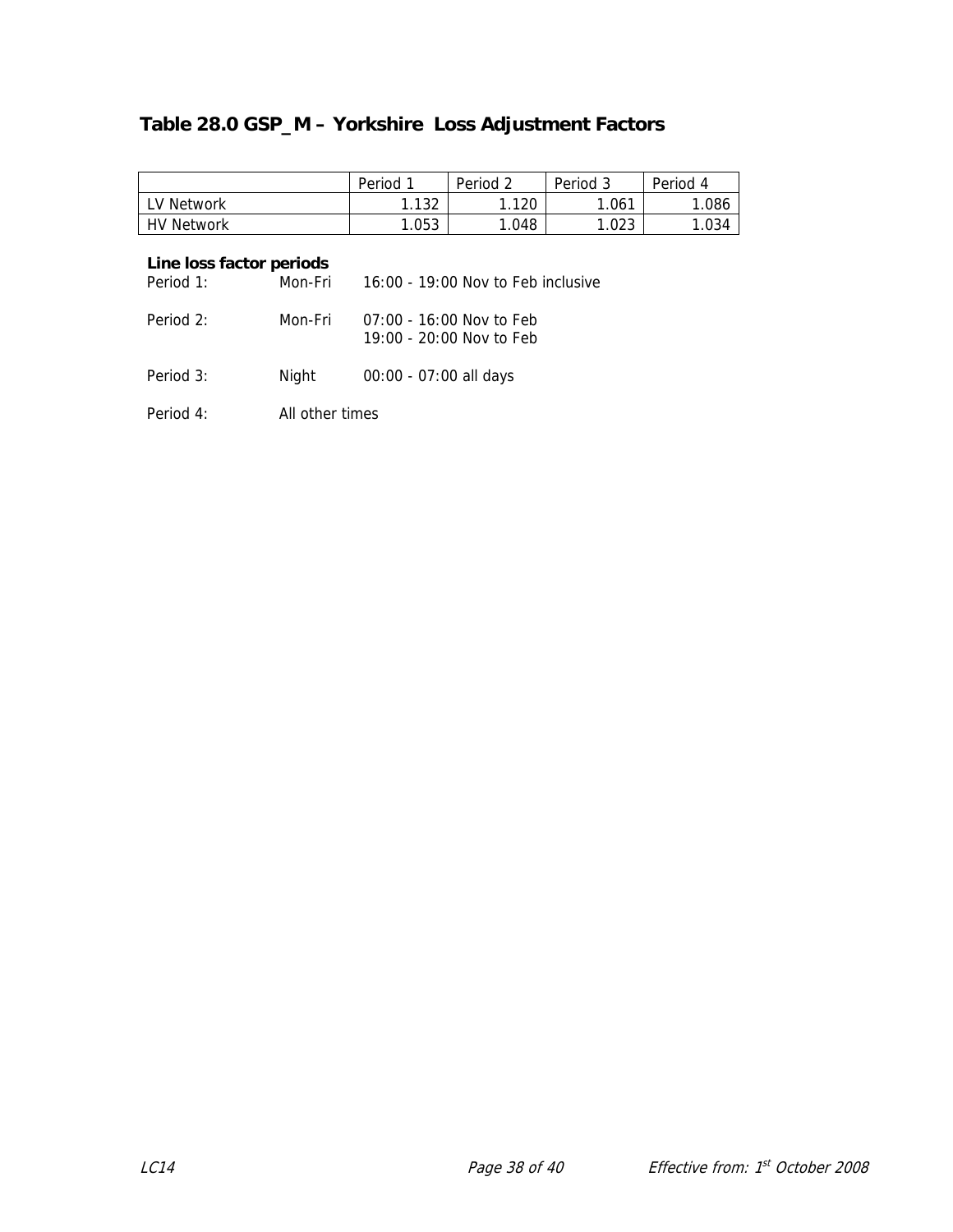# **Table 29.0 GSP\_N – South Scotland Loss Adjustment Factors**

|                   | Period 1 | Period 2 | Period 3 | Period 4 |
|-------------------|----------|----------|----------|----------|
| LV Network        | 1.066    | 1.073    | 1.080    | 1.086    |
| <b>HV Network</b> | 1.022    | 1.024    | 1.027    | 1.029    |
| LV Export         | 1.066    | 1.072    | 1.080    | 1.086    |
| <b>HV Export</b>  | 1.022    | 1.025    | 1.027    | 1.029    |

| Period 1: | Night           | 23.30-07:30 (all year)                                                    |
|-----------|-----------------|---------------------------------------------------------------------------|
| Period 2: | All Other Times |                                                                           |
| Period 3: | Mon-Fri         | 07:30-16:00 Nov to Feb inclusive and;<br>19:00-20:00 Nov to Feb inclusive |
| Period 4: | Mon-Fri         | 16:00-19:00 Nov to Feb Inclusive                                          |